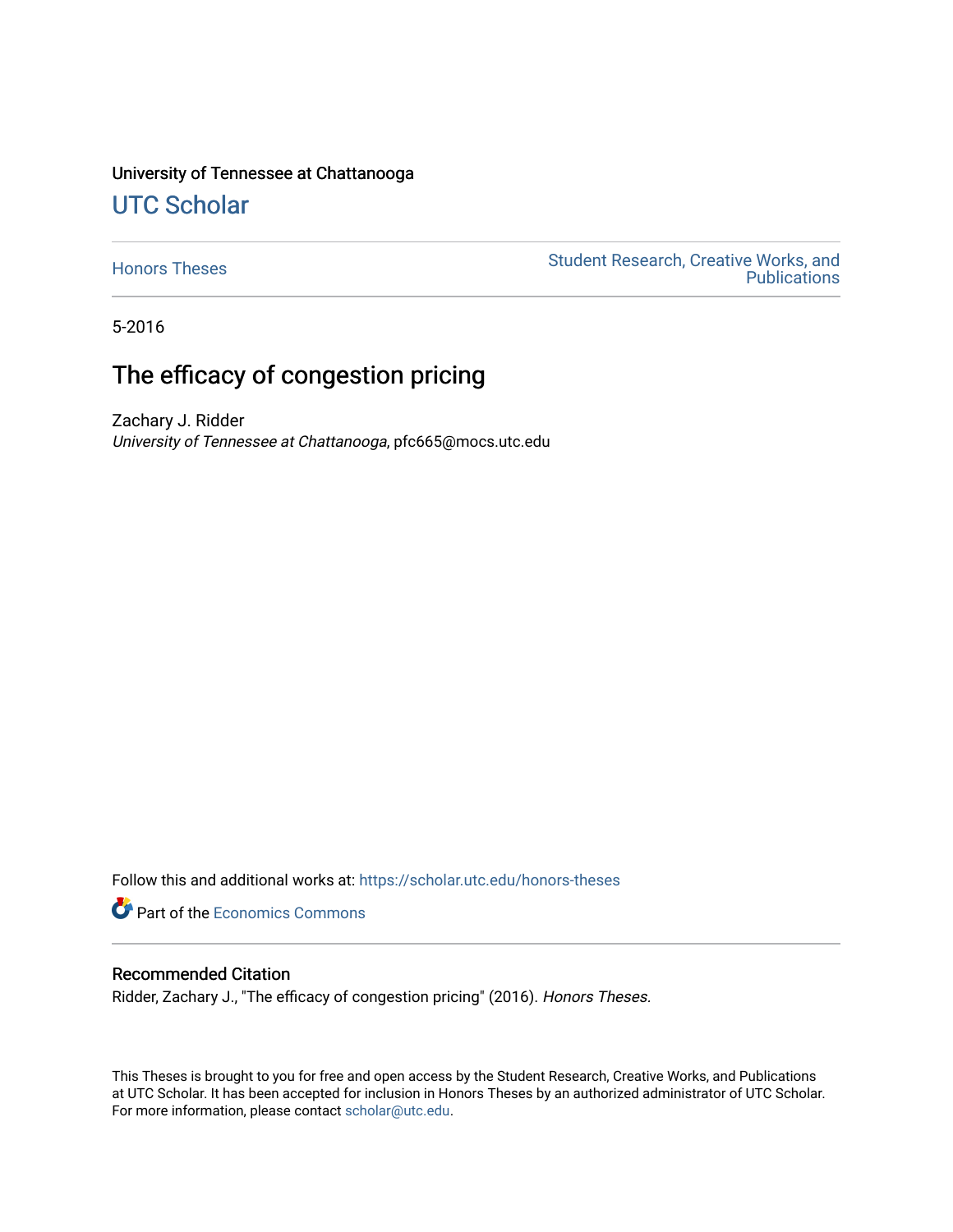## **The Efficacy of Congestion Pricing**

## **By Zack Ridder**

Departmental Honors Thesis The University of Tennessee at Chattanooga Economics Department

Project Direction: Dr. Leila Pratt

Examination Date: 3/30/16

Examination Committee: Dr. Leila Pratt Dr. Bruce Hutchinson Dr. James Guilfoyle Dr. David Giles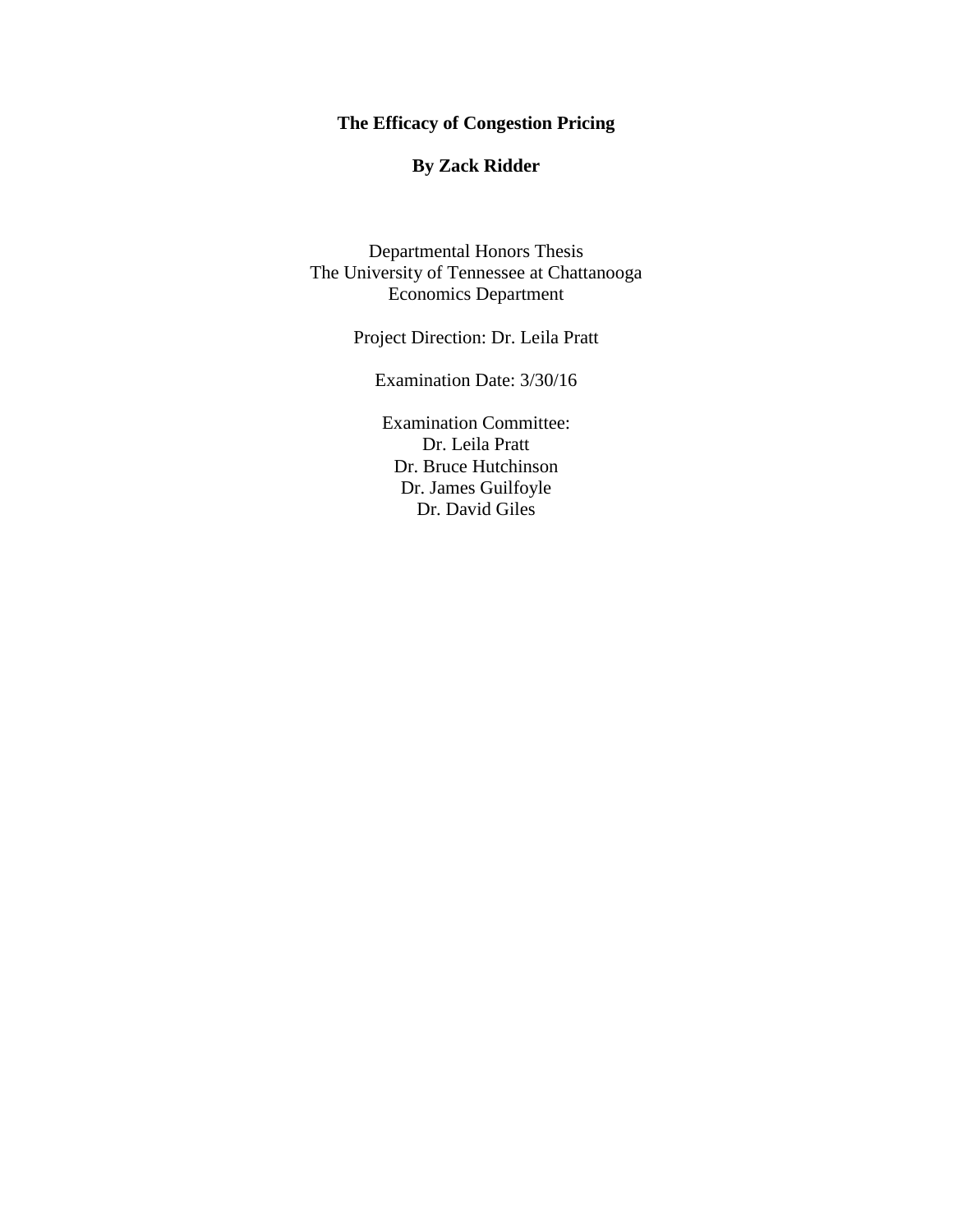**The Efficacy of Congestion Pricing**

**By**

**Zack Ridder**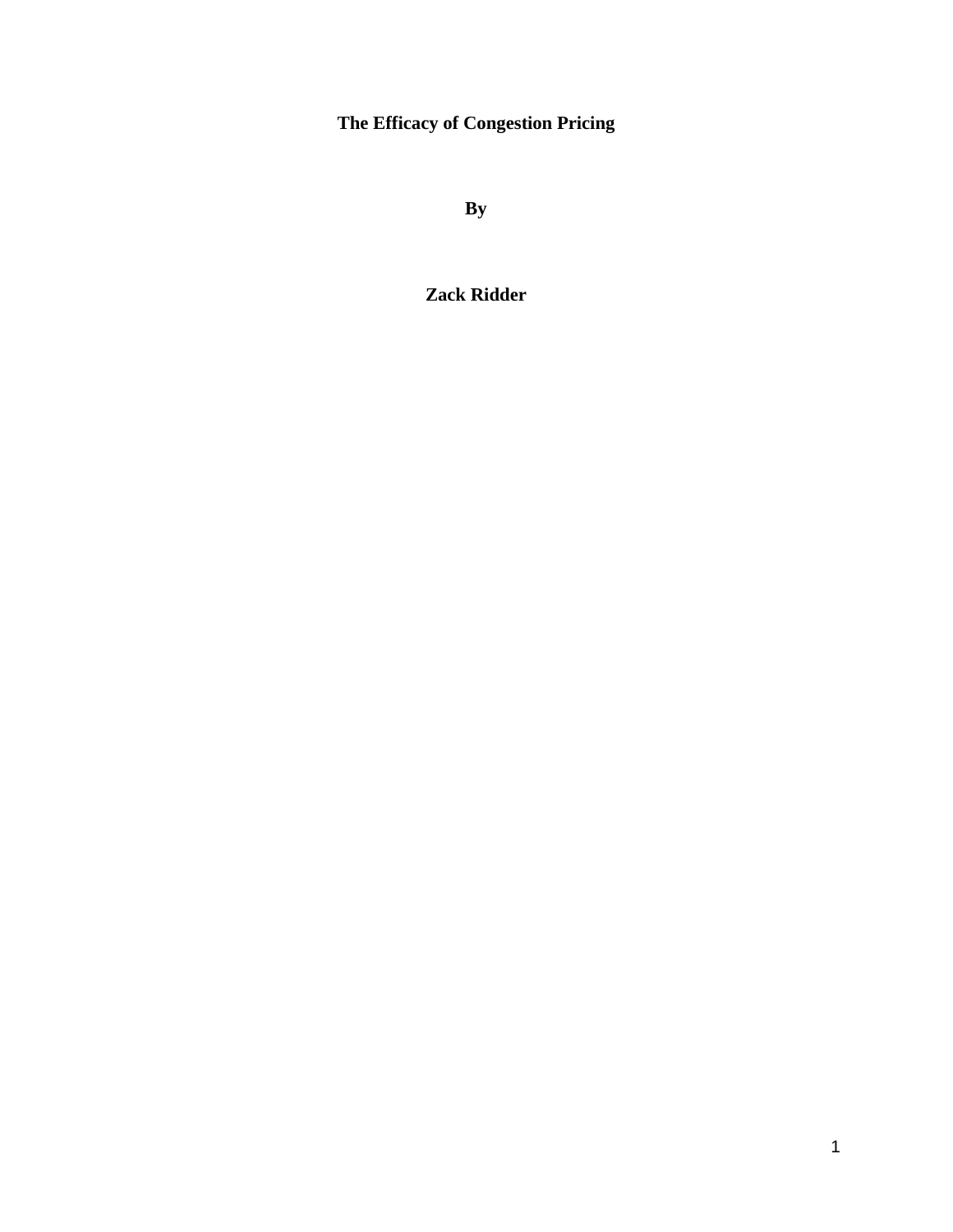#### **I. Introduction**

As the number of vehicles continues to climb road congestion will become a more prominent feature of urban centers and will likely worsen over time. This thesis will show that the most simple and effective way to combat congestion is the implementation of road pricing schemes in and around major metropolitan areas. For the most part the benefits of such a system outweigh the potential costs. These tolling systems force commuters to internalize the marginal social cost of driving, as opposed to only paying the average social cost and incurring a deadweight loss.

This paper will first provide a review of the literature, tracing the theoretical development of congestion pricing from its early roots to modern studies. Following this review a section on economic principles that are integral to the study of road pricing, specifically the concept of marginal cost pricing and how to reach the efficient quantity of traffic will be discussed. This will be followed by a study of several cities where congestion pricing tried. The last section of this paper makes the case for using road pricing in major cities.

The economic foundations of road or congestion pricing were first put forward by William S. Vickrey, Alan A. Walters, and Carl S. Shoup in the 1960's. There was, they argued, an imbalance between what a motorist was willing to pay and what they were made to pay for travelling by road. This was a result of roads being paid for with flat taxes rather than fees for travel. As a result roads seemed free to the average commuter, and thus there was a tendency to over consume. This overconsumption led to congestion, gridlock, and traffic accidents. These conditions all caused a loss in time to commuters, which was increased with every additional car added to the overburdened roadway.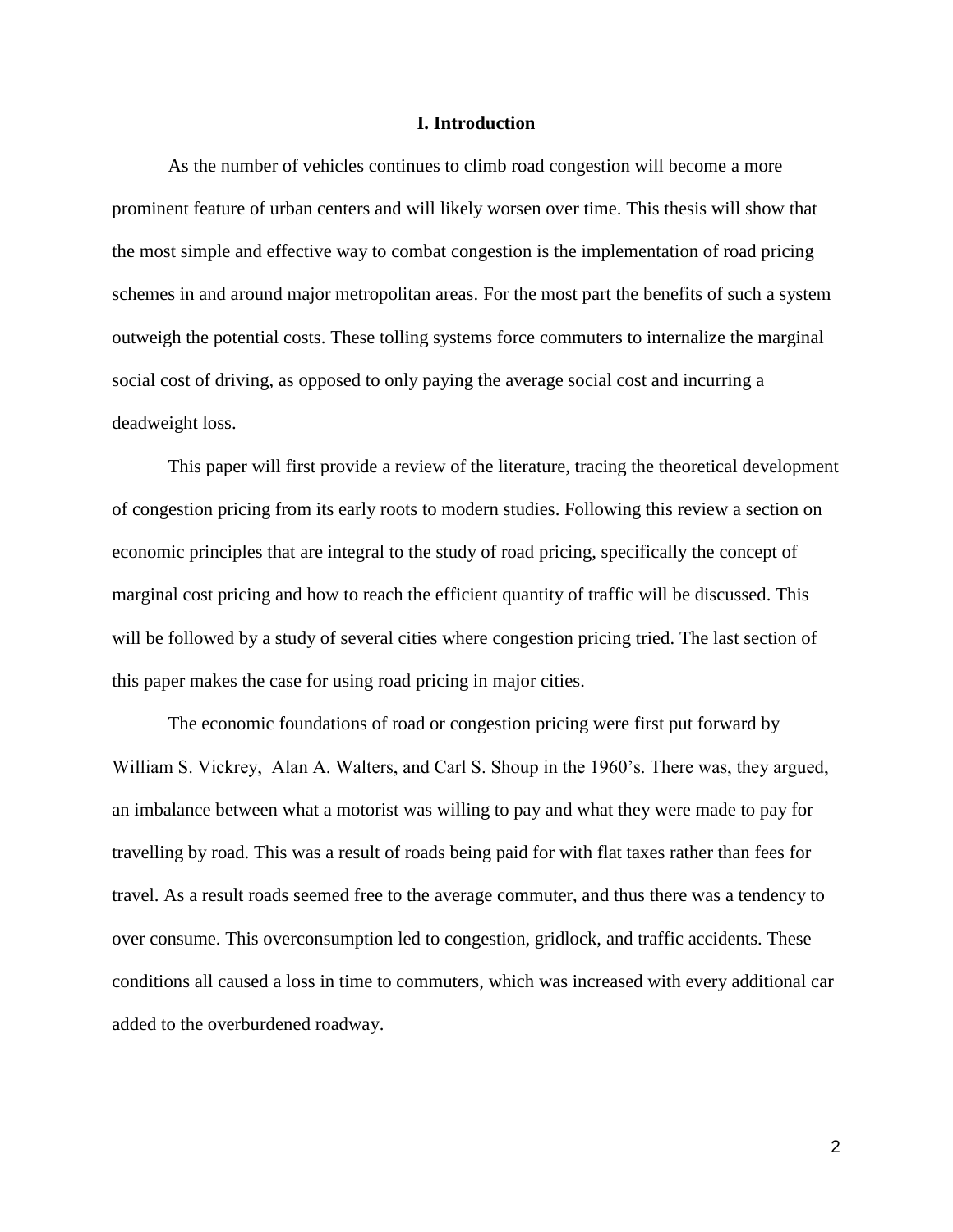The answer to this problem was theoretically simple, though politically onerous: place a charge on motorists equal to the marginal social cost their driving would impose on others. In doing so the imbalance and overuse would correct itself as drivers diverted to less well-travelled routes or changed the times they drove to avoid the new explicit cost. If the demand for roadways was inelastic and the supply limited, this system would result in a more even distribution of traffic and a reduction in congestion. The only problem that remained was the practical difficulty of ensuring payment of the toll, without causing slowdowns at tolling stations which would make the problem of gridlock even worse. Technology provided the answer to this issue and now tolling can be done at any speed. Singapore's ERP lanes are the physical proof that variable rate road pricing not only has come of age, but that it can be used as an effective policy to curb congestion in and around urban areas.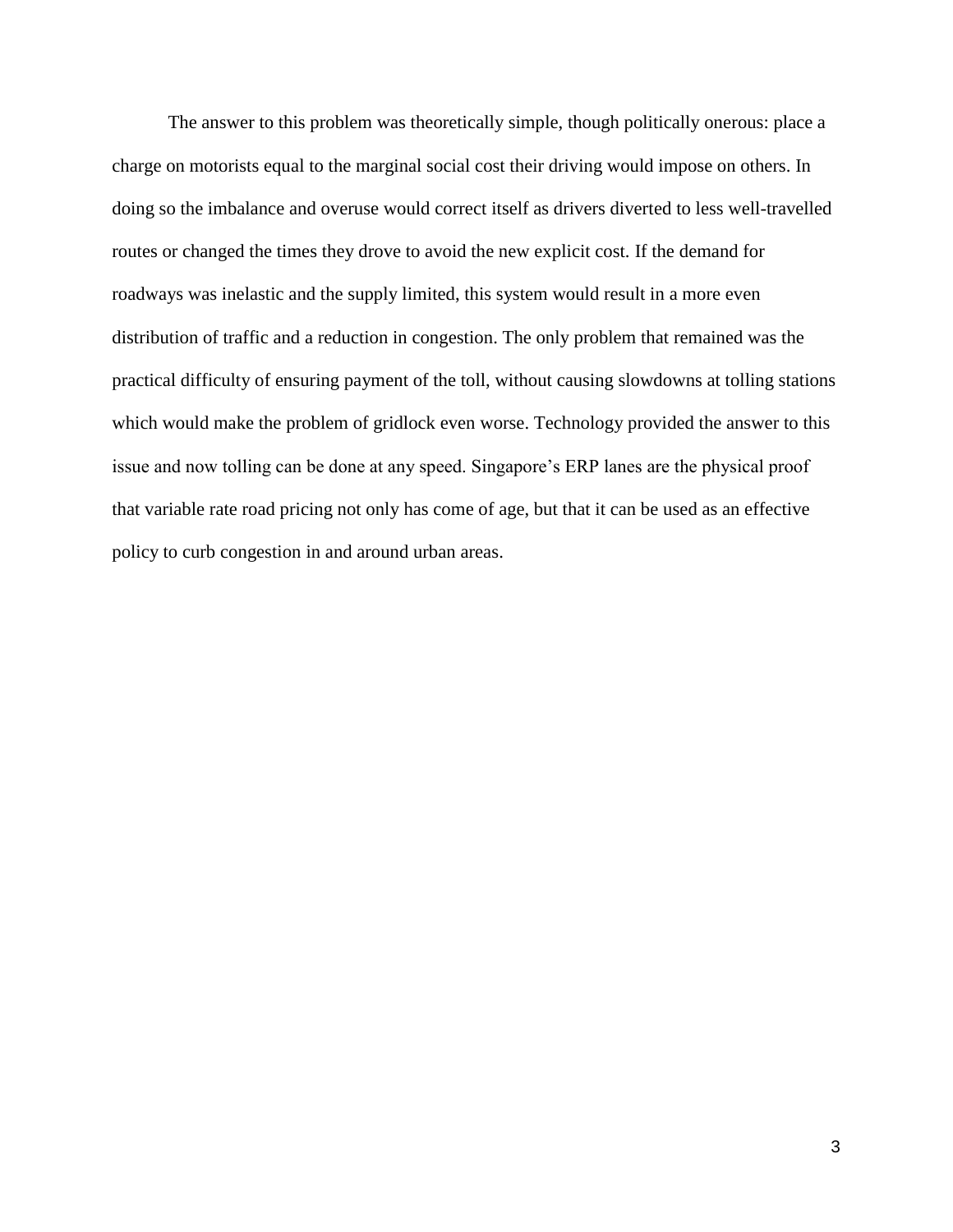#### **II. Theory and Literature Review**

The starting point for any study of congestion pricing is the works of William S. Vickrey and A.A. Walters, both economists, who first wrote about the concept during the 1950's and 60's. Facing urban growth following the Second World War, and a massive increase in the number of cars on the roads, both Vickrey and Walters identified congestion as a problem for commuters and government alike. Vickrey first wrote about the problem in regards to the New York subway system in 1952, postulated the idea of increasing the fares during peak times would ease congestion.<sup>1</sup> He argued that such a price increase would not actually reduce the traffic flow, but would increase it by spreading traffic out over a longer period of time and distributing it more efficiently.<sup>2</sup>

His basis was built on the cost in time to commuters as well as established economic principles for demand models. By imposing a higher cost to travel during the peak times, and a lower cost during off-peak hours, he showed that an average family would be made better off monetarily if they shifted their travel habits only slightly to take advantage of the lower cost during off peak times.<sup>3</sup> Based on his experience with railroad and subway systems he suggested, that to avoid the bottleneck that might occur by collecting such tolls, that every person wishing to travel be issued a card that could be verified by a machine. They would then be billed based on the time and destination of their journey.<sup>4</sup>

<sup>&</sup>lt;sup>1</sup> "Principles of Efficient Congestion Pricing," accessed March 18, 2016, http://www.vtpi.org/vickrey.htm  $<sup>2</sup>$  Ibid.</sup>

<sup>3</sup> William S. Vickrey, "Pricing in Urban and Suburban Transport," *The American Economic Review* Vol.53 No.2 (1963):453.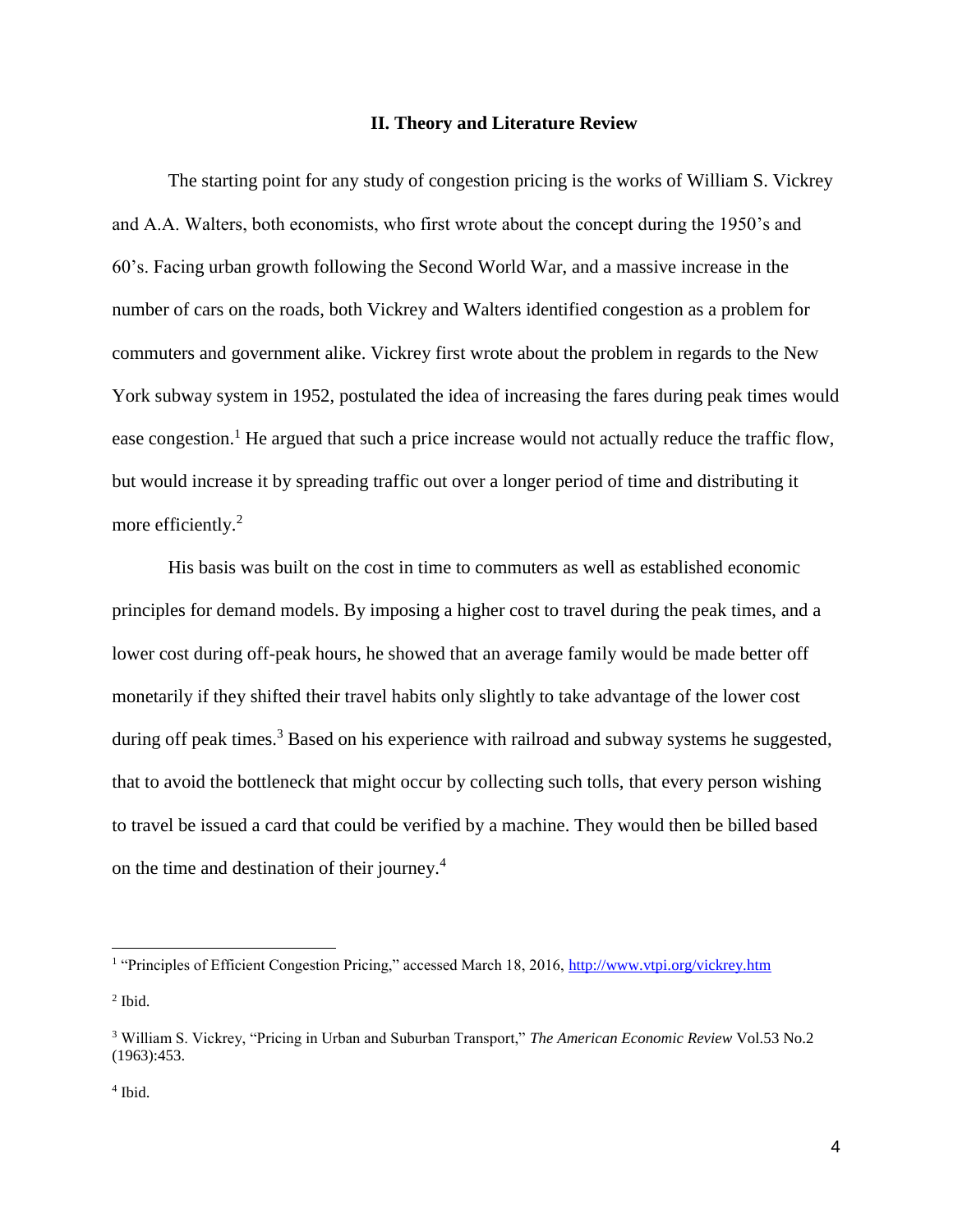Congestion can, generally, be divided into six categories, each of which has its own set of causes, effects, and solutions. The first is single interaction, where two units of transportation, cars in this case, are in such proximity that at least one must slow down in order to avoid an accident or collision. Normally, single interaction congestion is a problem in areas of light traffic and the delay to each participant is roughly the same as the delay they are causing to another person.<sup>5</sup> Multiple interaction simply refers to a higher density of traffic in which one might expect even longer delays.

Bottlenecking occurs when the capacity, or in this case the number of available lanes or road space, is insufficient to meet the demand of the users. This can vary with time, so an area that at 10pm might be completely congestion free might be subject to a bottleneck at 7:30am. Bottlenecks develop naturally around areas of limited space that are preceded by higher capacity, a two lane tunnel connected to a four lane highway as an example. A triggerneck is caused by a bottleneck when traffic that has no intention of using the area afflicted by a bottleneck is delayed by the congestion resulting from the bottleneck. Traffic that is backed up and preventing drivers from taking their desired exit from taking or merging is a good illustration of this phenomenon.<sup>6</sup>

Network and control congestion is normally a municipal problem as it deals with a buildup of congestion that necessitates the use of some form of regulation to control or mitigate it. Traffic lights, stop signs, or routing limitations are the hallmark of this form of congestion. Finally, there is general density congestion which is based on the density of transportation as whole, regardless of what form it takes. General density also covers the argument for constructing more roads or lines of service. Even if the different types of transportation do not

<sup>5</sup> Vickrey, "Congestion Theory," *The American Economic Review* Vol. 59 No.2 (1969): 251.

<sup>6</sup> Ibid, 452.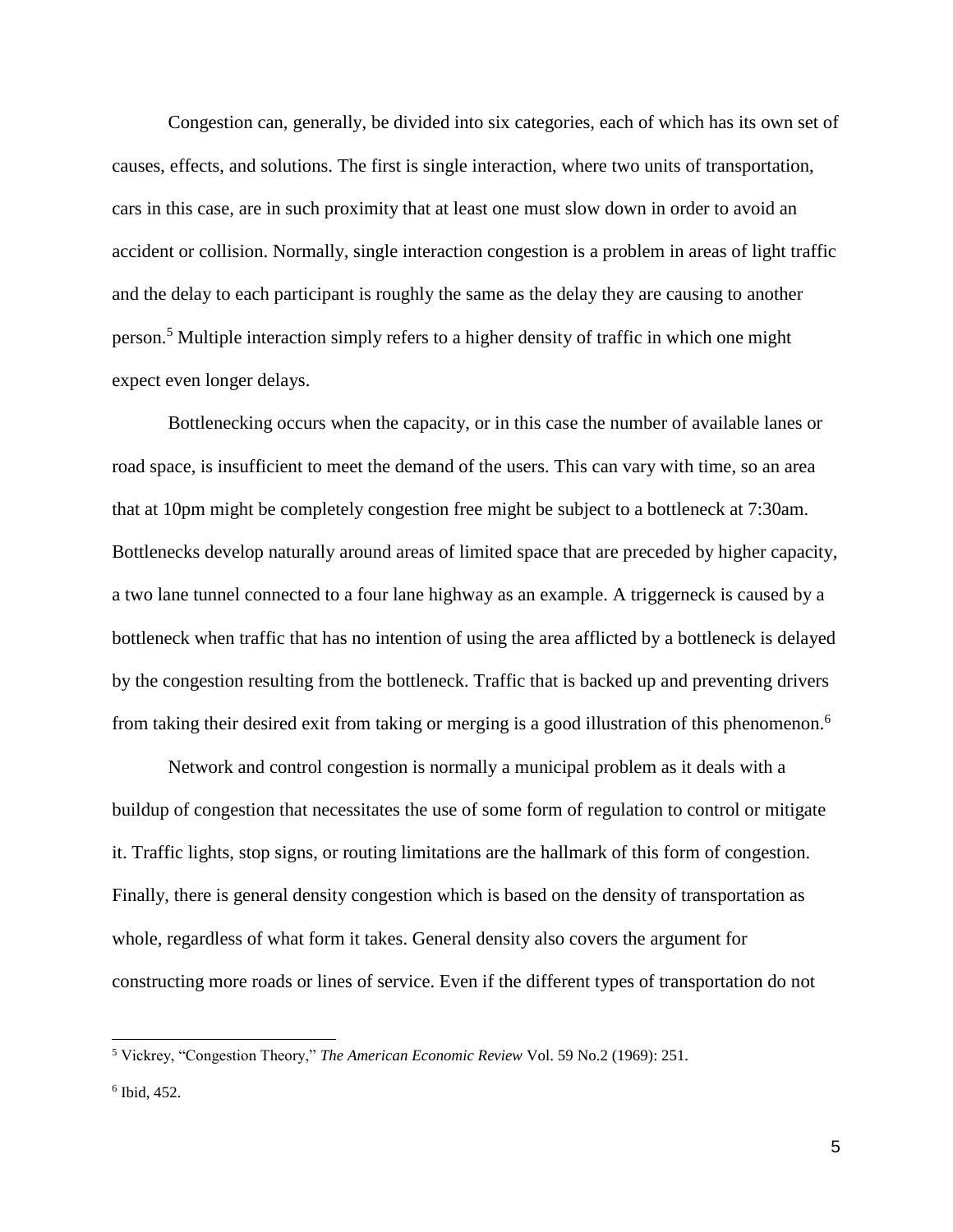directly affect each other building more infrastructure for either will, due to the oversaturation and finite space, become increasingly expensive and time consuming.<sup>7</sup>

Each of these forms of congestion can occur, either independently or in concert, in either a city or a highway situation. While road pricing is a potential solution for any of these it should also be noted that other methods, such as gas taxes, import duties on cars, subsidized rail or bus travel, or emissions controls on vehicles can also be employed, with varying degrees of success. The difference in approach between congestion pricing and a gasoline tax or an import duty is an important one, however, as the consumer has the ability to mitigate their costs by spreading out or taking alternative modes of transportation to minimize their marginal cost. Commuting will still take place, but with the addition of the toll the commuter faces more explicit choices on how much they will drive.

At the same time as suggesting potential solutions to congestion Vickrey also took aim at the root cause of the problem: The idea that transportation infrastructure should be free to use by motorists. This idea, which he lambasted as "perverse", had its roots not in economics, but in political expediency.<sup>8</sup> Vickrey, using the example of the New York bridges and tunnels, it made no sense to impose a toll on the newest bridges to assist in paying for them, but not levy at least an equal toll on the older bridges for their upkeep. The inevitable result, he argued, would be that any rational commuter would, naturally, take the free bridge over the toll bridge, valuing money more than their time and causing massive congestion around the free bridges.<sup>9</sup>

8 Ibid, 455.

<sup>9</sup> Ibid.

 $\overline{a}$ 

<sup>7</sup> Ibid, 452-453.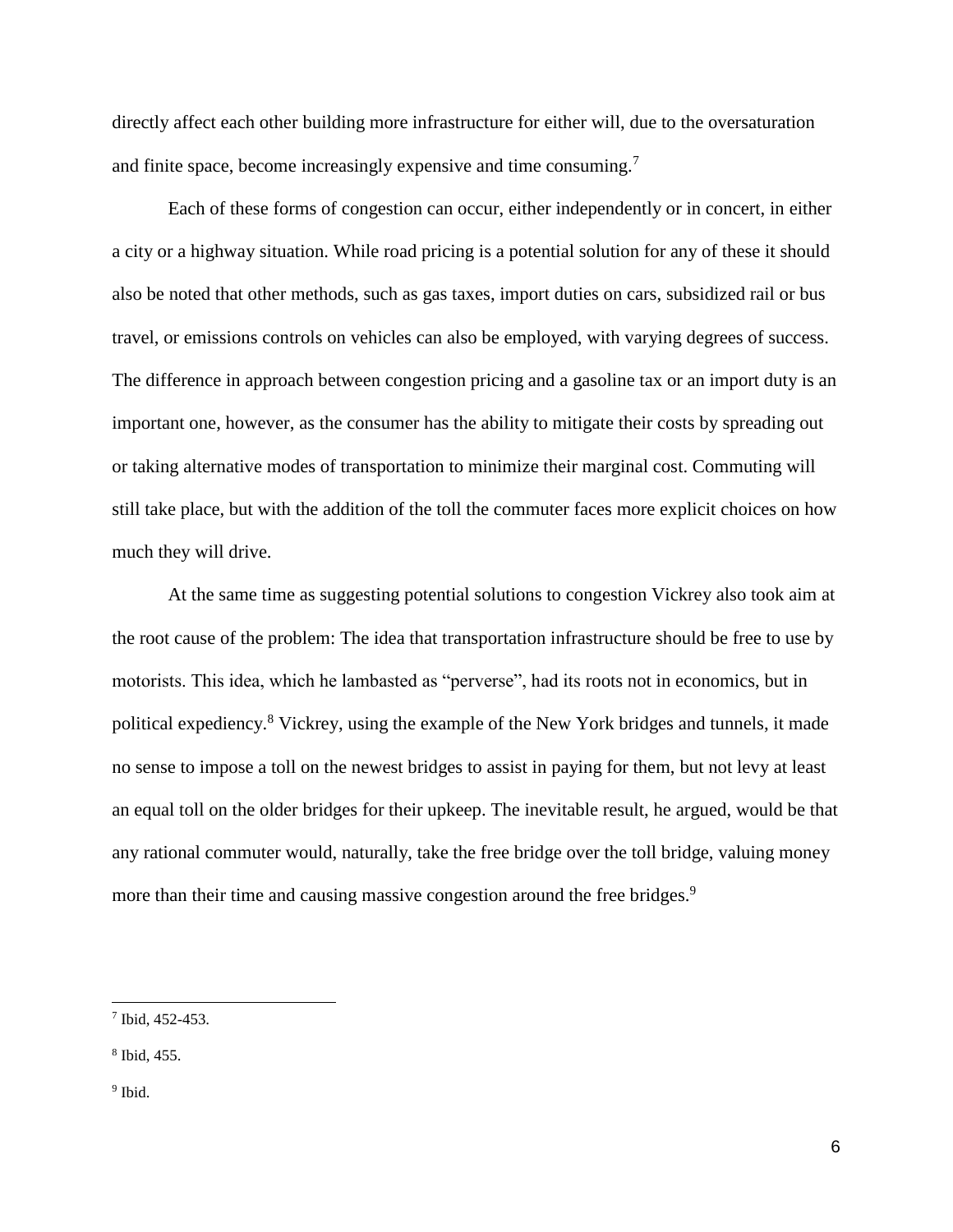The proximate problem of congestion, a lack of available routes and an overabundance of travelers, did, however, have a simple answer: constructing more and more infrastructure to compensate. Vickrey tackled this issue too, arguing that the investment in new infrastructure, based on the idea that it would, at some level, be profitable, usually resulted in an inaccurate charging scheme that did not represent the marginal cost to the consumer.<sup>10</sup> While as discussed above there are at least six types of congestion that exist, but, with reference to the idea of expanding infrastructure Vickrey believed the bottleneck situation could be addressed.

A bottleneck situation exists where there is some sort of fixed capacity and, at a specific point, that capacity is less than the demand. As long as the demand remains lower than capacity there will be few or no delays, but as demand increases, so too do the wait times. Bridges, tunnels, lanes of traffic, and power lines are all subject to bottlenecks.<sup>11</sup> Without tolls, there will be spikes of congestion during peak times, as the capacity of the bridge or traffic lanes is static. To expand the available capacity is an explicit expense, one that takes time and further disrupts traffic cycles and causes the very bottlenecking that the construction of new capacity is intended to prevent.<sup>12</sup> As a result, Vickrey argued, it was more sensible to simply impose a toll, which represented an additional source of revenue for the government, and allow individuals to make their own decisions. Some might pay the toll, others would seek alternative routes, and even more might avail themselves of public transportation or share rides.<sup>13</sup>

<sup>10</sup> William S. Vickrey, "Congestion Theory and Transport Investment," *The American Economic Review* Vol. 59 No. 2 (1969): 251

 $11$  Ibid, 252.

<sup>12</sup> Ibid, 253-254.

<sup>13</sup> Ibid, 258-259.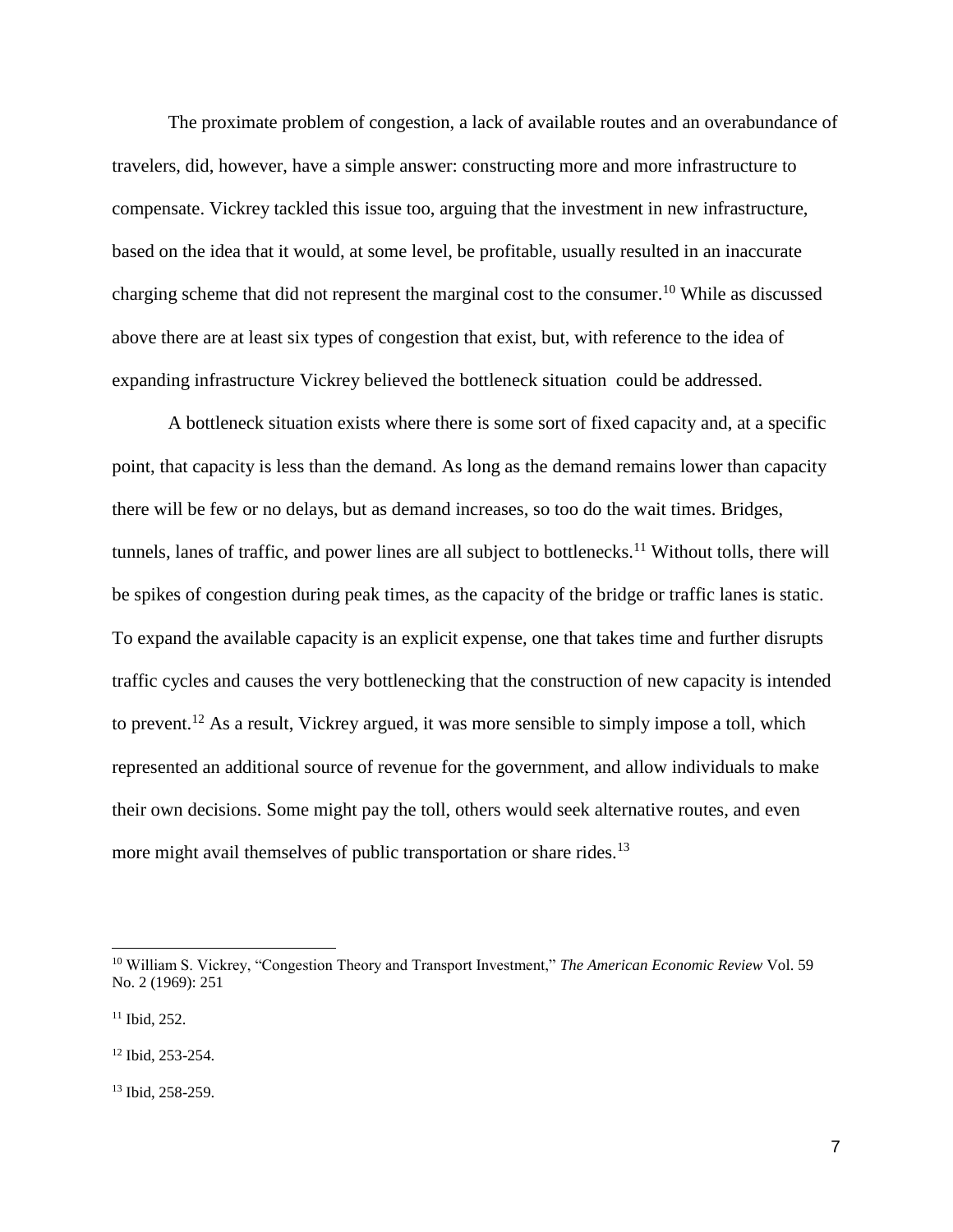A traffic system can only handle so many cars before it reaches its maximum capacity and, while a government can build more infrastructure to attempt to ease the problem this has been shown to be less than cost effective. Using Washington, DC as an example in 1963 Vickrey estimated that for every \$3000 dollar car added to traffic during peak times a \$23,000 investment had to be made to offset the additional vehicle.<sup>14</sup> Marginal cost pricing is charging a price equal to the extra expense involved in producing an extra unit of output. Commuters, through taxes, pay the average cost of driving on a road, but not the actual marginal cost which lowered congestion taken into account. To correctly apply road pricing the price of the toll must be set to equal to the marginal social cost to society that the driver's journey imposes on other drivers.<sup>15</sup> With systems like London this is done with a day by day charge, whereas in Singapore this is done by charging by the number of trips through tolling gantries, but each are trying, within limits, to adhere to this basic idea. These charges should, ideally, be small but fairly frequent and they should change to allow for different times or roads, incentivizing uses at off hours or taking alternate routes.<sup>16</sup> Without some form of road pricing inefficiency develops and society as a whole suffers costs due to increased congestion, pollution, and even accidents.

This concept illustrated in the standard model of congestion in Figure  $1^{17}$  with a uniform road, normal with and without junctions, All commuters are assumed to be the same except for their marginal willingness to pay, which is given by demand curve *D.* The marginal private and marginal social benefits (MPB and MSB) are set equal to each other as well as to *D*. The

<sup>14</sup> Vickrey, "Pricing in Urban Transport," *The American Economic Review* Vol. 53 No. 2 (1963): 456

<sup>15</sup> "Principles of Efficient Congestion Pricing," accessed March 18, 2016,<http://www.vtpi.org/vickrey.htm>

<sup>16</sup> Martin G. Richards *Congestion Charging in London*, 28.

<sup>17</sup> Georgina Santos, "Urban Congestion Charging: A Comparison between London and Singapore," *Transport Reviews* 25: 512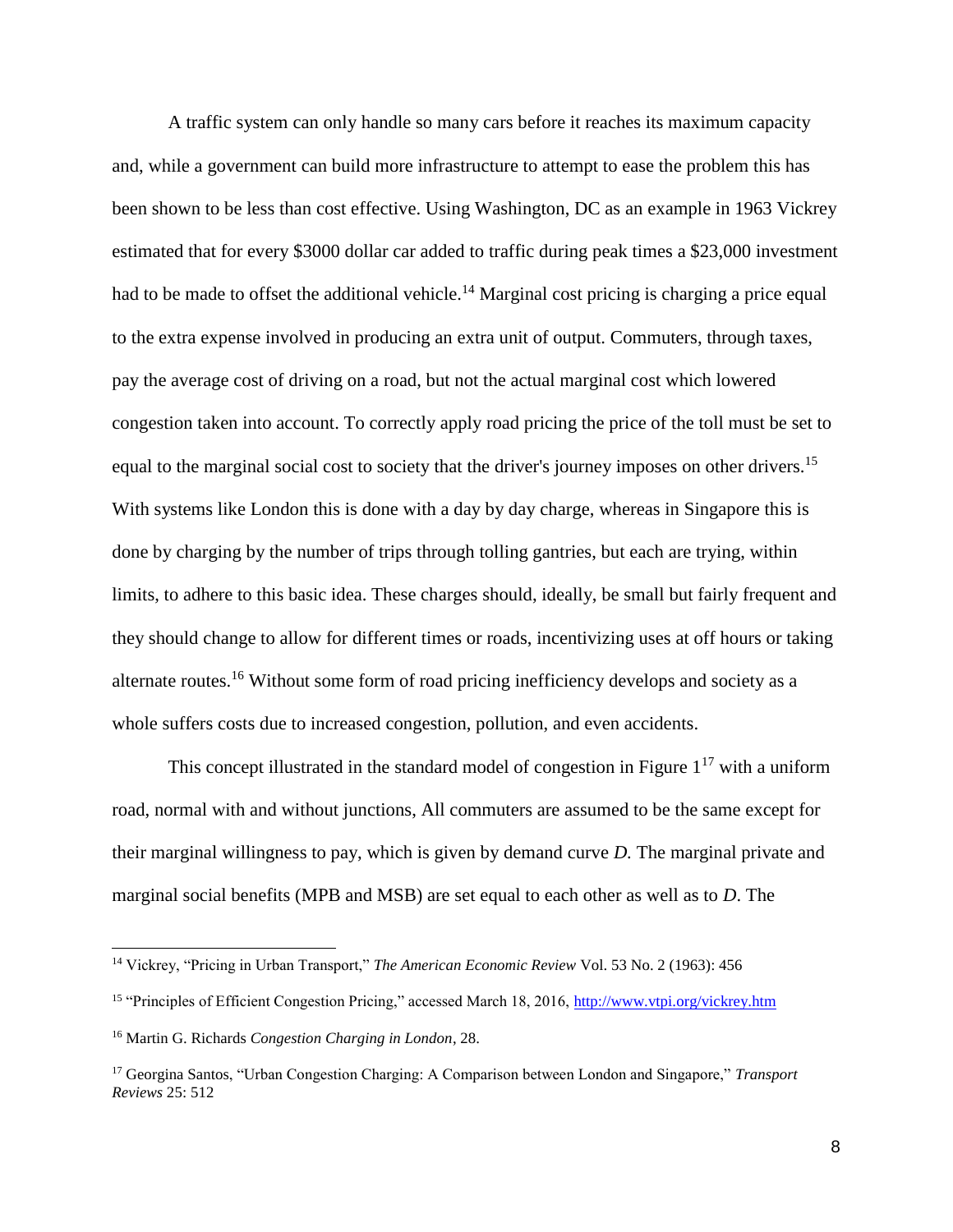efficient equilibrium is found at point *C*, where the marginal social cost and the demand curve, which is also the MSB, intersect. However, the actual equilibrium is found at point *B* where average social cost (ASC) is equal to the marginal willingness to pay. This means that drivers are only paying the ASC, and as a result an externality develops in the form of a marginal congestion cost, represented by the distance between points *A* and *B.* This results in the area of *ABC* being a dead-weight loss.<sup>18</sup>



Figure 1. Average and marginal costs, dead-weight loss, efficient charge

Imposing a toll moves the consumer back along the demand curve towards *C*, which corresponds to the efficient quantity of traffic on the road at a given time. To be effective the toll

<sup>18</sup> Ibid.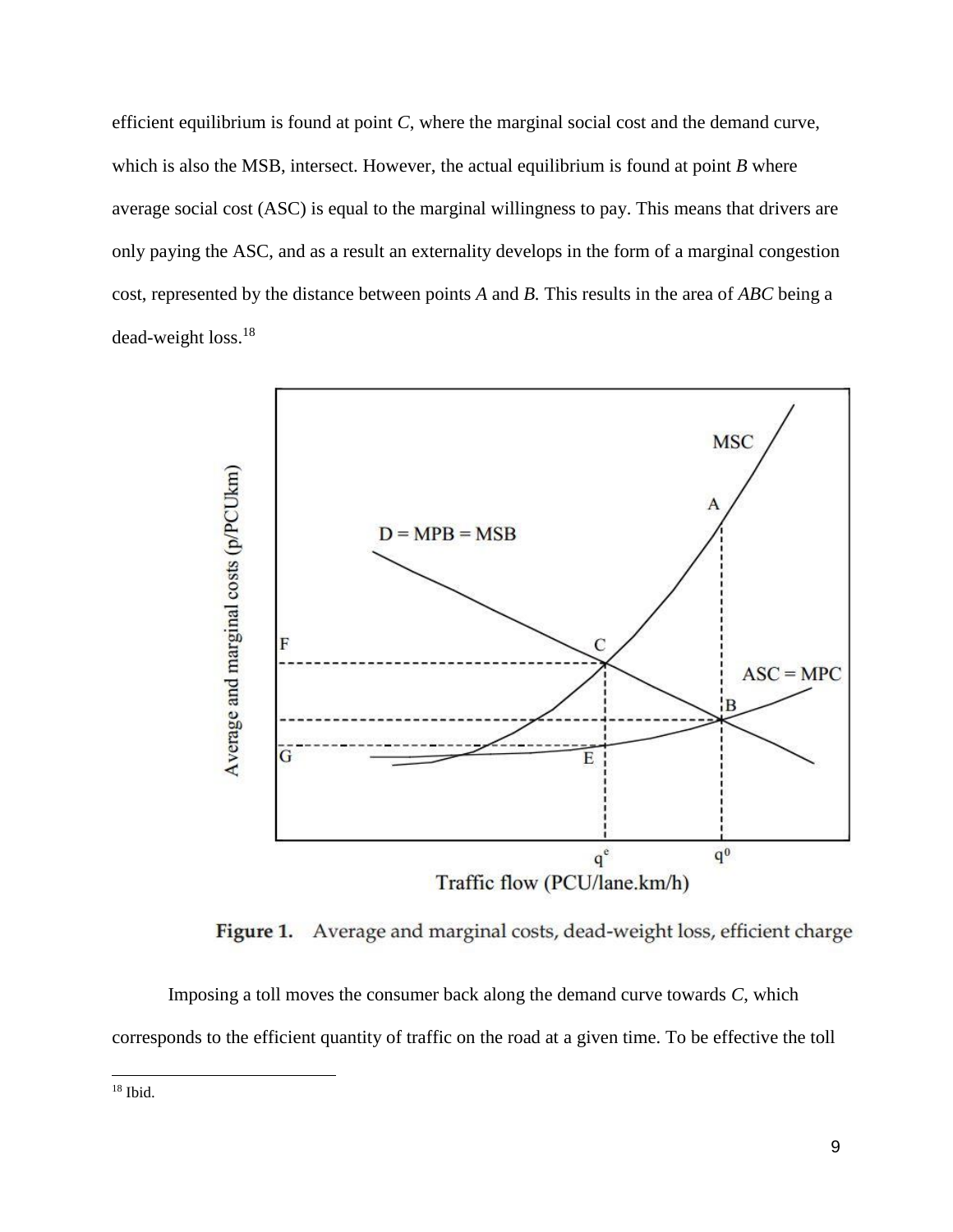would have to equal line segment *CE*, which would force motorists to completely internalize the cost of their decision to drive. As a result of the toll the flow of traffic would become optimized at point *C,* while the rectangle *CEGF* would represent revenue gained by collection of the toll.<sup>19</sup> These proceeds could be used to cover the cost of implementing and maintaining a system capable of imposing this toll, and to subsidize public transportation, which would further lower road congestion.

A. A. Walters, a contemporary of Vickrey, applied similar ideas to the highway system during the 1960s. Arguing against other economists that there should be a decrease in taxes he suggested that the reverse would actually be more effective. Pointing to examples in the rail industry and the airline industry, he advanced the idea that marginal cost pricing had been misapplied by previous writers who had focused only on the decrease in demand that would result if a tax was leveled on gasoline or more tolls were levied. To counterbalance the loss of demand on the roads there would be, Walters predicted, an upswing in demand for the closest competitor, in this case the railroads.<sup>20</sup>

Like Vickrey, Walter's plans for how to implement either the tax increase or the road tolls looked to technology. Cars would be equipped with a mileometer, which would indicate that a toll was being leveled by a raised flag much like a taxi, or else purchase a daily sticker indicating the payment of the toll. Those utilizing stickers would be charged more per unit than those utilizing the milometer to both encourage a shift to the milometer and also give a slight discount to those who made daily trips into and out of the controlled zone.<sup>21</sup> To ensure compliance he

 $19$  Ibid.

<sup>20</sup> A. A. Walters, "The Theory and Measurement of Private and Social cost of Highway Congestion," *Econometrica* Vol. 29 No. 4 (1961): 483-484.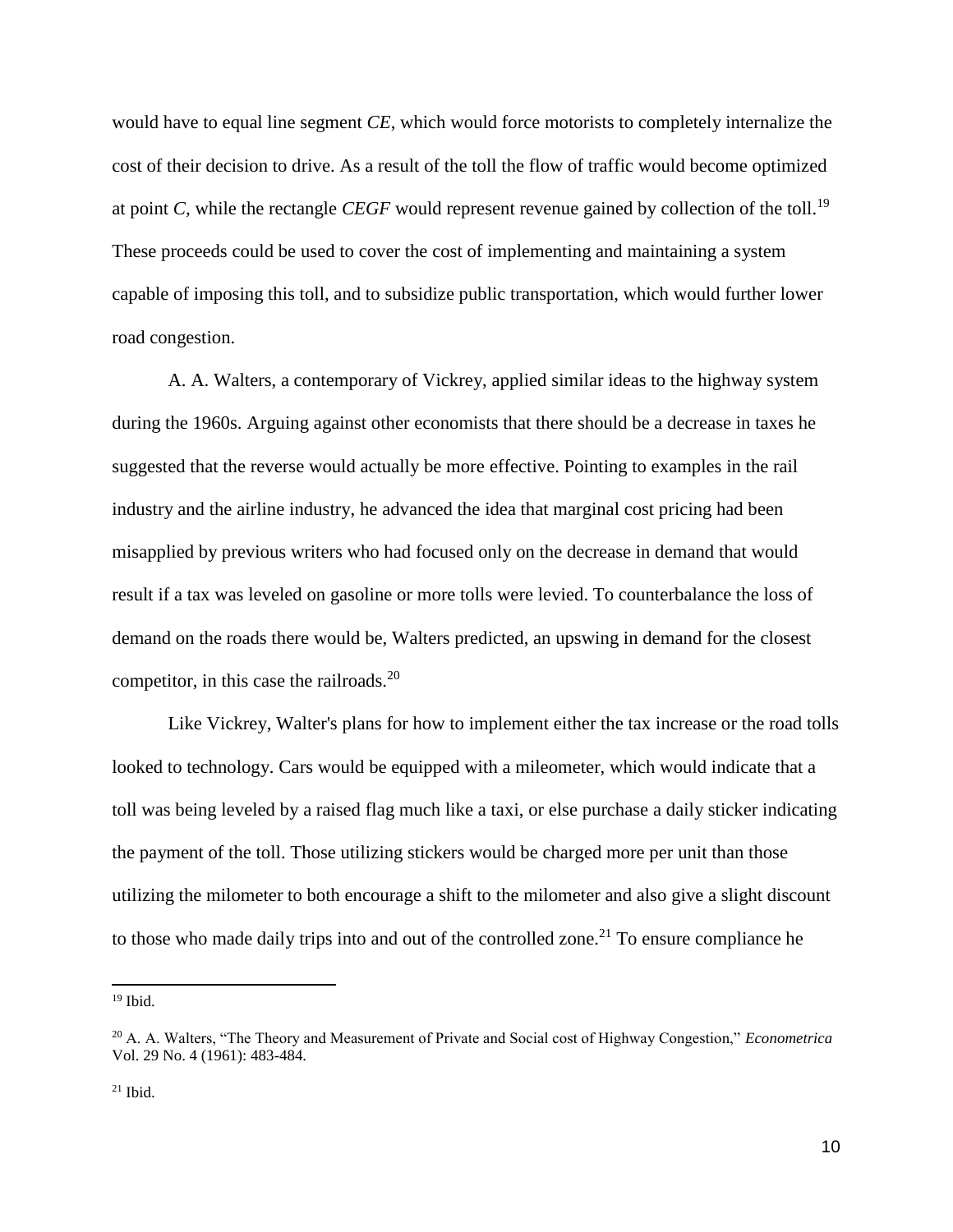suggested the use of cameras to record anyone driving without having the toll.<sup>22</sup> In particular he singled out large cities, London and New York specifically, as being ideal places to impose tolls due to the limited means of entrance or exit, which would make actually implementing road pricing much simpler.<sup>23</sup> These limitations on entrance indicate another factor of road pricing, the inelasticity of demand of commuters for roads.

There are two types of elasticity-inelastic, where the demand or supply of a product does not rise or fall at a corresponding rate relative to changes in price, and elastic, where the supply or demand is sensitive to changes in prices. The demand for road lanes is inelastic, as individuals must drive to and from their jobs daily. This inelasticity of demand is most clearly seen in the peaks where congestion is generally at its worst: rush hour traffic as commuters try to reach their jobs in the morning and return from them in the evening. With an individual's livelihood relying on them reaching their place of employment motorists are faced with an inelastic demand for routes to their destinations. During such times the more direct or desirable routes are overburdened and quickly reach their capacity. Congestion pricing addresses this inelasticity by imposing a toll that encourages people to stagger their arrival and departure times, take a different route, or switching to a different form of transport. These changes shift the demand away from a specific route and on to less used roads or public transport, spreading the capacity out more uniformly.<sup>24</sup>

This inelasticity of demand can vary based upon times, as off peak travellers are more sensitive to changes in price than those travelling at peak times.<sup>25</sup> In the case of Milan an

 $22$  Ibid.

 $\overline{a}$ 

 $23$  Ibid.

<sup>24</sup> Vickrey, "Pricing in Urban Transport," *The American Economic Review* Vol. 53 No. 2 (1963): 460-461. <sup>25</sup> Ibid, 452-453.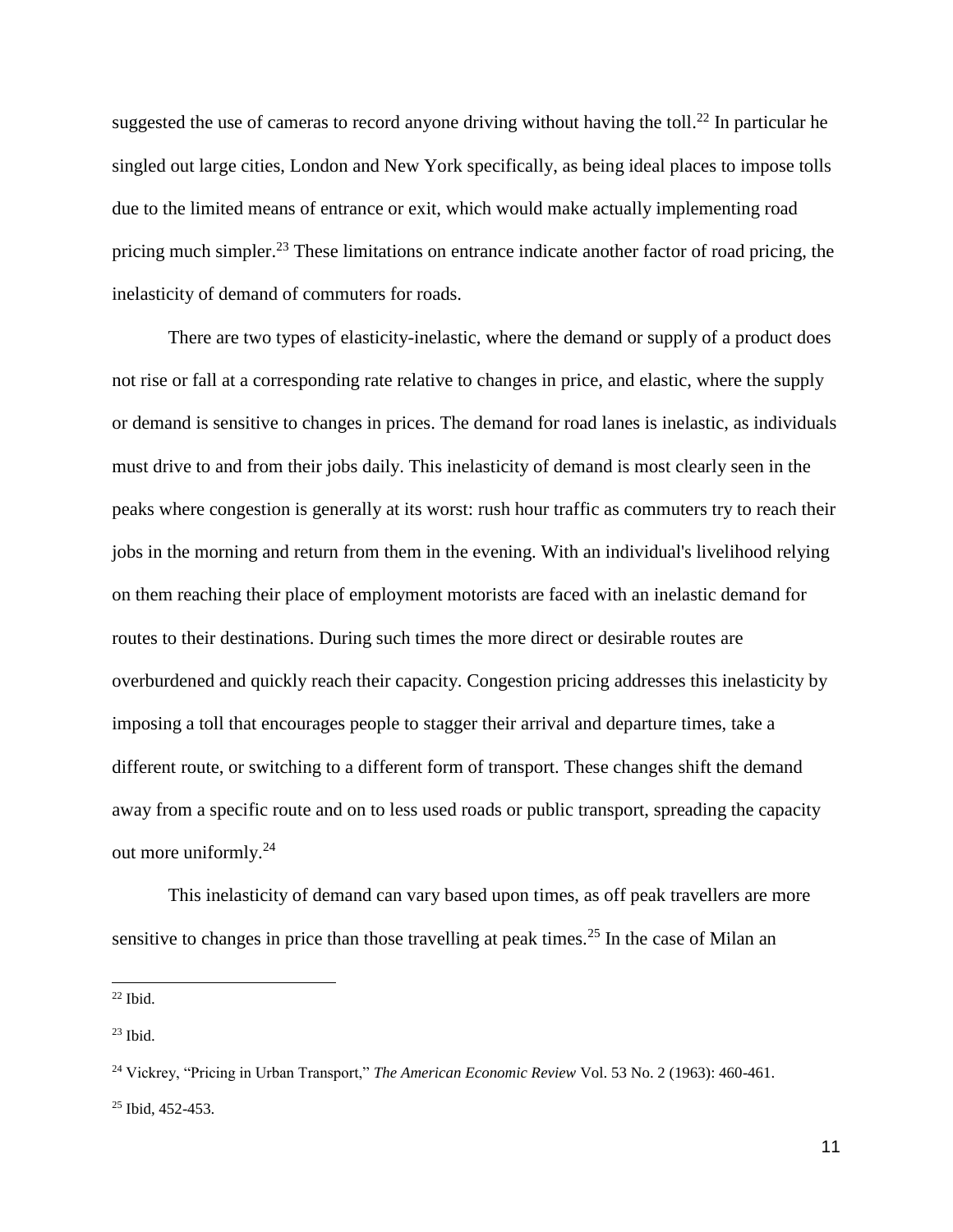increase of 1 percent in the toll is estimated to have caused a 0.3 percent decrease in trips into the controlled zone.<sup>26</sup> These decreases are similar to the results found in London and Singapore, and usually come with a corresponding increase in the use of public transportation as the drivers take the lower cost option and switch from one form of transport to another in response to the toll.

In a different paper for the World Bank in published 1968, Walters directly discussed the idea of roads as public goods and how this was misleading. The salient features of a public good are that it is non-exclusionary and non-rivalrous. In other words a public good cannot be easily denied and the use of it does not detract from anyone else utilizing it. In the case of roads the addition of a vehicle can lower the enjoyment of another person driving on it. On small private roads this might not be the case, but with regard to heavily travelled routes it most certainly is and, as a result, these roads do not function as pure public goods. $27$ 

The massive expense of public roads makes it difficult to allocate to any one individual the cost of expanding the road or building the bridge, as a result the cost must be divided over the population as a whole. This, however, is inequitable as there will be people charged for a benefit that they do not utilize. Further, while infrastructure represents a large upfront cost and then periodic upkeep, road pricing is a source of revenue. This income can itself be allocated to help maintain the existing infrastructure, build new lanes for travel, or supplement public transit. This leads us to the question of equity, one of the main arguments against road pricing that has been cited in virtually every attempt to either implement it or to repeal it. The potential for inequality does indeed exist within any road pricing scheme and can be broadly lumped into

 $\overline{a}$ 

<sup>&</sup>lt;sup>26</sup> Matthew Gibson and Maria Carnovale, "The effects of Road Pricing on Driver Behavior and Air Pollution," *Journal of Urban Economics* 89 (2015): 71.

<sup>27</sup> A.A. Walters, "The Economics of Road User Charges," *World Bank Staff Occasional Papers* No. 5 (1968): 16-18.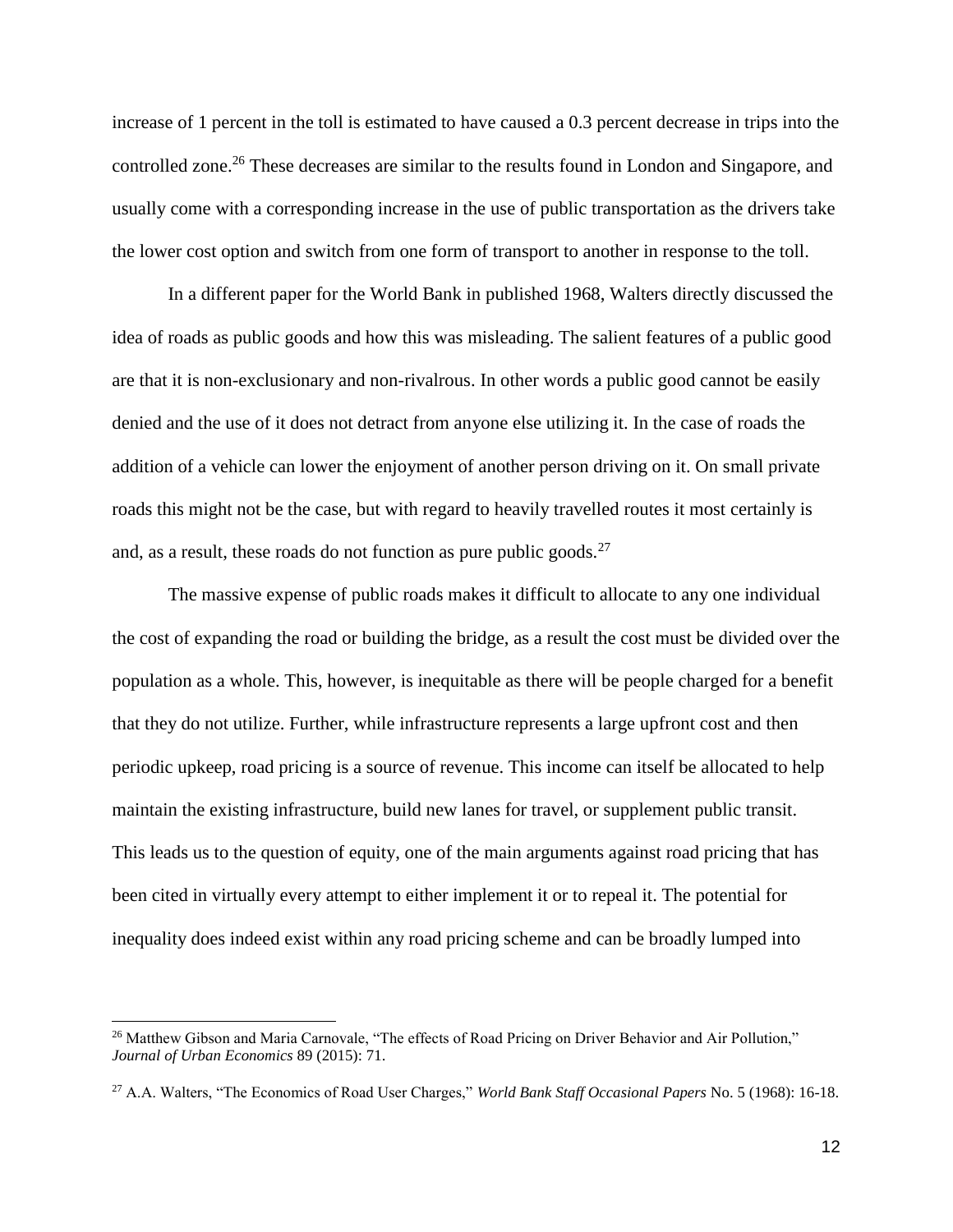three categories: who pays, who benefits, and how are the externalities distributed?<sup>28</sup> When considering who is paying the toll most road pricing is done by time and location, thus commuters entering and exiting the Central Business District during peak hours in the morning and afternoon are the users most likely charged

The second category of equity effect revolves around, who benefits. No matter how congestion pricing is set up, to be effective it has to be capable of charging everyone a price that reflects the marginal social cost of a trip.<sup>29</sup> By imposing the cost consumers are shifted to different times and routes, lowering congestion and increasing travel times for all motorists. As each commuter gains in time by not spending it in traffic, the monetary charge is, according to Vickrey, less than the potential gain.<sup>30</sup>

Another benefit of congestion pricing is reduced pollution. Pollution is usually measured in terms of nitrogen oxides (NOx), various kinds of particulate matter 10 micrometers in size or less (PM10), and carbon dioxide (CO2). The first two are associated with negative effects on health and the last is a contributing factor in global warming.<sup>31</sup> With these health risks mitigated or reduced there is a benefit to society both in terms of a reduction of healthcare costs for related illnesses and also as an increase in life expectancy per capita.<sup>32</sup> All congestion pricing schemes have some associated reduction in pollution, even if that is not their avowed goal, because the

 $\overline{a}$ 

<sup>28</sup> David Levinson, "Equity Effects of Road Pricing: A Review," *Transport Reviews* Vol. 30 No. 1 (2010): 34.

<sup>&</sup>lt;sup>29</sup> "Principles of Congestion Pricing," Accessed March 18, 2016,<http://www.vtpi.org/vickrey.htm>

 $30$  Ibid.

<sup>31</sup> Bhargab Maitra and Shubhajit Sadhukhan, *Urban Public Transportation System in the Context of Climate Change Mitigation: Emerging Issues and Research Needs in India* ed. Anshuman Khare and Terry Beckman (New York:Springer-Verlag Berlin Heidelberg, 2013): 72-73.

<sup>32</sup> C. Tonne, S. Beevers, B. Armstrong, F. Kelly, and P. Wilkinson, "Air Pollution and Mortality Benefits of the London Congestion Charge: Spatial and Socioeconomic Inequalities," *Occupational and Environmental Medicine* Vol. 65 No. 9 (2008): 622.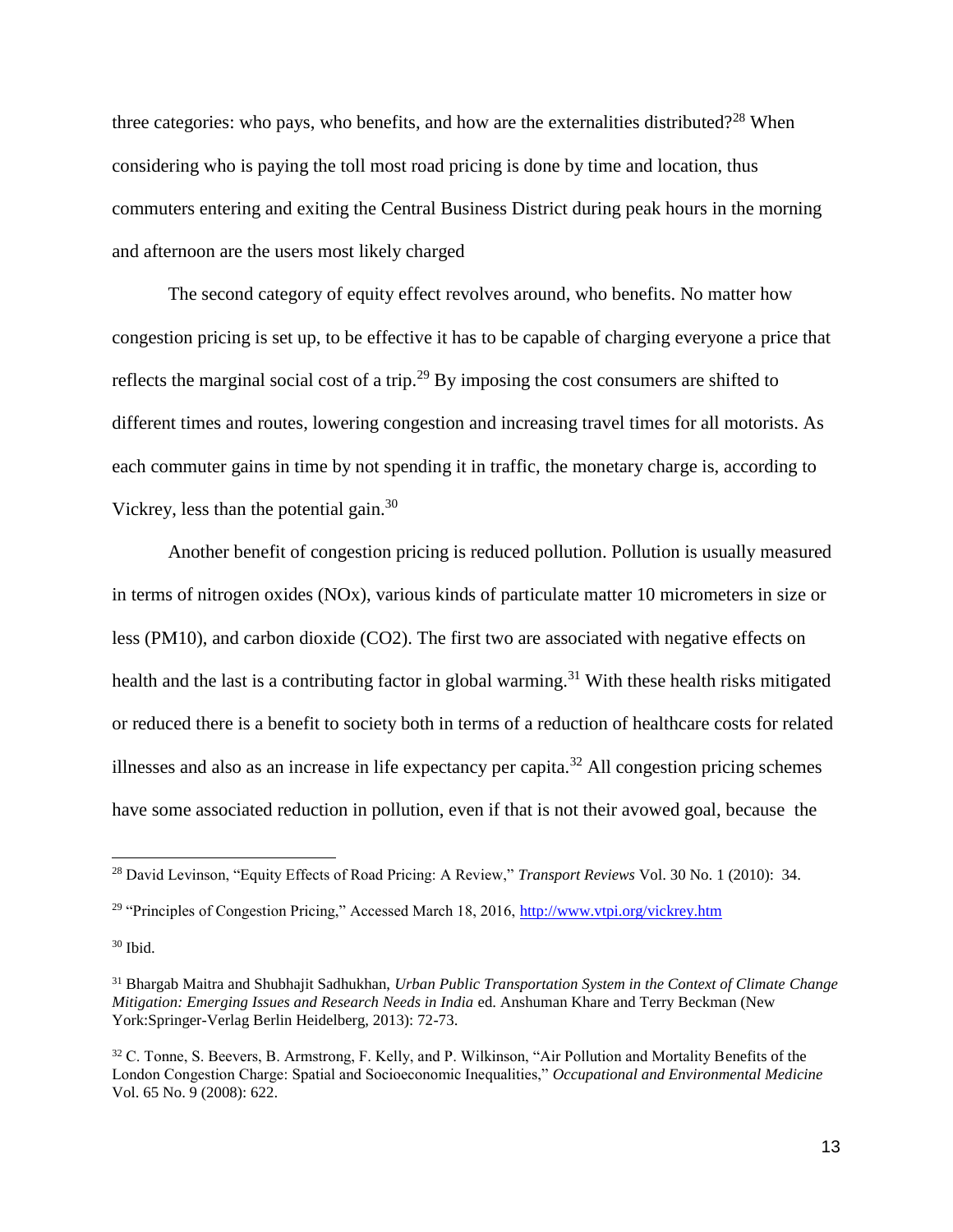number of cars driving at peak times is diminished either by drivers taking different routes, which lower the concentration of vehicle emissions at congested points, or by taking lower emitting public transportation.

In the case of Milan the benefit in welfare has been estimated at 3 billion dollars. A referendum to continue the congestion pricing scheme resulted in 80 percent voting in favor of the Ecopass system.<sup>33</sup> This vote, which flies in the face of the normally negative views the public has for road pricing schemes, indicates that the residents, both inside and outside of the controlled zone, felt that they received some benefit from the policy.<sup>34</sup> This added benefit is also present in London, which saw an increase in life expectancy for both the population within the charging zone and those outside of it.

From the outset, roads are undervalued and underpriced. The benefits that society receives from roads is greater than the cost to the average commuter for building or maintaining them.<sup>35</sup> But how are these benefits measured and who do they affect? There are several methods for valuing the social benefits of congestion pricing, and taken as a whole they go a long way to allying some of the arguments against such a policy. One of the earliest and easiest is the increase in speed for traffic within a congested area, as an increase in speed equates to a decrease in the time a commuter takes to get to their destination.<sup>36</sup> Another deceptively simple model for estimating the benefit to society is in the reduction of congestion, measured by the number of

<sup>33</sup> Ibid.

 $34$  Ibid.

<sup>35</sup> David A. Hensher, "Exploring the Relationship between Perceived Acceptability and Referendum Voting Support for Alternative Road Pricing Schemes," *Transportation* 40 (2013):935.

<sup>36</sup> Paul W. Wilson, "Welfare Effects of Congestion Pricing in Singapore," *Transportation* 15 (1988): 191-192.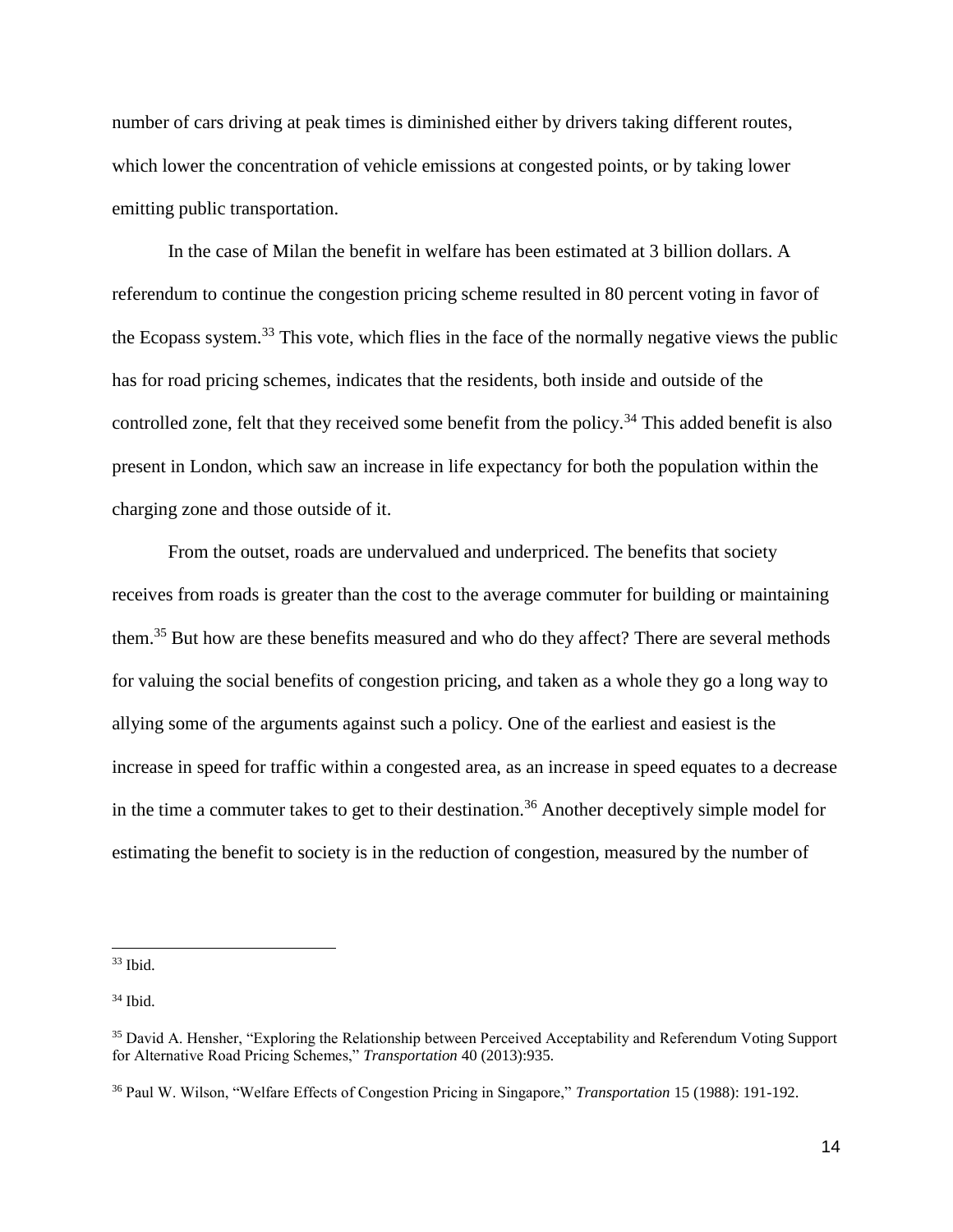cars on the road at peak and off peak times. If the premise that any congestion represents a cost to society, any reduction of it would therefore constitute an increase in social benefits.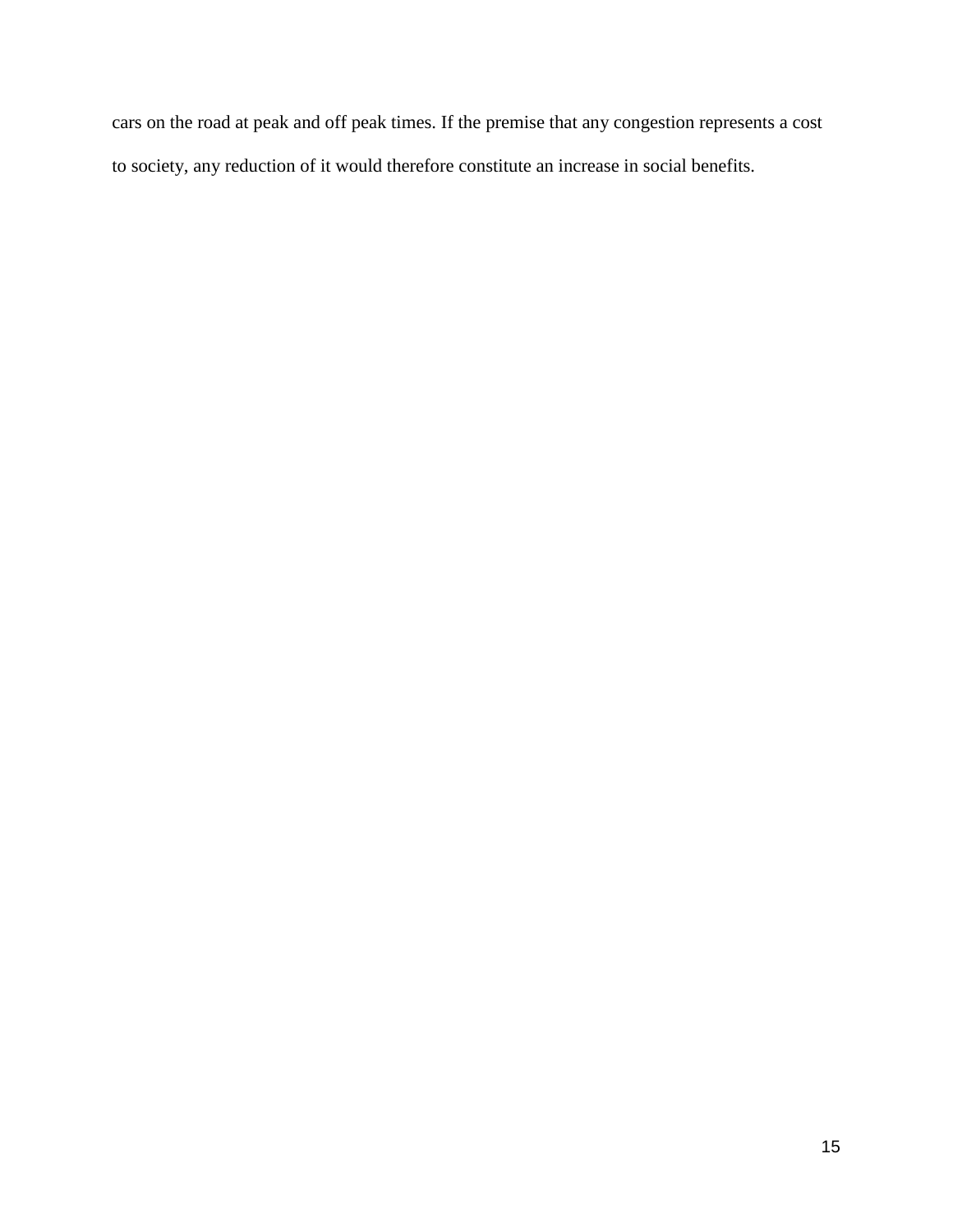#### **III. Case Studies**

#### Introduction

While tolls, bridge fees, and wheel taxes have been a part of transportation history for many hundreds of years the modern history of congestion pricing as a policy only truly began in the latter half of the twentieth century. The increasing number of automobiles on the road created two new dilemmas for regulators: traffic congestion and pollution. The idea of road pricing was a cheap and easy way to control both of these factors and a number of cities in the last sixty years have implemented it, with varying levels of success. This section will examine several examples of congestion pricing in cities around the world.

### Singapore

In response to rising urban congestion Singapore enacted the Area License Scheme (ALS) in 1975 and updated it to an electronic system, the Electronic Road Pricing Scheme (ERP) in 1998.<sup>37</sup> The city-state of Singapore is unusually well suited for congestion pricing as it is located on an island at the tip of the Malay Peninsula. The congestion pricing measures were intended to supplement an earlier attempt in 1972 to limit the number of vehicles by imposing an import duty on vehicles equal to 45 percent of their market value and a registration fee of 25 percent (in 1995 this fee was increased to 55 percent).<sup>38</sup> All of these schemes have common roots in two major studies, one in 1967 and another in 1974. Both studies concluded that the only way

 $\overline{a}$ 

<sup>37</sup> Sock-Yong Phang and Rex S. Toh, "Road Congestion Pricing in Singapore: 1975 to 2003," *Transportation Journal* 43 (2004): 16-21.

<sup>38</sup> Gregory B. Christainsen, "Road Pricing in Singapore After 30 Years," *Cato Journal* 26 (2006): 76.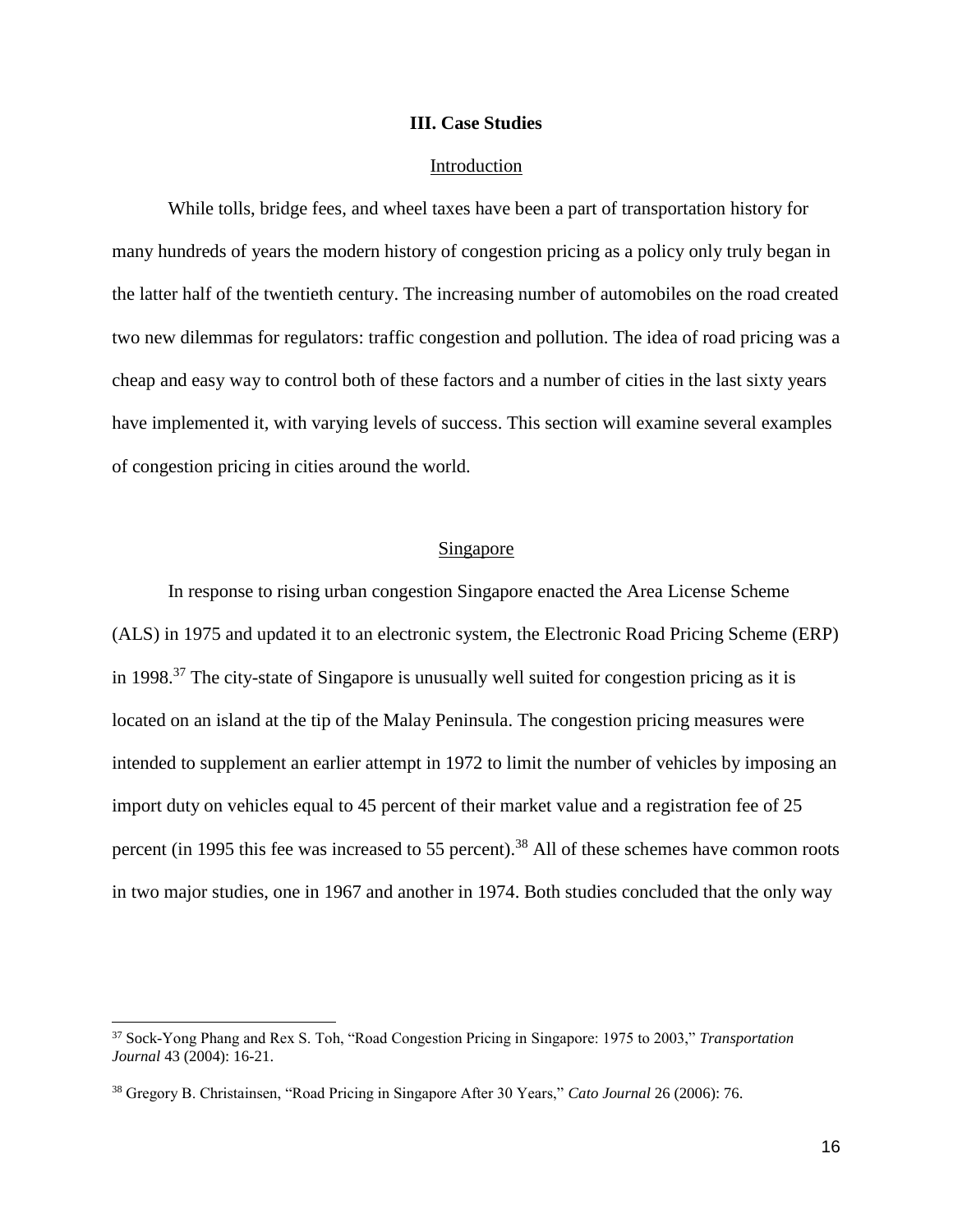to lower congestion and also accommodate Singapore's growth would be to limit car ownership and usage.<sup>39</sup>

As outlined in section two, one necessary criterion for an effective implementation of congestion pricing is the ability to limit access to and from areas. In Singapore, this is relatively easy to do because access to the Central Business District (CBD) was initially going through twenty-two specific entrance points (though over time this number increased to thirty-three).<sup>4041</sup> It is worth noting that Singapore was a city of over four million people when this policy was under consideration and that an application of congestion on this scale had not, to this point, been attempted.<sup>42</sup>

Although limiting the number of private vehicles entering the CBD, the government of Singapore wished to exempt vehicles that affected business, public transport such as buses, and low profile conveyances like motorcycles. In addition, public service and military vehicles were also exempted.<sup>43</sup> The ALS utilized physical licenses that were purchased and displayed on vehicles entering the Restricted Zone (RZ). The policy was very successful. Authorities set a congestion price of S\$3 a day or S\$60 a month. Many thought that this policy would not work because it would be unenforceable during the morning commute. However, the policy resulted in

<sup>39</sup> Peter L. Watson and Edward P. Holland, "Congestion Pricing-The Example of Singapore," *Finance & Development* 13 (1976): 20.

<sup>40</sup> Phang, "Road Congestion Pricing," *Transportation Journal* 43 (2004): 16-17.

<sup>41</sup> Sock-Yong Phang and Rex S. Toh, "From Manual to Electronic Road Congestion Pricing: The Singapore and Experiment," *Logistics and Transportation Review* 33 (1997):98.

<sup>42</sup> Watson and Holland, "The Example of Singapore," *Finance and Development* 13 (1976): 22.

<sup>43</sup> Phang, "Road Congestion Pricing," *Transportation Journal* 43 (2004): 16-17.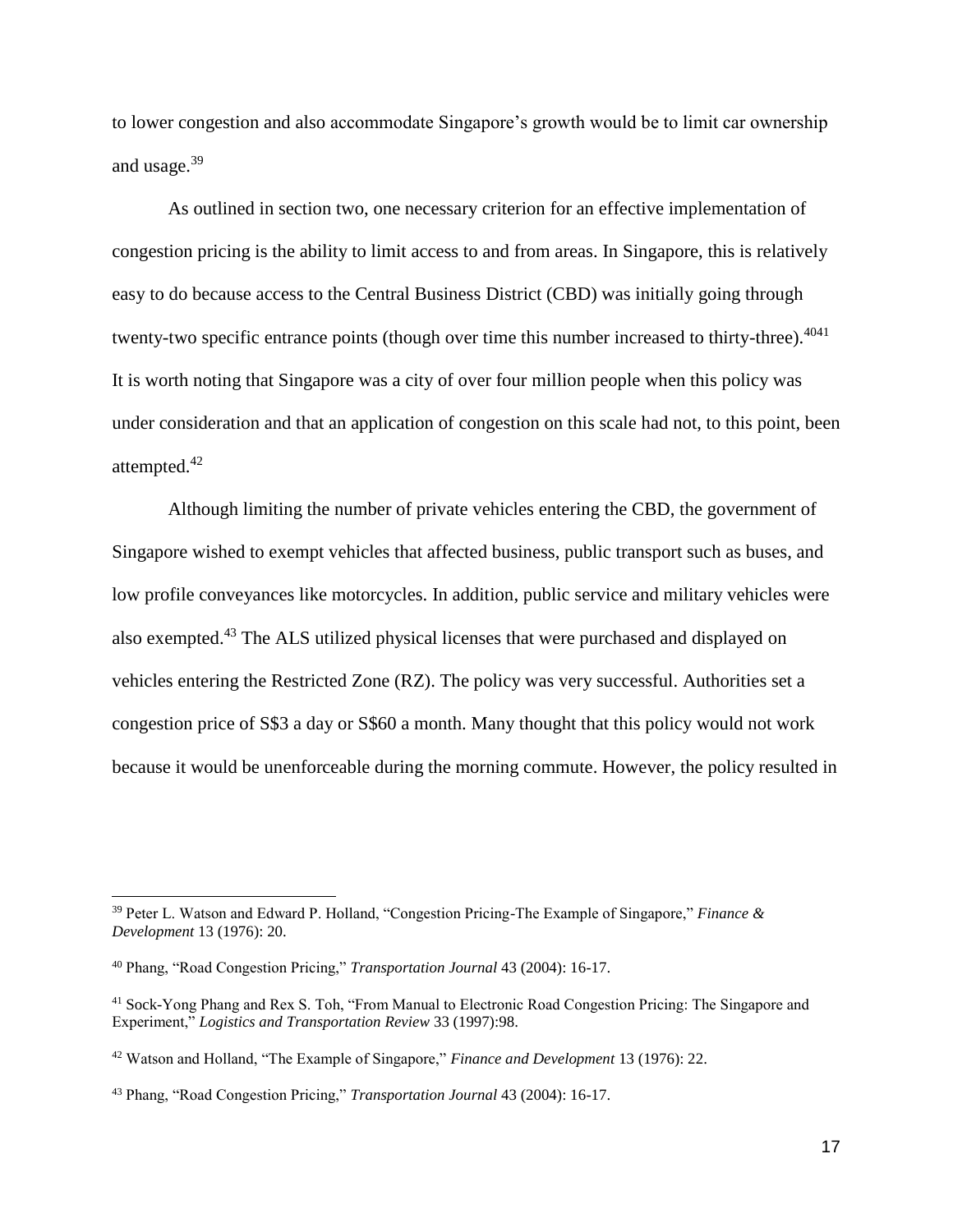a staggering 43 percent decrease in the total number of motor vehicles travelling within the Restricted Zone (RZ) within only four weeks.<sup>44</sup>

This system lasted for almost thirty-three years with only minor changes, such as extending the time that the congestion charge was in effect in the mornings by an hour. In 1995 the Singaporean government committed almost S\$200 million to spur the adoption of an electronic system that would update the ALS.<sup>45</sup> By September of 1998 the ERP was installed. This system is based on radio frequency identification, optical detection and has taken advantage of various advances in both imaging and smart card technology. Each car was fitted with a transponder In-vehicle Unit (IU) at a cost of less than S\$300 per vehicle, and the government further subsidized the transition by paying almost half of the cost for the upgrade.<sup>46</sup>

The IU requires the insertion of a debit card equipped with a smart chip before making any journeys to through the ERP area. Visitors to Singapore from Malaysia or elsewhere are able to rent an IU, though most have found it more efficient to simply purchase and install one outright if they enter the city with any regularity.<sup>47</sup> As the vehicles enters the city it must pass through a number of gantries where a double layer of sensors first charges the debit card inserted into the IU and then records the vehicle type and location. The transaction takes place instantaneously, confirmed by the IU in the car with a beep, and the commuter can continue unmolested upon their way. In the event of insufficient funds the ERP forwards the offending vehicle's information to a central computer and a fine is issued. A network of cameras record the

<sup>44</sup> Ibid.

<sup>45</sup> Phang and Toh, "From Manual to Electronic," *Logistics and Transportation Review* 33 (1997):103.

<sup>46</sup> Ibid.

<sup>47</sup> Ibid.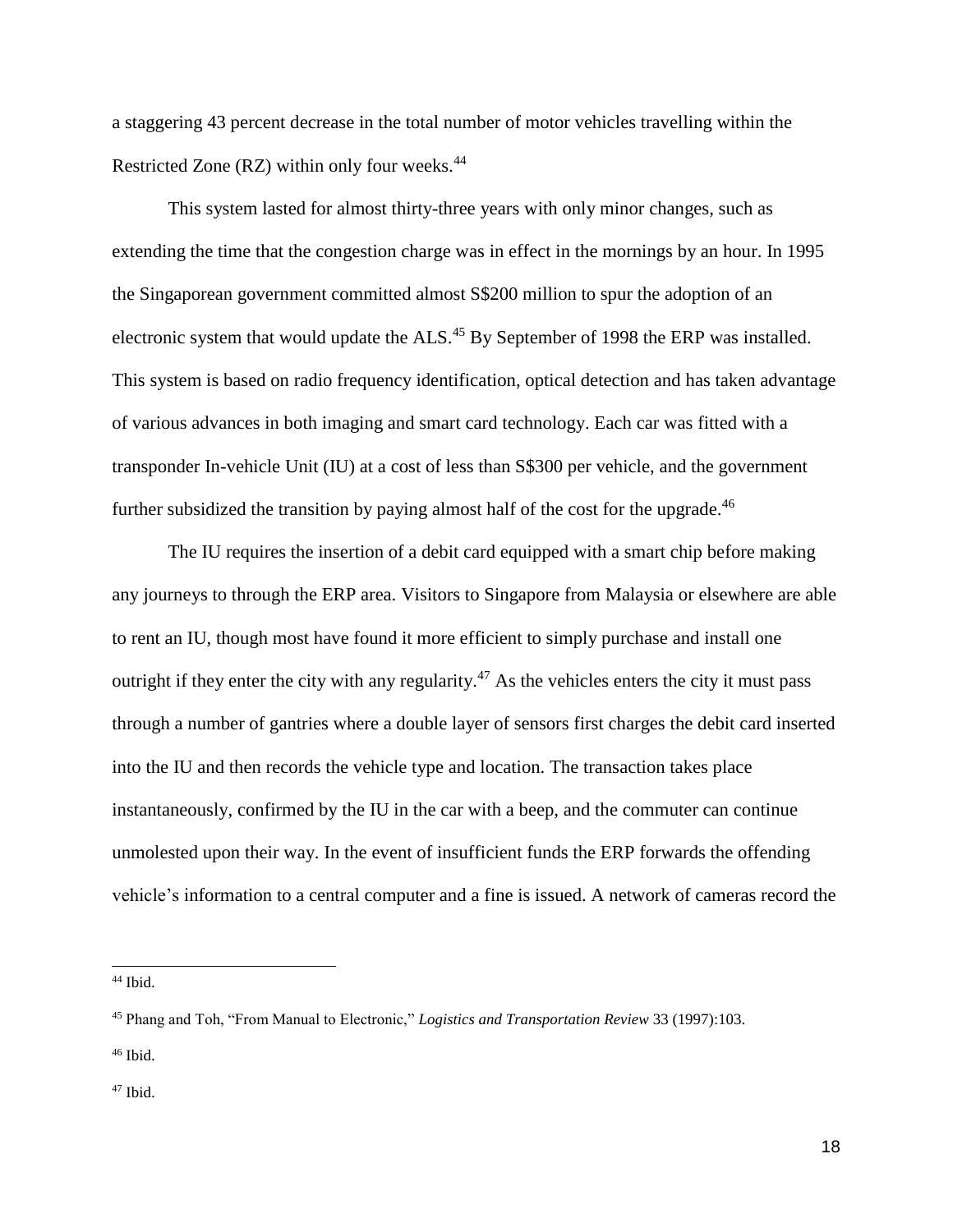license plate to ensure that a charge is leveled even upon vehicles that are not equipped with an  $\mathrm{II}$ <sup>48</sup>

While the stated intention of the ALS and the ERP was to reduce the number of cars on the road at peak times, there were associated effects on the health of residents due to a lowering of air pollution. While experiencing a massive economic growth spurt during from the early 1980s through the late 1990s, Singapore managed to maintain a moderate to good level on the pollutant standard index while also increasing the number of vehicles on the road by 26 percent.<sup>49</sup> Even with this increase in commuters the peak morning and evening times travel at speeds ranged from 25 to 30 kilometers per hour, in contrast with a city like New York where the average is only 10 kph. $50$ 

Because Singapore was the first location where congestion pricing was implemented, it has been central to several studies on the effects that policy changes have on the civilian population. Two of the areas affected were retail prices and welfare. An increase in the cost of the ERP had ramifications beyond the morning commute. Different real estate sectors saw increases and decreases in value when the ERP was raised. The retail sector saw a 19% difference between properties within the Restricted Zone (RZ) versus those outside the RZ following a S\$1 increase in the ERP in November  $2010$ <sup>51</sup> Evidence suggests that a fluctuation

<sup>50</sup> Ibid, 358.

 $48$  Ibid.

<sup>49</sup> Anthony T. H. Chin, "Sustainable Urban Transportation: Abatement and control of TRaffic Congestion and Vehicular Emissions from Land Transportation in Singapore," *Environmental Economics and Policy Studies* 3 (2000): 372-373.

<sup>51</sup> Sumit Agarwal, Kang Mo Koo, and Tien Foo Sing, "Impact of Electronic Road Pricing on Real Estate Prices in Singapore," *Journal of Urban Economics* 90 (2015):58.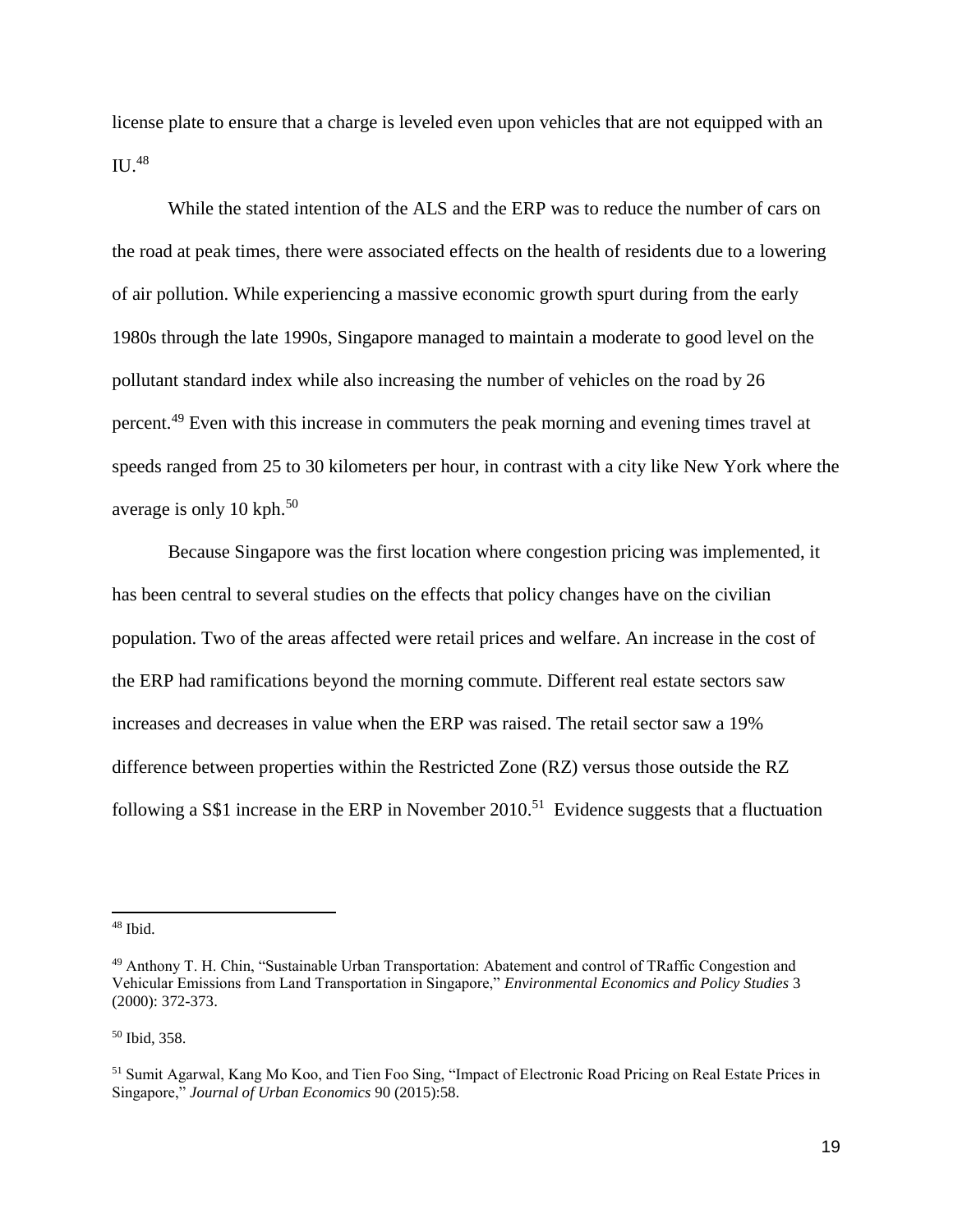in value might be related to the loss of foot traffic caused by the cost associated with traveling.<sup>52</sup> Such a dramatic variance was not reflected in either office or residential real estate prices.

Another consideration in the case of Singapore is the effect that the ALS and ERP had on overall welfare. While there were exemptions allowed for those carpooling and motorcycles the fact remains that, for some, the cost to enter the CBD was simply too high.<sup>53</sup> Those who could not pay the toll incurred significant scheduling costs, making them worse off than they were before either the ALS or ERP was imposed.<sup>54</sup>

The issue of welfare has, at least in Singapore, been partially assuaged by a robust public transport system that consists of buses and rail lines that make millions of trips into and out of the city center daily. Buses are the most numerous and most used used of all public transportation with over 3300 of them in service, running 240 routes, for a total of almost 3 million trips during a normal business day. Interestingly, these "public" transports are owned by private corporations, but they are licensed by the Land Transport Authority (LTA) and must conform to their strict standards. In addition they are not allowed to set their own lines of service, the LTA mandates both companies' running times and routes.<sup>55</sup>

This extensive bus system is further supplemented by the Mass Rapid Transport (MRT) rail system and the Light Rapid Transport (LRT) both of which consist of approximately 141 km of line and carry upwards of a million passengers a day. Despite the massive costs associated with rail, there are plans to expand this service over the next 30 years.<sup>56</sup> The downside of rail

 $\overline{a}$ 

<sup>52</sup> Ibid.

<sup>53</sup> Watson and Holland, "The Example of Singapore," *Finance and Development* 13 (1976): 21.

<sup>54</sup> Paul W. Wilson, "Welfare Effects of Congestion Pricing in Singapore," *Transportation* 15 (1988): 191-192.

<sup>55</sup> A. D. May, "Singapore: The Development of a World Class Transport System," *Transport Reviews* 24 (2004): 96. <sup>56</sup> Ibid, 96-97.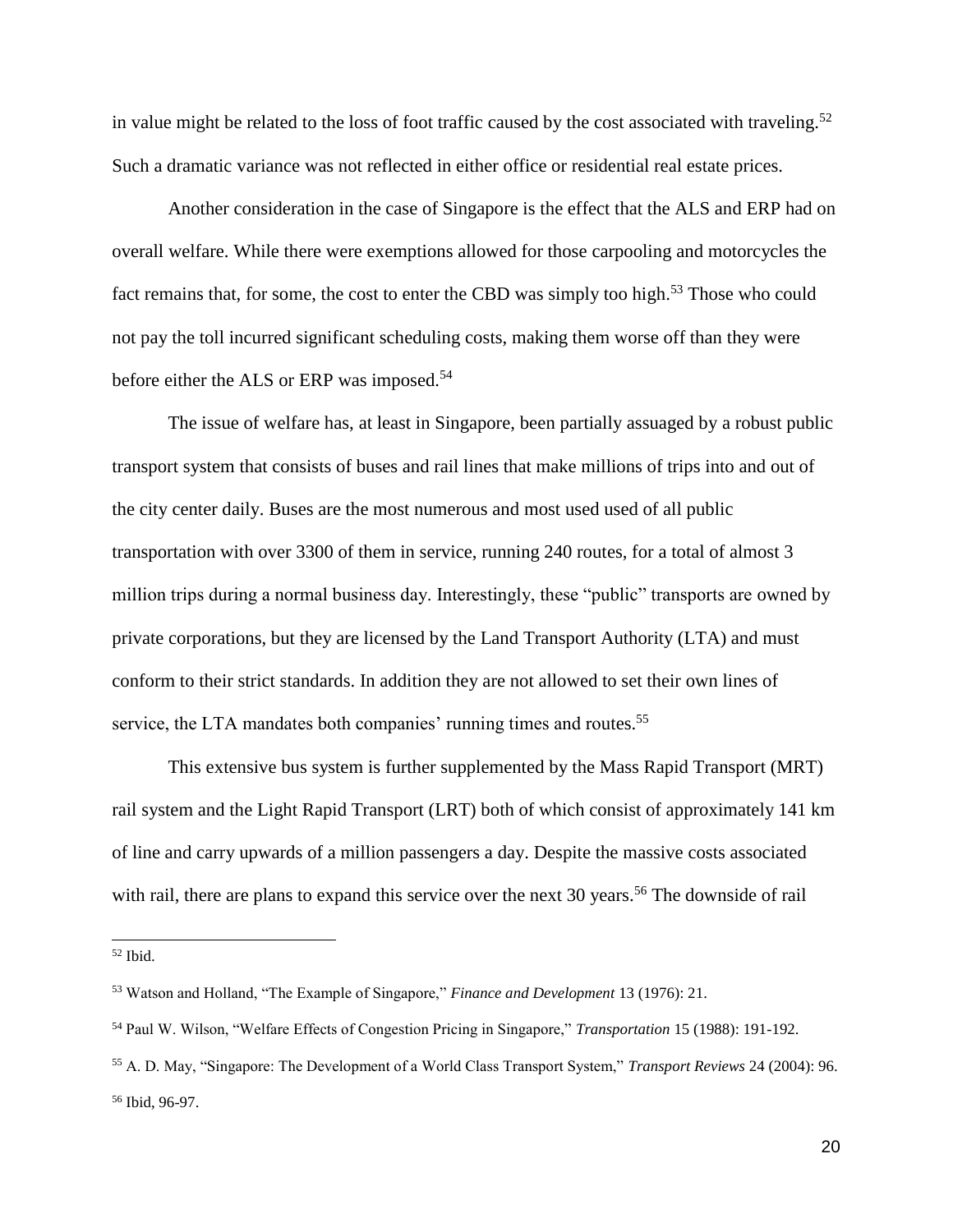transport in this case has not been in its ability to move people quickly, but the poor integration of their stations into the development of the city as a whole and its impracticality when compared to simply hopping onto a bus or taxi.<sup>57</sup> In an attempt to correct these deficiencies older stations are being refurbished and new LRT lines are being built to better tie the rail system to the needs of the city.<sup>58</sup>

Last of all is the taxi service, which boasts some of the lowest prices in the world. Over 18,000 taxis make their way through the streets of Singapore, carrying approximately 1 million passengers with them. In contrast to the rail and bus lines these taxis are not regulated by the LTA, however stiff competition has kept the price of travelling by taxi very low.<sup>59</sup> These three services, taken together, provide options to those wishing to enter the CBD and thus directly address the question of welfare. Prices on these alternatives are low, either due to a mandate by the LTA, in the case of rail or buses, or due to the brisk competition within the taxi system.<sup>60</sup>

The lessons learned in Singapore echo very strongly Wilson and Vickrey's initial ideas for congestion pricing. Tolls are dynamic and attempt to approximate the marginal social cost of the journey, electronic toll verification eases any chance of bottlenecking developing at tolling areas, and the shift to public transportation has been accompanied by further investment in rail development to compensate. Allowing private companies to handle the bus system, while mandating standards and routes, as well as the taxis has kept the prices on public transportation low, making this policy less burdensome for the ordinary worker. While there are explicit costs and downsides associated with ERP, it has achieved its initial aim of lowering congestion with

<sup>57</sup> Ibid, 97.

<sup>58</sup> Ibid.

<sup>59</sup> Ibid.

 $60$  Ibid.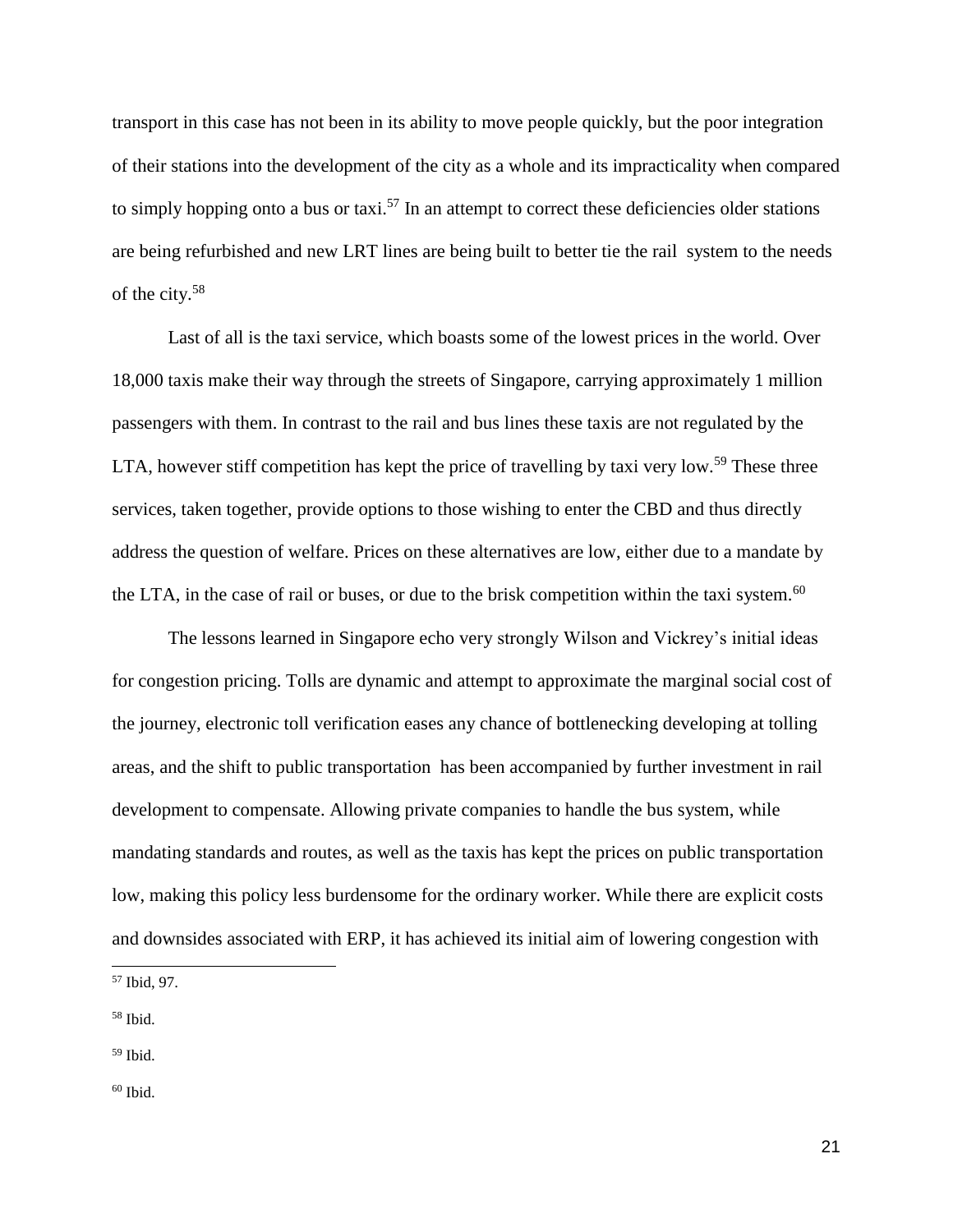startling success. At the same time there have been measureable positives associated with the policy, ranging from increased speeds to better air quality, that represent a net social benefit to the citizens of Singapore.

#### Milan

With over half of its population using cars or motorcycles Milan has a car ownership rate that is one of the highest in Europe, surpassed only by Rome and, as a result, it also has a high level of atmospheric pollution. Its levels of airborne particulates regularly exceed the European Union mandated 50 micrograms per cubic meter. <sup>61</sup> After trying several measures, such as banning older vehicles that could no longer pass the increasingly rigorous emissions standards, the city implemented a congestion pricing scheme in order to reduce pollution within an 8.2 square kilometer area.<sup>62</sup>

This scheme, called Ecopass, started at the beginning of 2008 and imposed fees from 2 to 10 Euros with the cost being determined by the vehicle's engine type.<sup>63</sup> No tolls were assessed on hybrids and electric cars while progressively higher tolls were leveled on gasoline engines. Diesels and heavy goods vehicles (any vehicle with a mass of over 3500 kg), had the highest cost levied on them, but were still allowed within the zone. In addition there were discounts for vehicles making repeated entries into the city, a fifty percent rebate for the first fifty entries followed by a forty percent rebate for a further fifty entries. After one hundred visits the rebates were capped for the year. Residents of Milan could purchase a yearly pass that ranged from 50 to

<sup>61</sup> Marco Percoco, "Is Road Pricing Effective in Abating Pollution? Evidence from Milan," *Transportation Research Part D* 25 (2013): 112.

 $62$  Ibid.

 $63$  Ibid.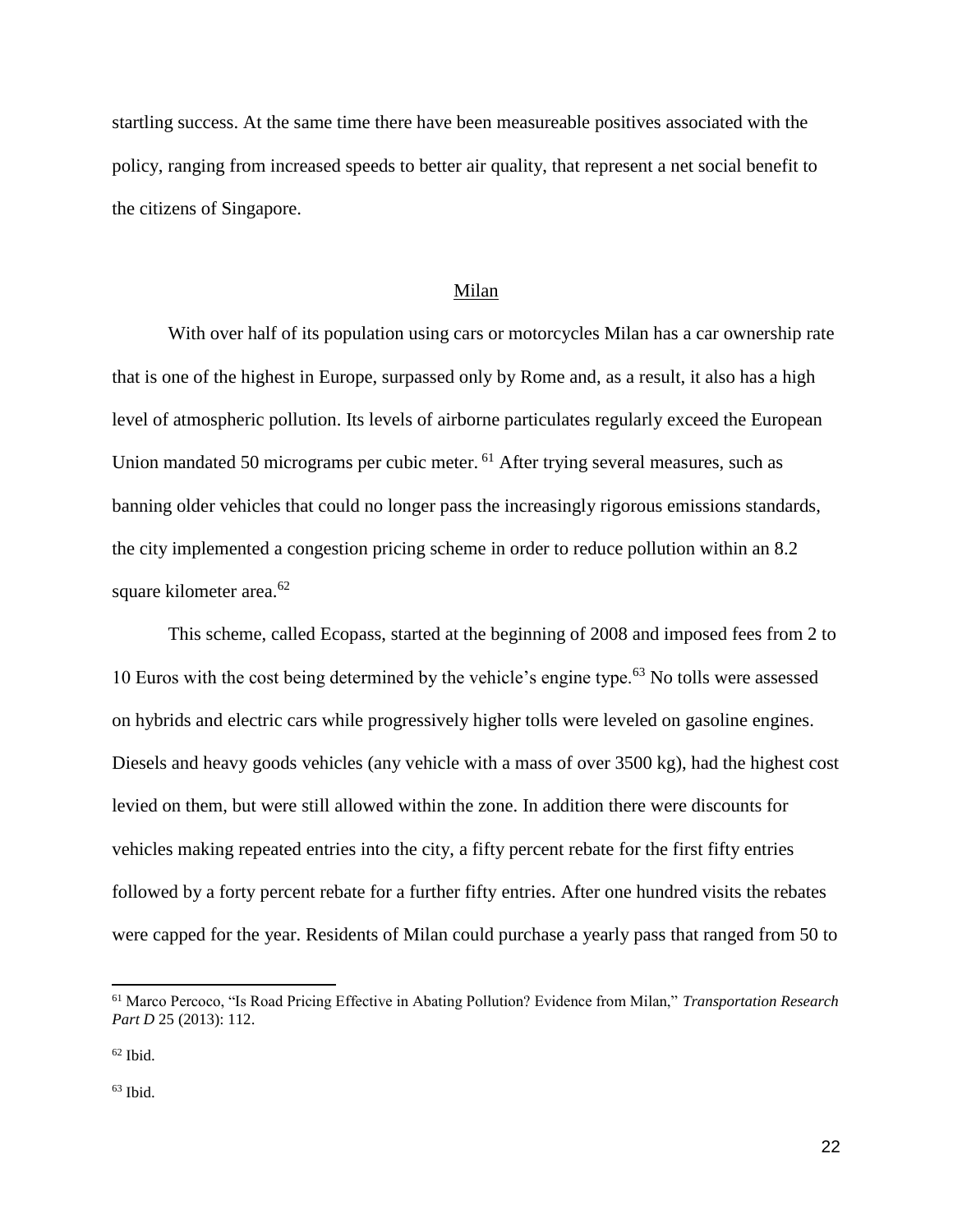250 Euros.<sup>64</sup> Motorcycles and scooters were completely exempt from this toll, as were police, public transportation, and ambulances.<sup>65</sup>

The charge had a dramatic initial result with the level of particulates in the atmosphere falling by as much as 23%, though these estimates do not take into account any other factors that might have influenced the drop.<sup>66</sup> This drop in pollution was accompanied by a reduction of cars entering the area of approximately 23% during the controlled times and 17% during the rest of the day. There was also a change in when trips occurred after the introduction of the toll, with an increase in traffic occurring within an hour of the end of tolling for the day. As expected there was a corresponding increase in the use of public transportation within the controlled zone with the number of passengers increasing by  $9.2\%$ .<sup>67</sup>

Milan experienced a social cost savings of 10.4 million Euros, a large portion of which came from the significant drop in the number of traffic accidents.<sup>68</sup> The impact of Ecopass on government costs and revenues was a little more difficult to quantify due to the exclusion of the penalty payments in the total revenue to the city. It was suggested, however, that these penalty rates might be as high as three times the total toll revenues reported, netting the city of Milan a total of approximately 50 million Euros. $69$ 

<sup>64</sup> Lucia Rotaris, Romeo Danielis, Edoardo Marcucci, and Jérôme Massiani, "The Urban Road Pricing Scheme to Curb Pollution in Milan, Italy: Description, Impacts, and Preliminary Cost-Benefit Analysis Assessment," *Transportation Research Part A* 44 (2010): 362.

 $65$  Ibid.

<sup>66</sup> Ibid, 363.

 $67$  Ibid.

<sup>68</sup> Ibid, 367.

<sup>69</sup> Ibid, 367-368.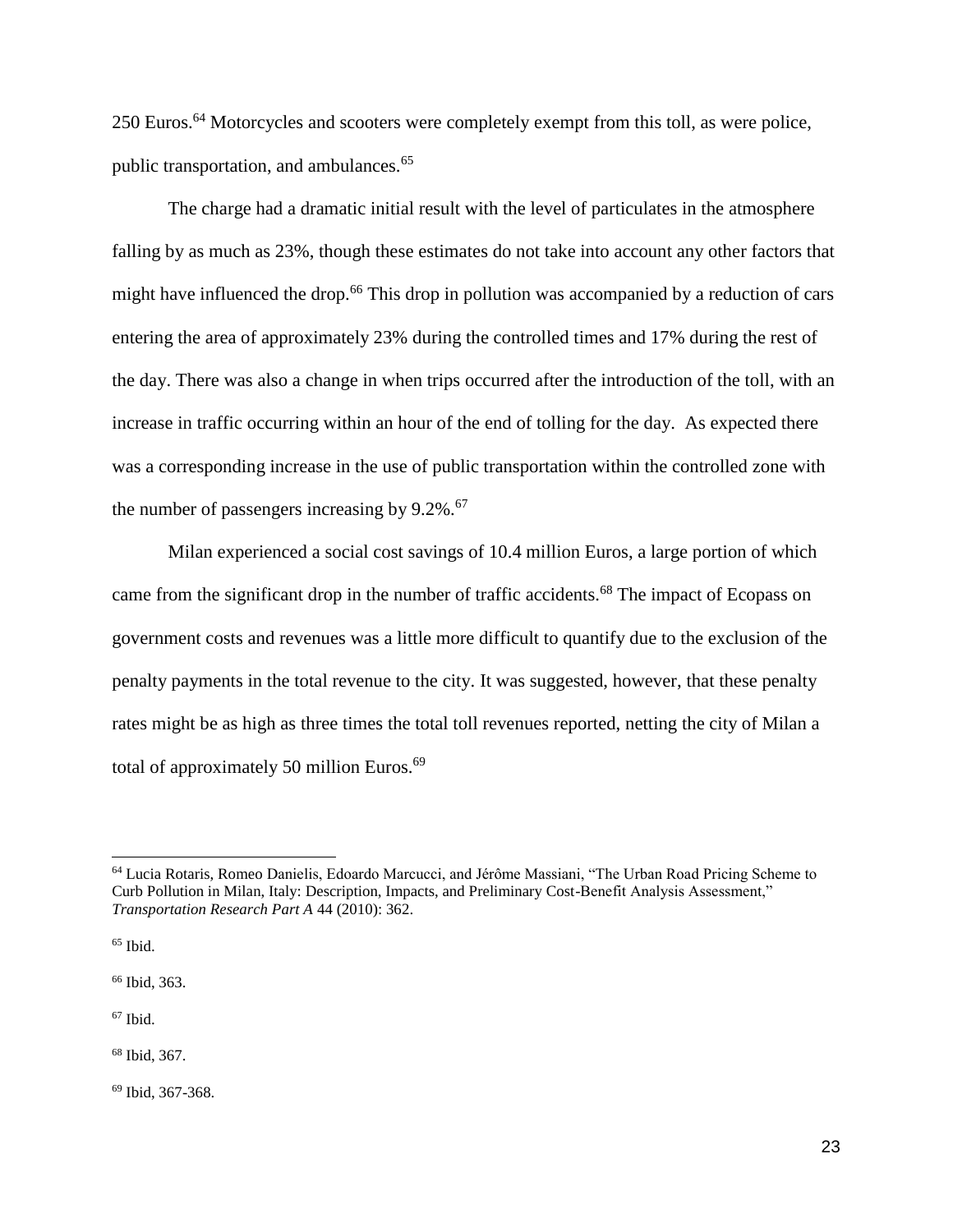The increase of public revenue and the decrease of pollution, the avowed goal of the program in the first place, indicated that Milan's Ecopass system was a great success. It was extended for another year. However, after the initial drop in environmental pollution following the implementation of Ecopass levels of particulate matter started to slowly creep back up to their original highs.<sup>70</sup> This recursion to high averages was likely due to the specific provisions of exempting motorbikes, which in turn incentivized drivers to switch to these higher polluting vehicles.<sup>71</sup> While black carbon was decreased in the Ecopass area when compared to outside of the controlled zone, other particulate matter measurements showed no discernable difference when compared to levels before the implementation of Ecopass.<sup>72</sup>

There were additional effects on the city as a whole. Accounting for other factors, studies showed rents increased by 0.75 percent after the Ecopass policy started, which indicated that some residents valued the increase of welfare that they associated with the potential reduction in pollution highly enough to pay slightly higher rents.<sup>73</sup> At the same time there was between a 1.2 and 1.8 percent decrease in the market pricing of houses.<sup>74</sup> The effect on housing nearly mirrored the cost to a commuter for an annual Ecopass, suggesting that the cost of the toll was being passed on from the residents to those selling houses.<sup>75</sup>

<sup>70</sup> Percoco, "Is Road Pricing Effective?" *Transportation Research Part D* 25 (2013): 118.

 $71$  Ibid.

<sup>72</sup> Giovanni Invernizzi, Ario Ruprechy, Roberto Mazza, Cinzia De Marco, Griša Močnik, Constantinos Sioutas, and Dane Westerdahl, "Measurement of Black Carbon Concentration as an Indicator of Air Quality Benefits of Traffic Restriction Policies within the Ecopass Zone in Milan, Italy," *Atmospheric Environment* 45 (2011): 3527.

<sup>73</sup> Filippo Maria D'Arcangelo and Marco Percoco, "Housing Rent and Road Pricing in Milan: Evidence from a Geographical Discontinuity Approach," *Transport Policy* 44 (2015): 114.

<sup>74</sup> D'Arcangelo and Percoco, "Housing Rent," *Transport Policy* 44 (2015): 109-113.

<sup>75</sup> Marco Percoco, "The Impact of Road Pricing on Housing Prices: Prelimenary Evidence from Milan," *transportation Research Part A* 67 (2014): 193-194.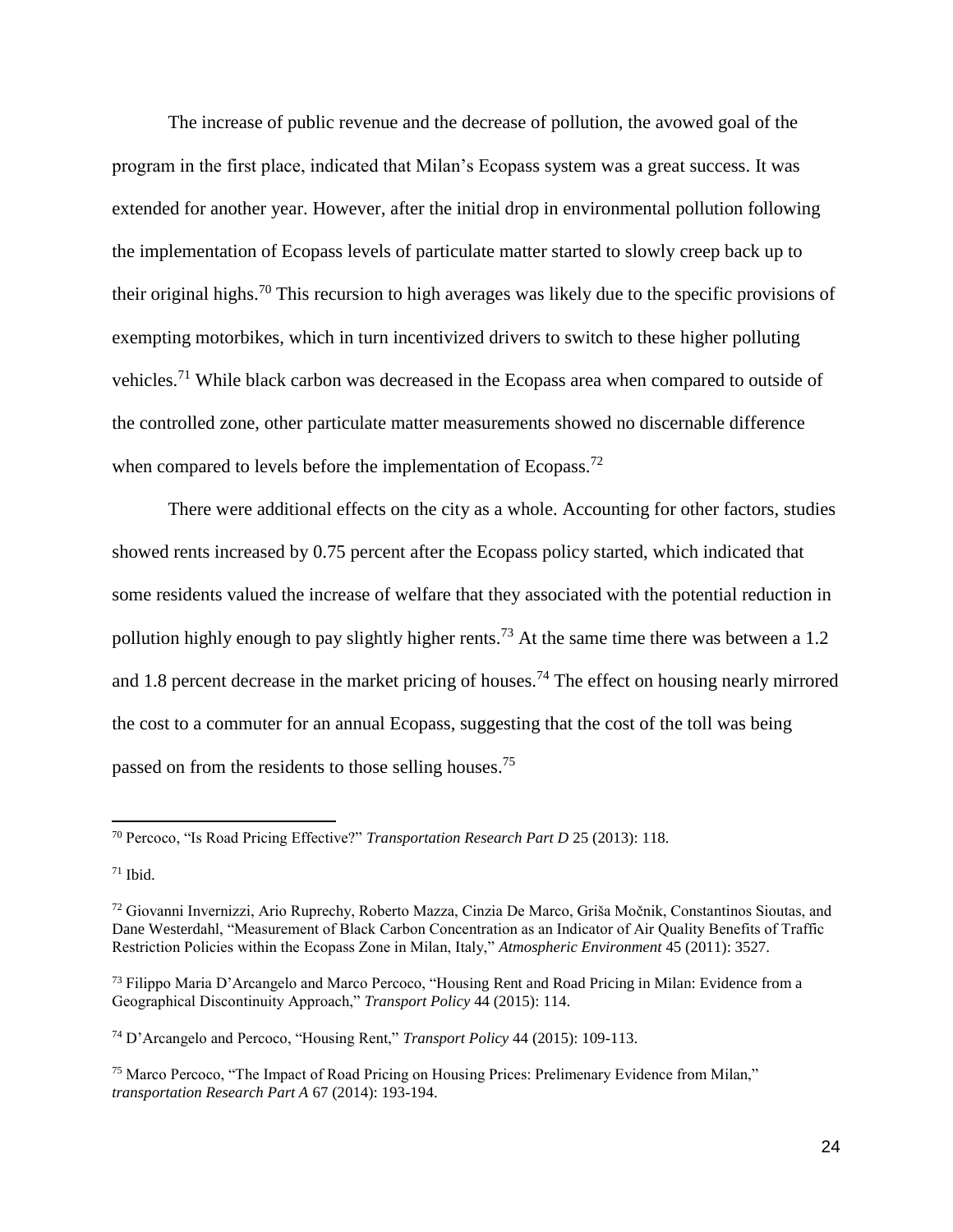The mixed success of Ecopass to achieve its goals can be traced back to the way in which the scheme was implemented in the first place. The exemption of motorcycles and scooters incentivized their use, which potentially offset the reduction of vehicle traffic. Compounding this problem was the narrow times that the charge was in effect, which made it easy to shift travel to other times.<sup>76</sup> This example highlights the inherent difficulties in any congestion pricing scheme. To be effective in reducing pollution the policy must be targeted, and uniformly enforced across all generally used vehicles that are the major causes of pollution. Further, the times and locations tolled cannot be too specific, unless these routes are the only means in and out of the controlled zone. Otherwise, commuters will make the economically rational decision to travel during those times or through the avenues where the tolls are not leveled.

#### London

As early as the 1960's the city of London was experiencing a boom in the number of vehicles travelling in and out of the city on a daily basis. Car ownership in the United Kingdom had doubled from half a million in 1958 to just over a million in 1963 and there was considerable public outcry about the high levels of traffic within the city.<sup>77</sup> This criticism led the government to consider congestion pricing. However, this idea was rejected due to a perceived surplus capacity of the public transportation network, which opposing politicians argued commuters would use instead over time without the need to set up congestion pricing to push them in that direction.<sup>78</sup> This extra capacity, however, was soon overtaken by urban population growth. By

<sup>76</sup> Percoco, "Is Road Pricing Effective?" *Transportation Research Part D* 25 (2013): 118.

<sup>77</sup> Jonathan Leape, "The London Congestion Charge," *Journal of Economic Perspectives* Volume 20 Number 4 (2006):157-158.

<sup>78</sup> Ken Livingstone Mayor of London, "The Challenge of Driving Through Change: Introducing Congestion Charging in Central London," *Planning Theory & Practice 5:4* (2004): 491.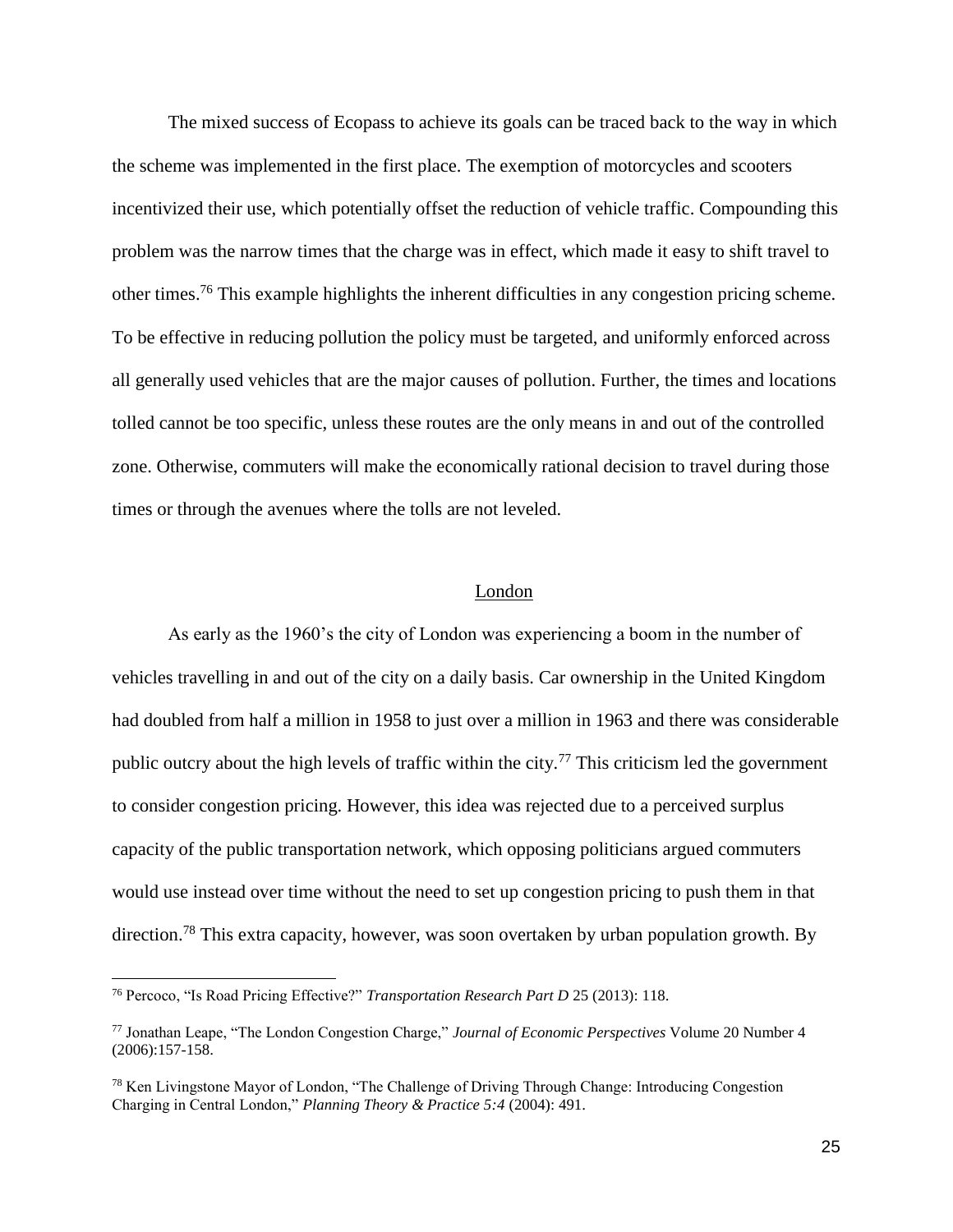2000 the Mayor of London, Ken Livingstone, promised in his campaign for office to implement a road pricing scheme if elected.<sup>79</sup>

Faced with the dual problem of promulgating this policy as a law and implementing it effectively on the ground. Fortunately for him the 1999 Greater London Authority Act provided him exactly the powers needed, as its provisions explicitly addressed the Mayor's authority to enact a road pricing plan.<sup>80</sup> With almost a million commuters entering and exiting the city daily, and spending almost 30 percent of their transit in gridlock, the public had identified congestion and an increase in public transportation as the city's two most important issues.<sup>81</sup> With a mandate to action Livingstone first applied a £5 charge for privately owned cars, higher for commercial vehicles, to enter the central London area. The pricing was based on the *Road Charging Options for London*, an independent study supported by the government in 2000. It suggested that that the £5 charge would achieve the goals of lowering congestion during peak times, shifting travellers onto public transportation, reducing car related emissions, and also provide a revenue stream that could be used to further buttress the public transportation of the city.<sup>82</sup>

The practical application of the London Congestion Charge was based on the work done in Singapore and followed the same model of area licensing that was established there. Vehicles paid a daily charge of £5, that was increased to £8 in the summer of 2005, to enter the zone between 7:00 am and 6:30 pm. There were the normal provisions for emergency and government vehicles, motorcycles and mopeds, as well as sizable discounts or exemptions for residents and

 $79$  Ibid.

<sup>80</sup> Ibid

<sup>81</sup> Leape, "London Congestion Charge," *Journal of Economic Perspectives* Volume 20 Number 4 (2006):157.

<sup>82</sup> Livingstone, "Challenge of Congestions," *Planning Theory & Practice 5:4* (2004): 492-493.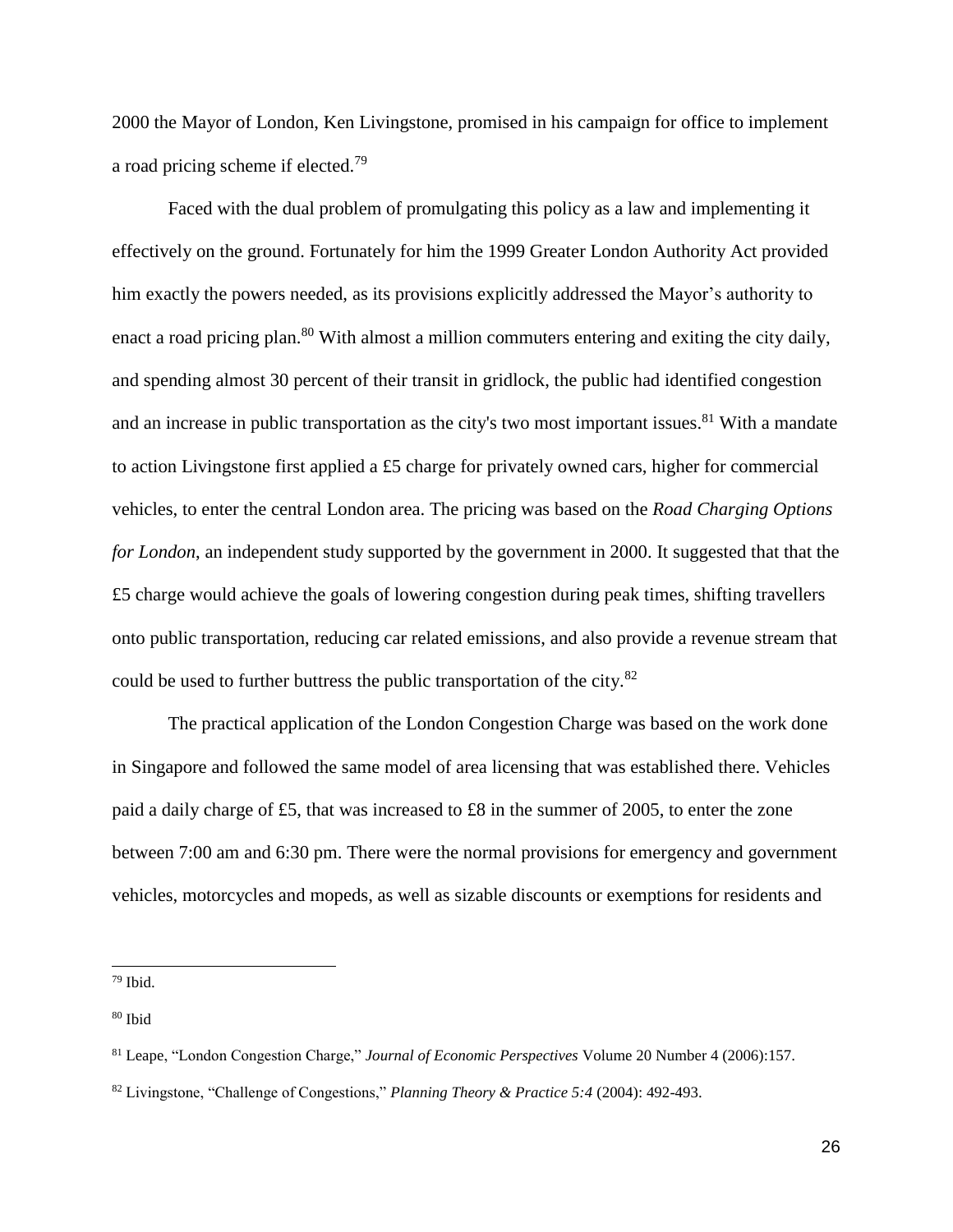disabled drivers.<sup>83</sup> Those who fail to pay upon entry have until 10 pm before they face late payment fees, and in the event that the commuter does not pay by midnight there is a fine of £100, , which can be cut in half if paid within 14 days.<sup>84</sup> This flat fee system is worth commenting on as it flew in the face of the traditional pricing plans for congestion charges. In the past it was believed that to be truly effective congestion pricing had to vary by time, $85$  but one of Mayor Livingstone's avowed goals was that the pricing feel "fair" in order to create a lasting system.<sup>86</sup>

The effects of the London congestion charge were seen relatively quickly with increased speeds for commuters increased by 10 or 20 percent between 2002 and 2004<sup>87</sup> and traffic delays reduced by almost 26%.<sup>88</sup> Additionally there was a reduction in PM10, particulate matter, of almost 12 percent and NOx, nitrogen oxides, levels fell by approximately 12 percent.<sup>89</sup> These declines, specifically the reduction in N02, in emissions were shown to have added between 18 to 183 years of life per 100,000 population to residents in the Greater London area.<sup>90</sup>

The lowering of congestion within the city corresponded with the expected uptick in the use of public transportation as commuters shifted away from driving into the city. The bus

 $\overline{a}$ 

<sup>83</sup> Georgina Santos and Jasvinder Bhakar, "The Impact of the London Congestion Charging Scheme on the Generalised Cost of Car Commuters to the City of London from a Value of Travel Savings Perspective," *Transport Policy* 13 (2006): 24.

<sup>84</sup> Ibid.

<sup>85</sup> Leape, "London Congestion Charge," *Journal of Economic Perspectives* Volume 20 Number 4 (2006):151.

<sup>86</sup> Livingstone, "Challenge of Congestions," *Planning Theory & Practice 5:4* (2004): 494.

<sup>87</sup> Sean D. Beevers and David C. Carslaw, "The Impact of Congestion Charging on Vehicle Emissions in London," *Atmospheric Environment* 39 (2005): 1.

<sup>88</sup> Tonne et al, "Air Pollution and Mortality Benefits," *Occupational and Environmental Medicine* Vol. 65 No. 9 (2008): 620.

<sup>89</sup> Beevers and Carslaw, "Impact of Charging on Emissions," *Atmospheric Environment* 39 (2005): 1.

<sup>90</sup> Tonne et. al, "Mortality Benefits," *Occupational and Environmental Medicine* Vol. 65 No. 9 (2008): 622.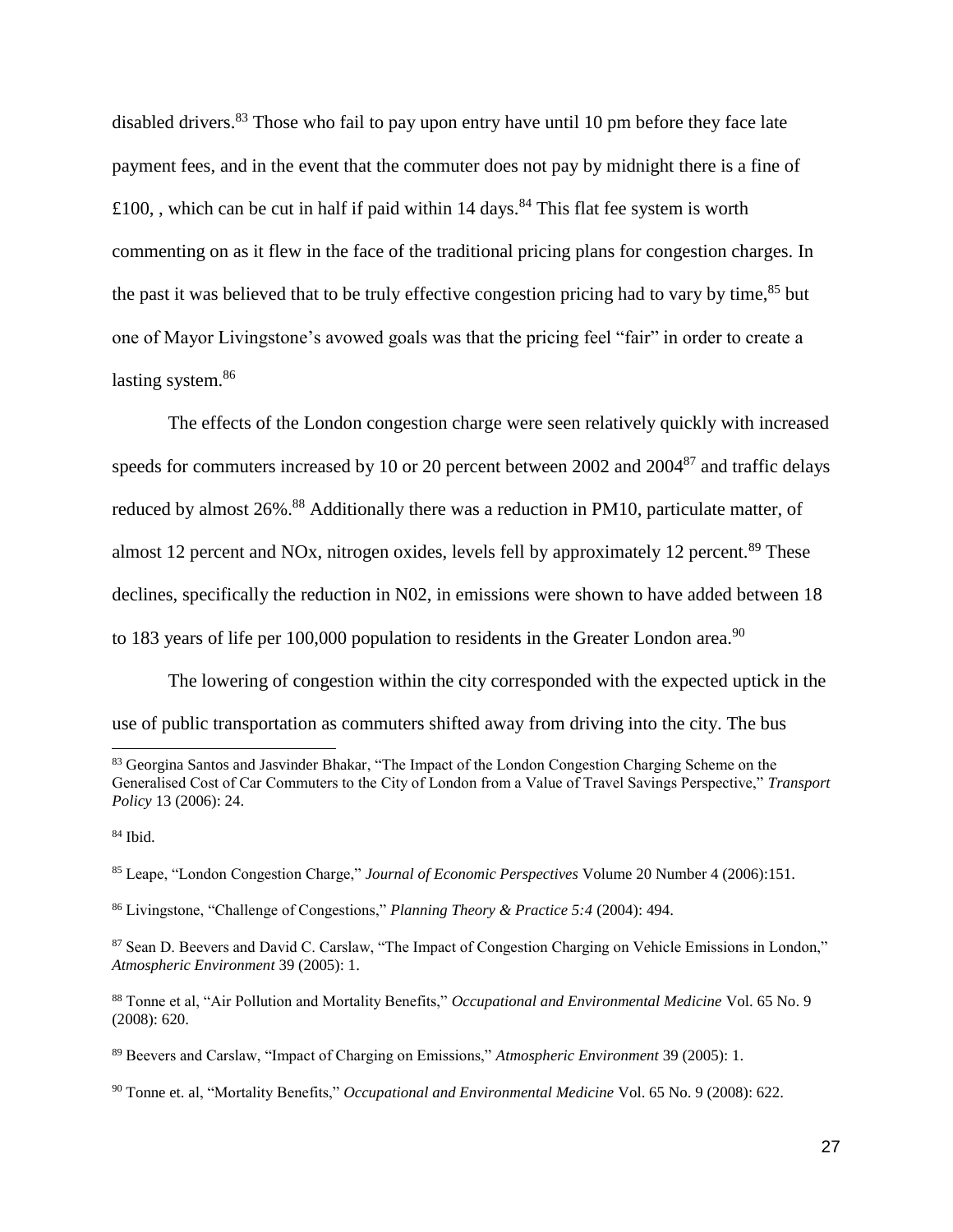services in particular saw massive changes, both in speed, with a 21 percent increase within the controlled zone, and in the number of passengers serviced an increase of 38 percent.<sup>91</sup>Even with this increase the bus and underground system maintained reliable and consistent schedules of service.<sup>92</sup>

Retailers in the congestion zone during this period saw lower year end earnings in 2002, the year after the charge went into effect, and a majority pinned the blame on the congestion charge. However other factors such as fear of terrorism and the economic slowdown could also explain this dip.<sup>93</sup> In fact, some research showed that the congestion charge had statistically insignificant impact on the retail sector. $94$ 

To consider the effects on equity we must understand one of the facets of the argument in transportation economics-namely the problem of social exclusion. There are several definitions, but the underlying concept is that social exclusion is any process which prevents residents, or those in close geographic proximity, from participation in any normal activities for that society.<sup>95</sup> With regards to London, it is clear that there is indeed less traffic within the central control zone than there was previous to the congestion charge being implemented, but there has not been a correspondingly large drop in people entering or exiting the city. The charge has merely changed the means by which people commute, transferring drivers over to public transportation,  $96$  and as

<sup>93</sup> Ibid, 114.

 $\overline{a}$ 

<sup>94</sup> Ibid, 124.

<sup>91</sup> Jan Owen Jansson, "Public Transport Policy for Central-City Travel in the Light of Recent Experiences of Congestion Charging," *Research in Transportation Economics* 22 (2008): 182.

<sup>92</sup> Livingstone, "Challenge of Congestions," *Planning Theory & Practice 5:4* (2004): 495.

<sup>95</sup> Fiona Rajé, "The Impact of Transport on Social Exclusion Processes with Specific Emphasis on Road User Charging," *Transport Policy* 10 (2003):322.

<sup>96</sup> Quaddus et al, "The Impacts of the Congestion Charge on Retail," *Journal of Transport Economics and Policy* Vol. 41 No.1 (2007): 115.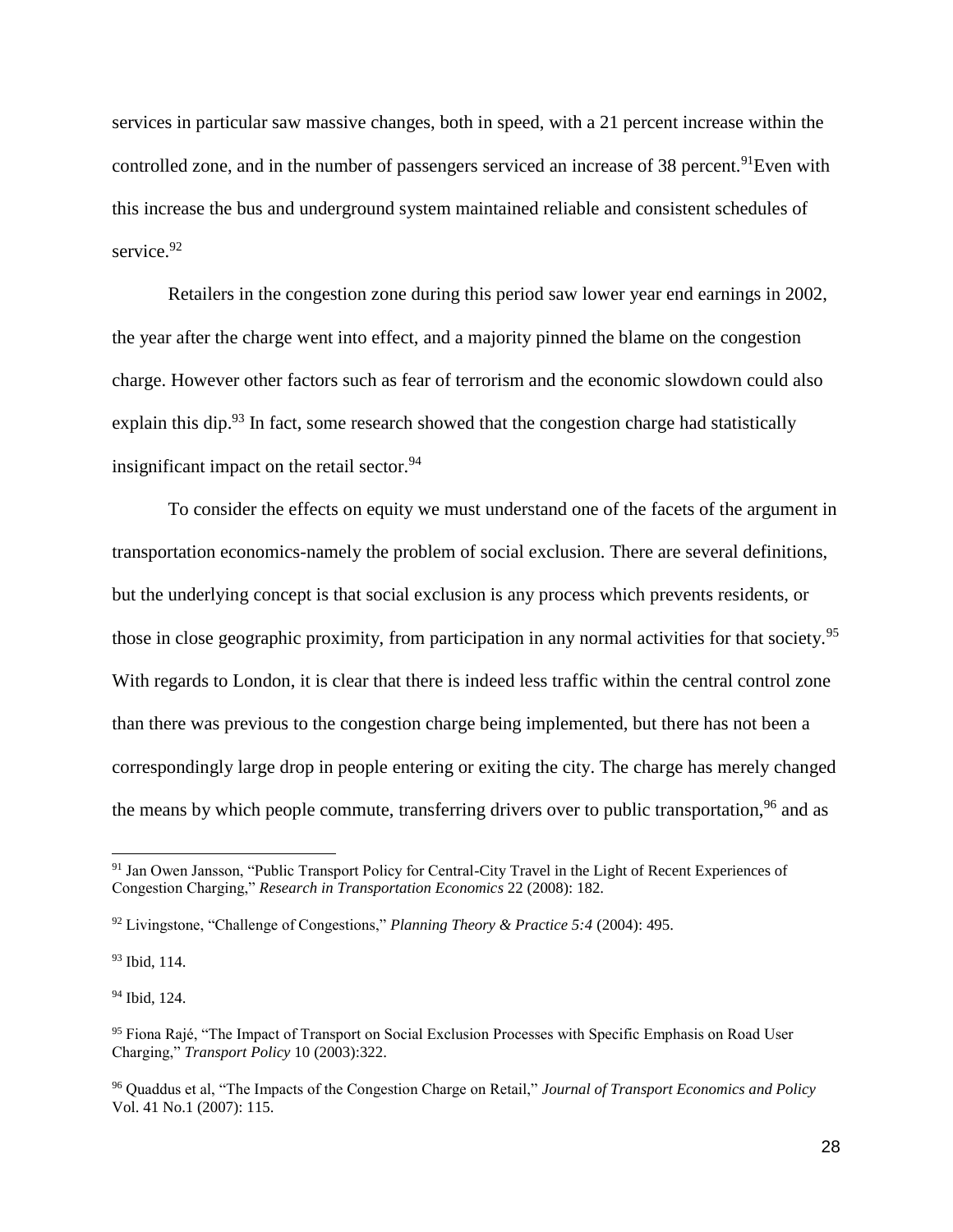a result there was little social exclusion experienced in London's road pricing scheme. There are tangible gains to society, with one study putting the total net benefit to London at 67 million pounds a year for the first 30 months of the congestion charge.<sup>97</sup>

The exemptions and reductions in the toll, for the disabled and residents, also helped to make this policy an equitable one since they addressed at risk social groups that might see an undue penalty otherwise.<sup>98</sup> As with any policy there will be a cost to some group and, though congestion pricing did indeed represent a burden on lower income households, the overall benefit to society, in terms of increased traffic flow, health, and lower accident rates, outweighs the inconvenience to these smaller groups.<sup>99</sup>

It is certain that London's vast public transportation network has aided, if not outright enabled, this policy to be so successful while remaining relatively equitable. One of the main objectives of the program from the start was to shift people from individual vehicles to public transit and it is clear that this goal was met. Public opinion has shifted with the introduction of the toll as well, from an initial split of 40 percent for and 40 percent against the idea to 55 percent for and only 30 percent against.<sup>100</sup> Here again, the starting goal, to market this policy in a way that the public would perceive as both fair and reasonable, has proven to be successful. Using a flat rate rather than a dynamic one was unorthodox, but has contributed to this perception.

 $\overline{a}$ 

<sup>97</sup> Jansson, "Public Transport Policy for Central-City Travel," *Research in Transportation Economics* 22 (2008): 183.

<sup>98</sup> Peter Bonsall and Charlotte Kelly, "Road User Charging and Social Exclusion: The Impact of Congestion Charges on at-risk Groups," *Transport Policy* 12 (2005): 408.

<sup>99</sup> Livingstone, "Challenge of Congestions," *Planning Theory & Practice 5:4* (2004): 495-496.

<sup>100</sup> Ibid,495.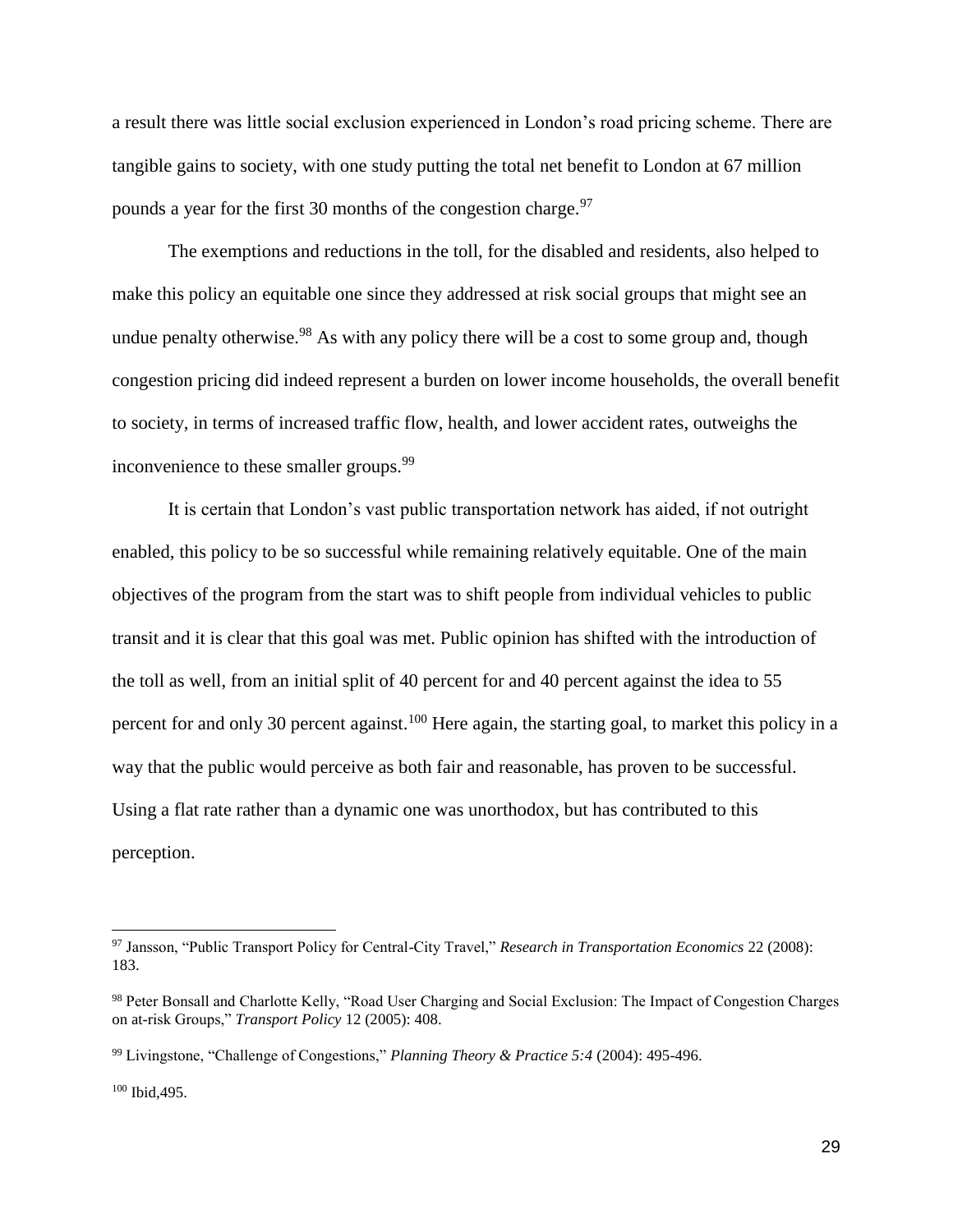The method may be slightly different, but the idea and the implementation could well be lifted straight from the pages of Vickrey or Wilson's early work on the subject. The toll is paid in advance, cars are monitored by the omnipresent CCTV's, the tolls is set as close as possible to marginal cost, and, while there are exceptions and discounts, the toll has been applied as broadly as possible. As might be expected, the issues with this policy were mainly political and technical in nature. It is clear that technological advances and innovation could make road pricing schemes even more efficient, and many such changes have already been suggested for London and other cities.<sup>101</sup>

As two of the largest cities where road pricing has been initiated a comparison between the effectiveness of the London Congestion Charge and Singapore's ERP is unavoidable. Both use electronic tolling and enforcement to curtail any potential gridlock at access points, though the ERP remains the more effective system. This is based on two factors: accessibility and difficulty to set up. While Singapore has 45 gantries that need to be maintained for tolls, London would require no less than 174 in order to set up an equivalent system.<sup>102</sup> Another difference between the two systems is the number of exemptions given to vehicles. London has opted for a wider range of exclusions and discounts, while Singapore has been much more stringent. The result of this is a greater effect on traffic patterns within Singapore.<sup>103</sup>

The pricing and payment of the two systems is also very different, with the London Congestion Charge being applied as a flat amount for a day, while the ERP drivers in Singapore

<sup>101</sup> Jansson, "Public Transport Policy for Central-City Travel," *Research in Transportation Economics* 22 (2008): 187.

<sup>102</sup> Santos, "A Comparison between London and Singapore," *Transport Reviews* 25: 521

<sup>103</sup> Ibid, 519-520.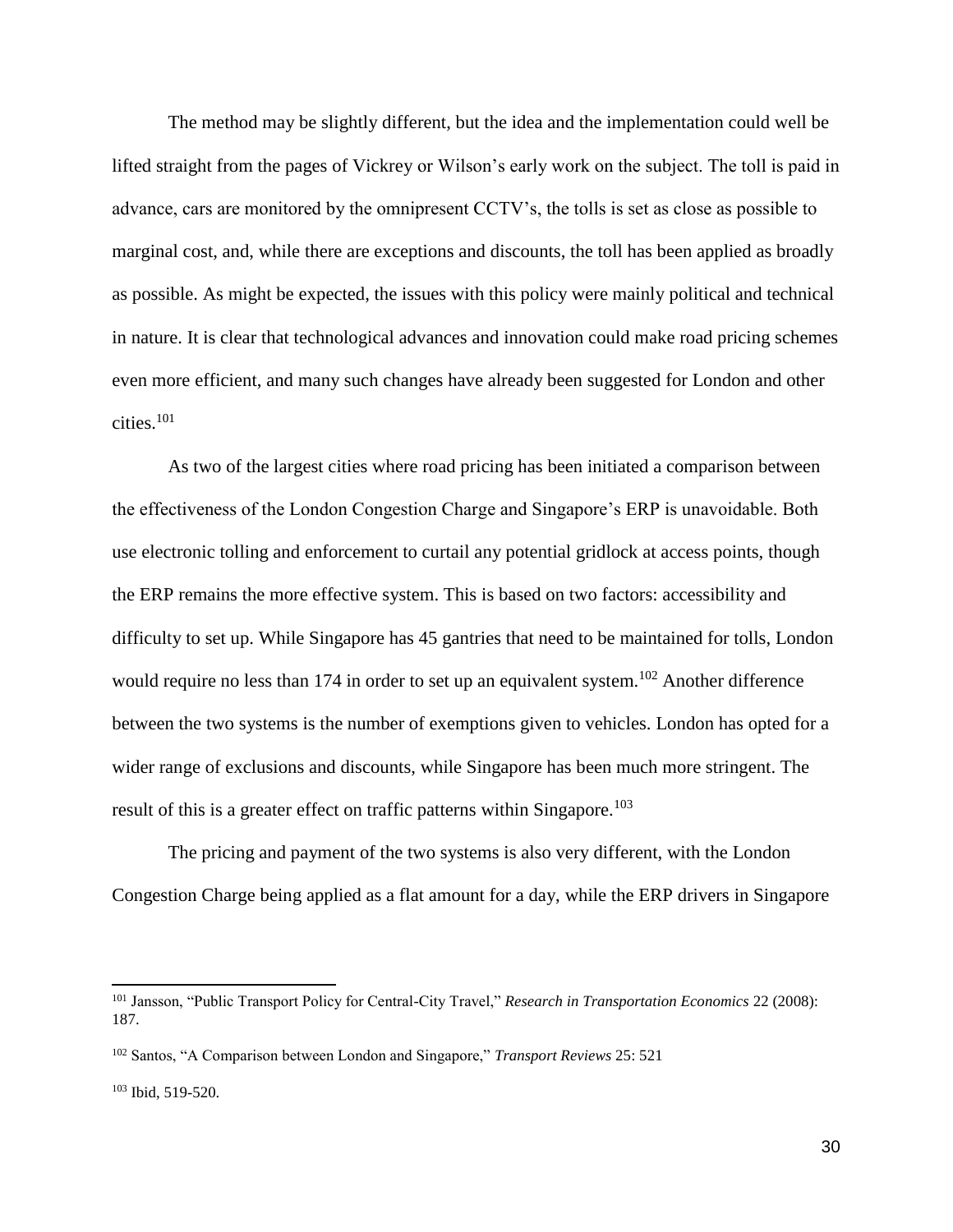are charged by the number of they gantries the pass through.<sup>104</sup> While these individual charges are lower, they more effectively capture the concept of congestion pricing by tying the decision to use a gantry to an immediate cost, rather than London's daily or monthly payment. In addition, the ERP rates are graduated, further deterring bad driving habits by having incremental increases over a period of minutes to penalize either speeding up or slowing down at a gantry to get a better rate.<sup>105</sup> Added to the distinction by time there is a greater attempt to distinguish types of vehicles under the Singapore system, where vehicles are differentiated by type.<sup>106</sup>

These differences, distinct as they are, do not necessarily reflect better or worse systems as both road pricing schemes were tailored to a specific city, rather than a theoretical generality. Singapore and London cover vastly different physical areas, with the London Congestion Charge covering almost 22 square kilometers as compared to Singapores ERP which only encompasses 7 square kilometers.<sup>107</sup> Congestion times differed as well, with Singapore seeing traditional rush hour congestion while London experienced a steady rate of high congestion throughout the day.<sup>108</sup> The ERP system is certainly closer to the ideal road pricing system outlined by Vickrey, but it is equally clear that the London model has unique difficulties to overcome and lessons to offer.

Finally, when dealing with such a policy it is imperative to address political difficulty as well as the social equity in the successful creation of a congestion pricing plan. As noted above it is very clear that there is a cost associated with a road pricing scheme, either in time or money,

- <sup>105</sup> Ibid, 520.
- <sup>106</sup> Ibid, 522.
- <sup>107</sup> Ibid, 521.

<sup>108</sup> Ibid, 522.

<sup>104</sup> Ibid,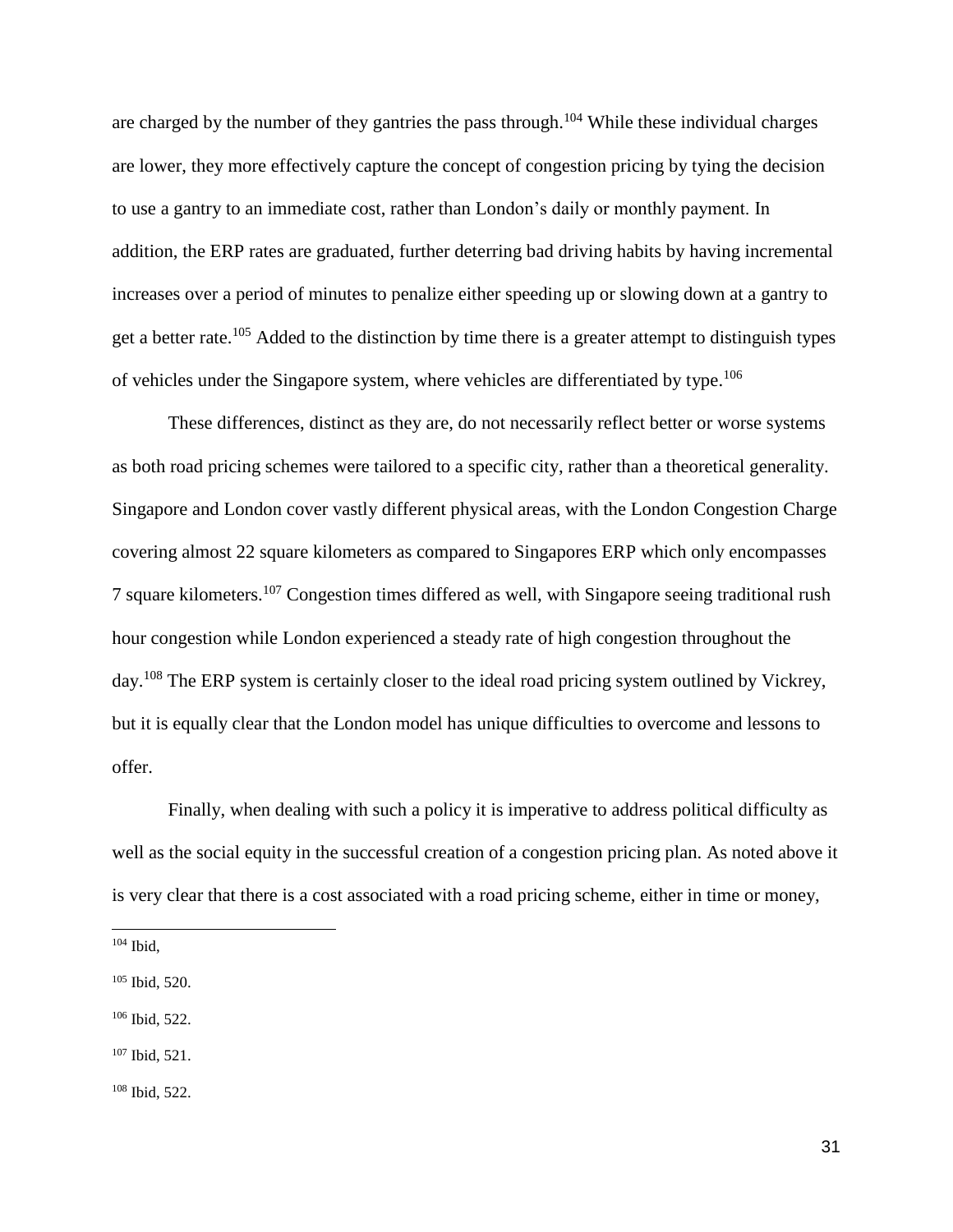and that such a cost might well be a burden upon at-risk groups. Here is where the example of London can, and should, be invoked however. A pricing scheme can be undertaken if there is a sufficient mandate from the people, strong political leadership, and care is taken to tailor the plan around the existing needs of the city and population.<sup>109</sup> There is no one size fits all solution in road pricing and the goals in each implementation must be clear and realistic, while the effects on public transportation or the poor must be thoroughly considered and, as much as possible, accounted for if a successful program is to be set up. $110$ 

 <sup>109</sup> Livingstone, "Challenge of Congestions," *Planning Theory & Practice 5:4* (2004): 498.

 $110$  Ibid.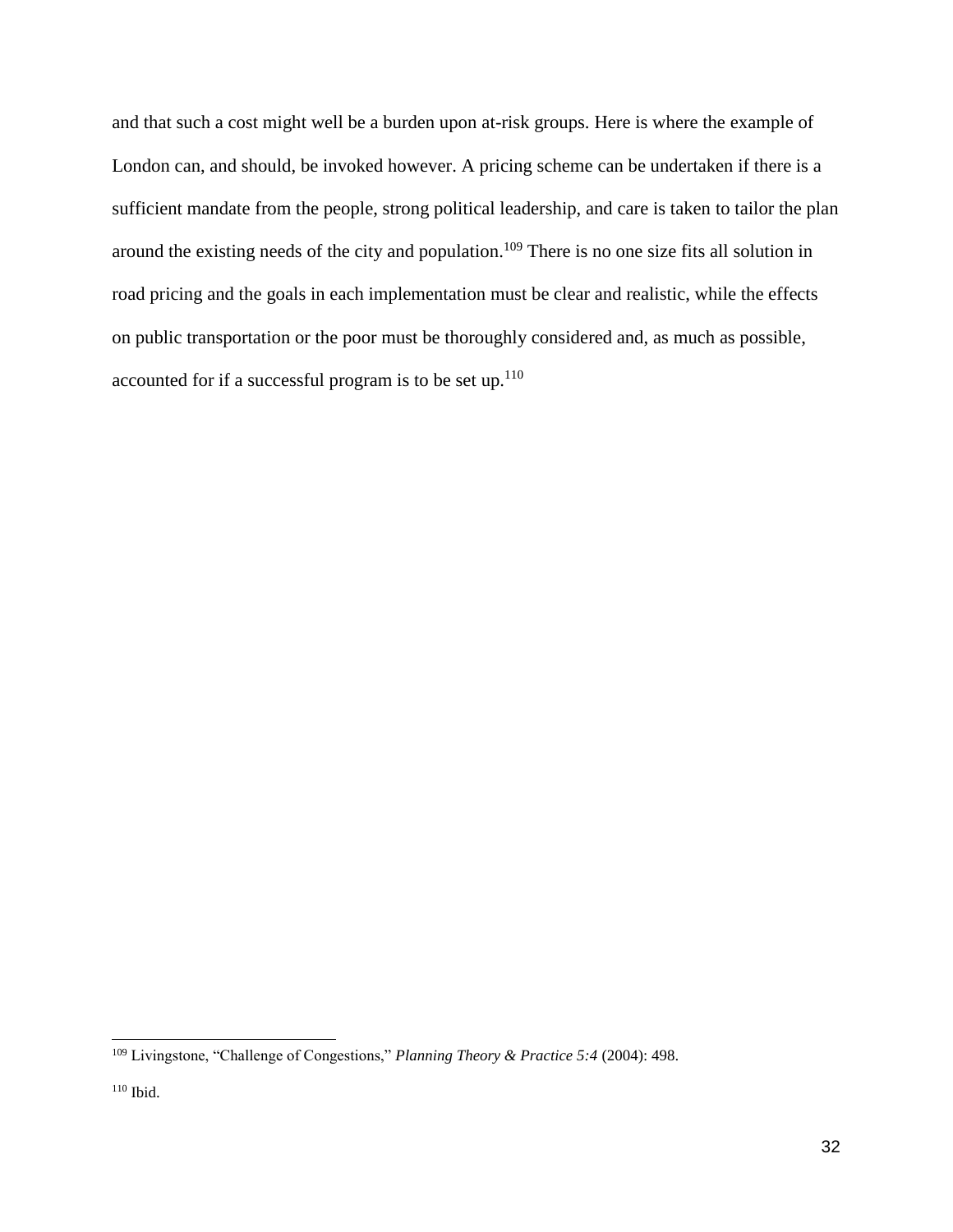#### **IV. Analysis and Conclusion**

The idea of road pricing is not a new one, but its successful implementation in major metropolitan areas across the world in the last forty years has given considerable support to its application as a useful urban transport policy. From the seminal example of Singapore to the recent developments in London, Milan, Stockholm, and dozens of other cities and towns the trend has been slowly moving towards forcing motorists to internalize the full cost of their decision to drive, and to do so in an equitable manner. The basis of the policy, marginal cost pricing and a congestion charge to move commuters back along the demand line until they reach their willingness to pay, has been more and more rigorously applied, first with area licensing, then with vehicle type, and finally with sophisticated electronic pricing that varies by time and place.

These developments, naturally, have also raised new questions about its efficacy as a policy. Can it truly be applied equitably? What are the costs and benefits of implementing it? Is it effective? How should such a scheme be set up? It is worth looking at several of the points that one of the most active proponents of road pricing, William S. Vickrey, laid out during the 90's and apply them to the systems set up in London, Singapore, and Milan. The first and most important principle for any road pricing scheme is price. The charge for each trip must reflect the marginal social cost of the trip in order to be truly effective. At worst it must at least equal this cost, though it can be higher in order to affect some larger social or revenue goal.<sup>111</sup> Marginal cost pricing can be seen in every city with congestion pricing, some using dynamic charges which reflect the size of the vehicle or the amount of pollution it emits, while others, such as

<sup>&</sup>lt;sup>111</sup> "Principles of Efficient Congestion Pricing."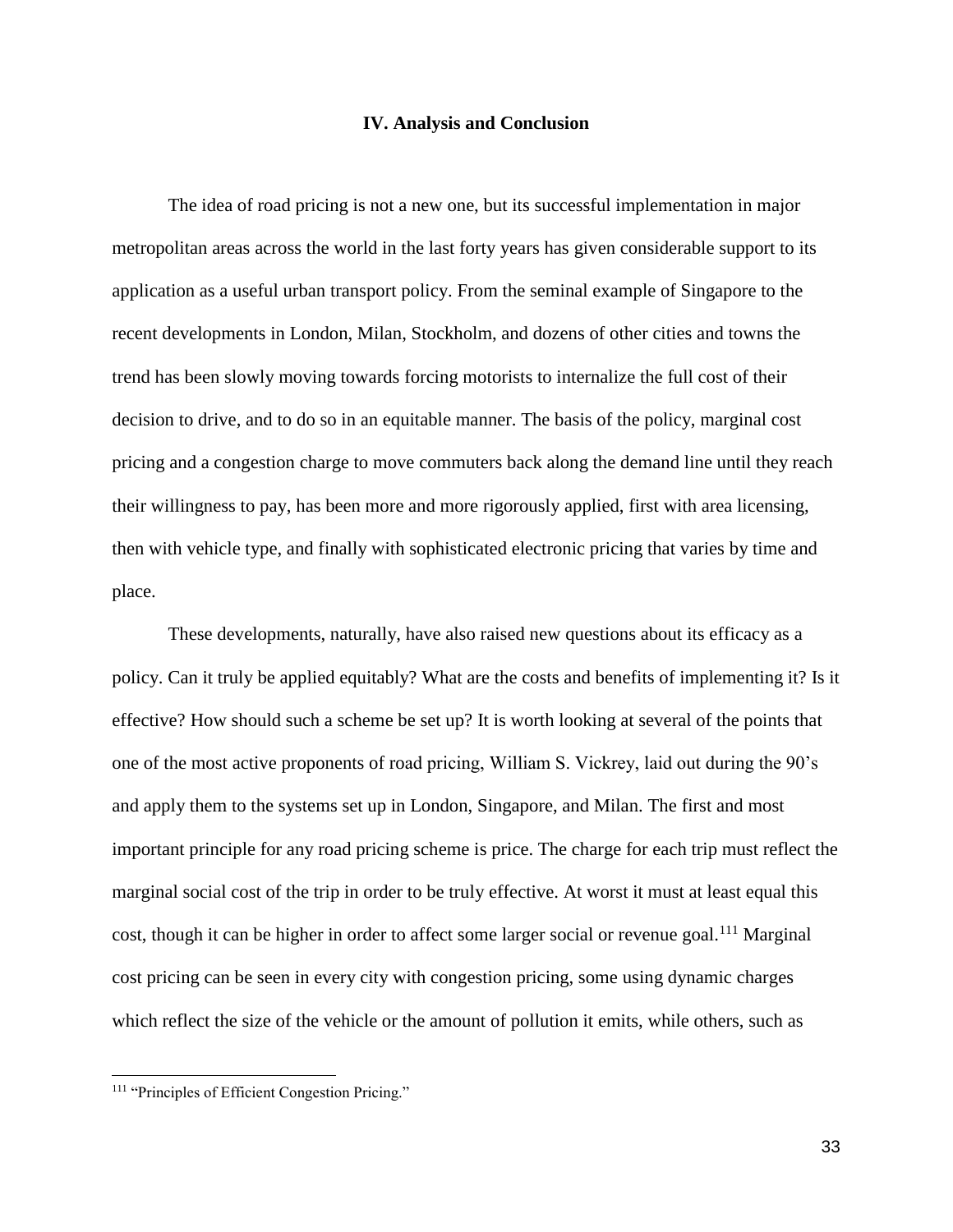London, use a flat charge. Either system has its own advantages, but both in theory and practice attempt to cleave to this principle.

As illustrated above in the theory section the problem of congestion, essentially, is in an over consumption of road by drivers who do not pay the real price of driving. To a large extent the public believes that roads are, or should be, free to travel on. At best there is lip service paid to the idea of roads being paid for with tax dollars. But such funds are inefficient and inequitable in equal measure. In the case of public works, the citizen who does not drive, but has still paid their taxes, has been forced to pay for a benefit that they do not receive, while those who do drive pay too little for the benefit. Those that drive are, therefore, encouraged to drive more than they would if they were paying the actual cost of such travel.

Congestion is the end result of this overconsumption, and here again there is a cost to society as each car added to the road only exacerbates the problem and imposes a cost on every other driver. In the words of Walters: "The nth driver does not consider the effect his travel has on the nth plus one driver." The logical response to this imbalance is the leveling of a toll that is equal to this cost. Theoretically, this is a simple matter, but it raises practical questions about when these charges should be leveled, how they should be leveled, and who should be charged? The largest question, how to effectively set up an efficient system of road pricing, has been solved with the advent of new technology. Electronic Road Pricing systems, such as the one in Singapore, offer a quick and easy method of ensuring payment by travelers without increasing their travel time.

Such an electronic system also addresses two additional points made by Vickrey, namely that tolls should vary smoothly over time and that every vehicle must be charged. With manual tolling changes in toll rates can lead to gridlock, as drivers cluster in an attempt to make it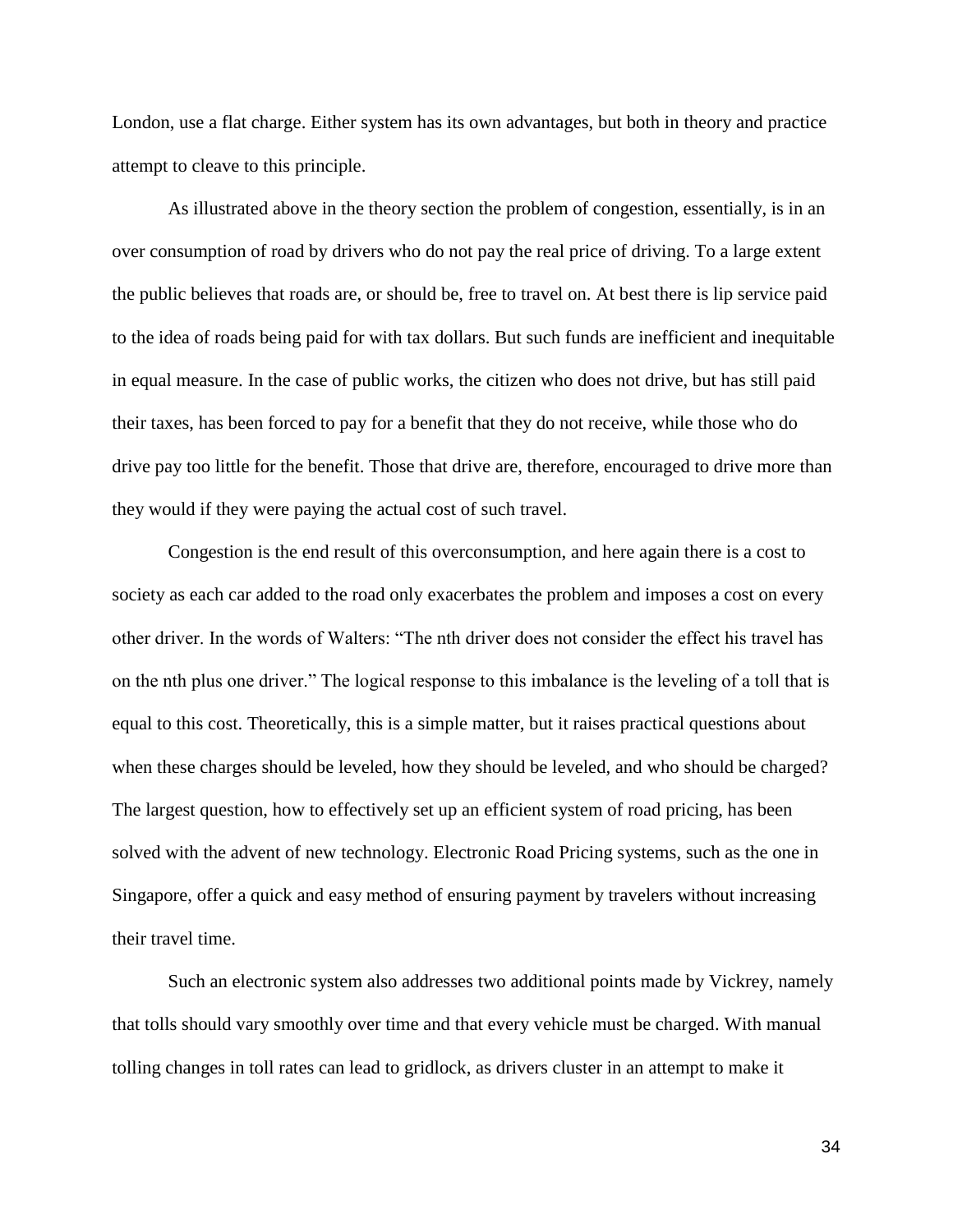through while the charge is still low. Singapore's ERP system has taken this into account, and now has graduated tolling rates that rise and fall based on the time. The use of gantries which all cars must pass through as the trigger for a charge allows for charging without a car changing its speed. Cameras automatically record and ticket drivers who pass through without paying the toll. Even Singapore, however, falls short of the ideal system as there are exemptions for public and governmental vehicles using the road. These should, according to Vickrey, also be charged, even if it is only as a means of accounting and budgeting to allow for more accurate pricing.<sup>112</sup>

As the historical examples demonstrate, the benefits of congestion pricing increase the more the basic principles are adhered to, but no two policies address the precisely the same issues. Each policy must be tailored to fit the needs and geography, both physical and political, of the city. In Singapore, an island city with an authoritarian government, the ability to make quick and decisive changes was helped by its relatively small area. Its initial experiment with road pricing, an area licensing scheme, was intended simply to reduce the number of private cars on the road and followed earlier heavy taxes levied on the importation and ownership of vehicles. While the taxes failed to achieve this goal, area licensing succeeded as congestion fell rapidly and traffic speeds increased.

Such a system, however, was still not as efficient as it possible because it was based on static rates rather than the more desirable varied rate toll propounded by Vickrey or Walters. This parallels the London Congestion Charge, though for a different reason. While Singapore initially used flat rates because there was not a better system at the time, London's road pricing scheme opted for flat rates even though a better system was available. there were two reasons for this decision. The first was geography. To make the congestion charge fully automated in the greater

<sup>&</sup>lt;sup>112</sup> "Principles of Efficient Congestion Pricing."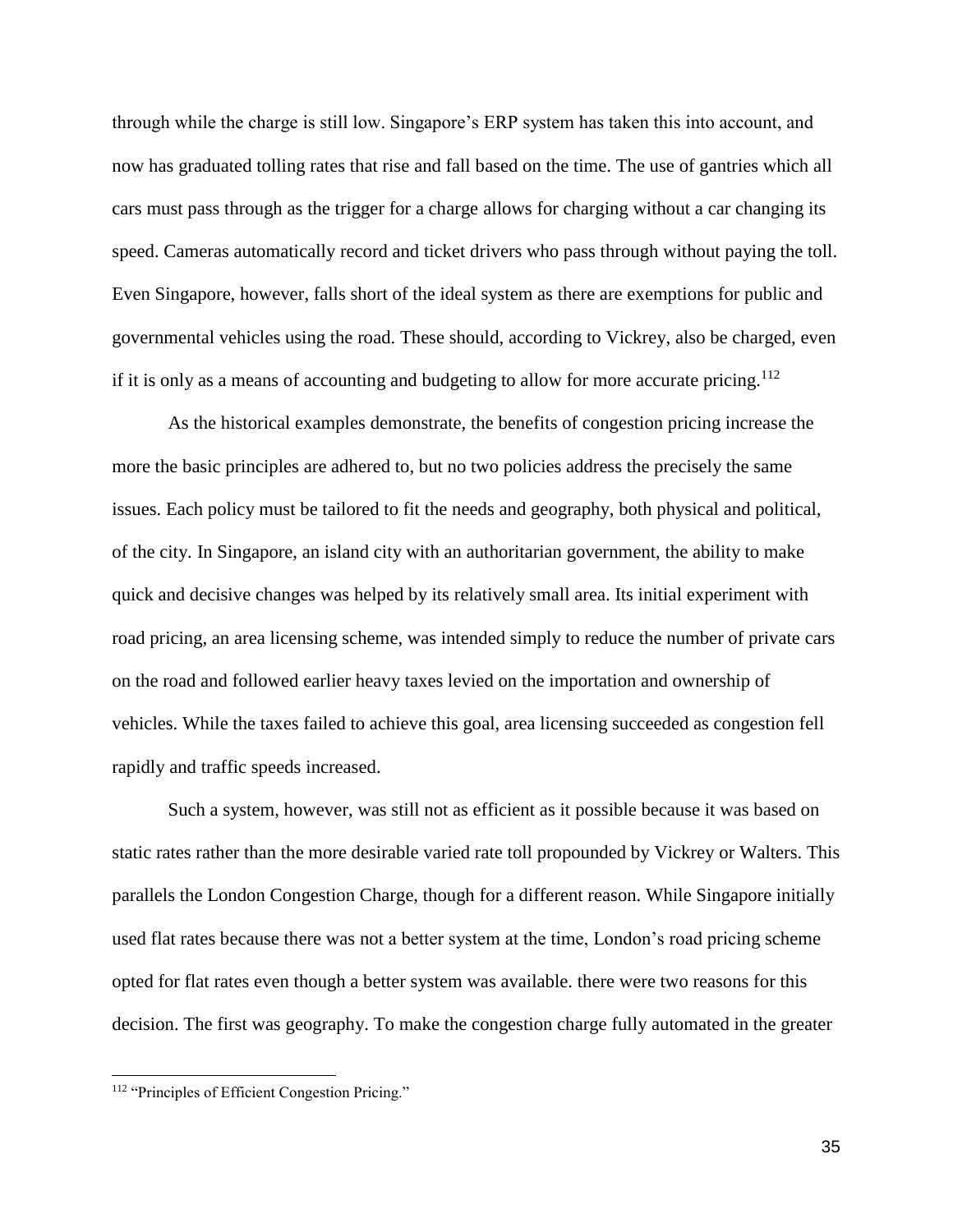London area, which covers some 22 square kilometers and it would take approximately 200 electronic tolling gantries. The second was the political situation at the time. While the problem of congestion consistently ranked as one of the most pressing issues in London according to public polls, any road pricing scheme had to address the issue in order to be accepted by the public.

In London's case the way to deal with both of these issues was to make the congestion tax so that (barring heavy goods vehicle, who pay more and those with exemptions or discounts) the public would perceive the toll as "fair". This ploy has worked as more people support the toll now than when it was introduced. However, this also means that the London Congestion Charge is somewhat inefficient. While the average motorist pays more of the cost of their trip, they are likely paying too much for travel during off peak times and too little during rush hour. While there is some justification for this decision because London has constant congestion there remains room for improvement in the system.

In contrast, Milan set up its Ecopass system to curb pollution associated with vehicle traffic. While the system has been successful in reducing vehicle traffic, the air quality changes have not been as profound as expected. If judged by its stated goal, Milan has only partially achieved what it set out to do when it first implemented Ecopass. At the same time, however, it has also seen a reduction in congestion and an increase in speeds which is the goal of most road pricing schemes. Milan case did not apply the toll uniformly, which violates one of the main points made by Vickrey for a truly efficient system. By allowing exemptions to motorcycles and not tolling every route into and out of the control zone the Ecopass system backhandedly incentivized behaviors that were counter to their original intentions.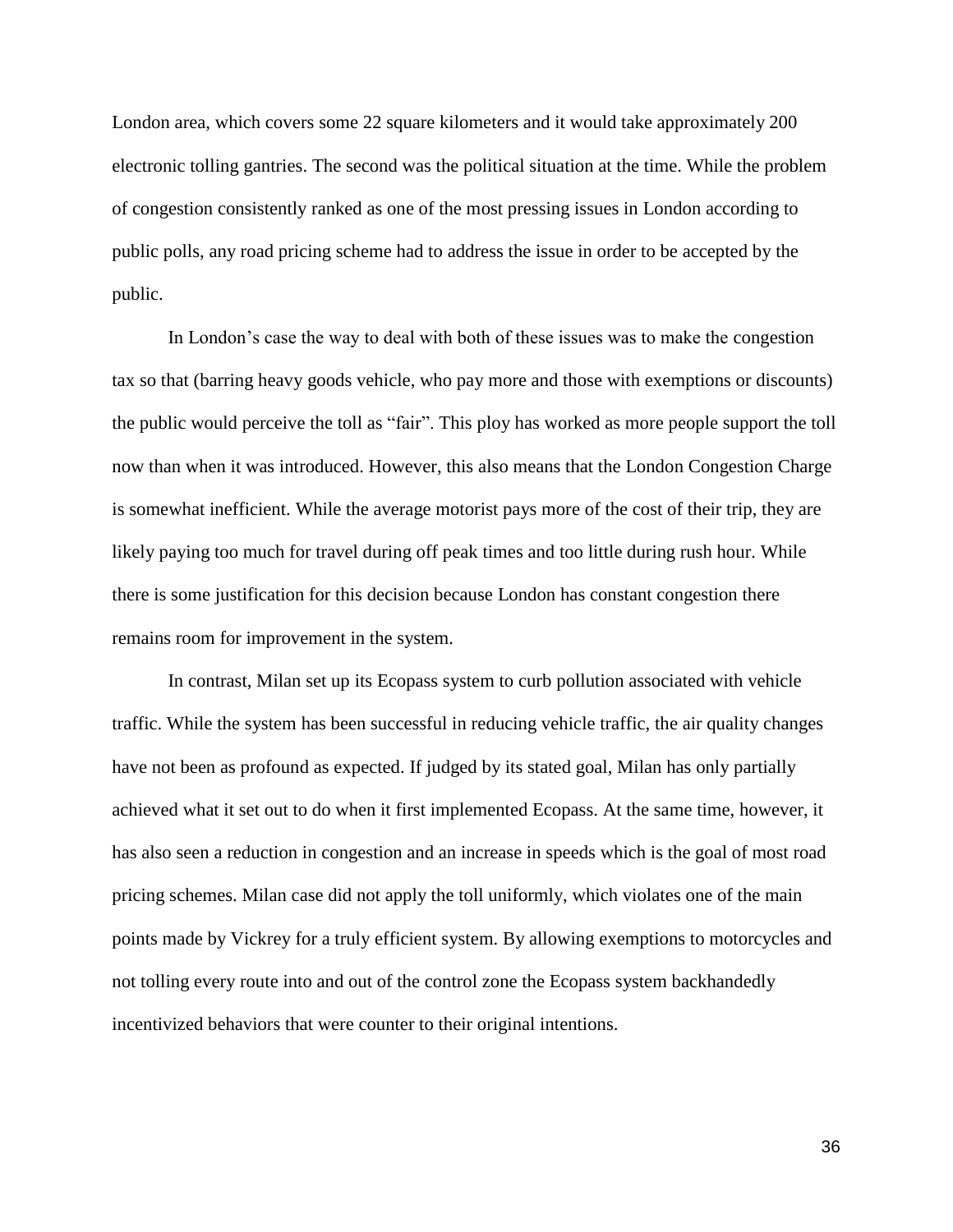In addition to the cost to commuters in terms of time there is also a cost to cities who attempt to address congestion and bottlenecks with the construction of additional infrastructure. While some building is necessary, the problem of congestion is usually not a lack of lanes but rather a clustering of motorists attempting to over utilize during a given period. The demand for roads can usually be met by existing supply if trips were staggered and less desirable paths were used. The construction of new infrastructure can actually increase demand instead. When you consider the cost of building new infrastructure to accommodate congestion the idea of roads as pure public good is even untenable.

If heavily travelled roads are not considered pure public goods then the question of equity shifts from the propriety of a commuter paying for the use of it to the more practical concern of who should pay for it. The sensible answer is that those who make greater use of the road should pay more than those that do not use it with any frequency. In contrast to taxes that are leveled across the board by a state or federal government, road pricing directly touches this first group while avoiding charges on the second. Whether driving a totally electric car or a diesel engine truck, both vehicles occupy the finite amount of roadway and both contribute equally to congestion. But, where a gas tax would recoup some of the cost for maintaining the road from the truck, the electric car is, at least partially, a free rider.

This hypothetical situation illustrates the point that, rather than being inequitable, road pricing can actually be a fairer system, as well as a more effective policy. With gas mileage increasing and a reluctance to levy new taxes, or raise old ones, congestion pricing represents a new source of revenue. If this revenue, less the cost of building and maintaining the road pricing system, is used to subsidize and expand public transportation then the argument about inequity becomes weaker. This was demonstrated in London, as Mayor Livingstone's goal was to cause a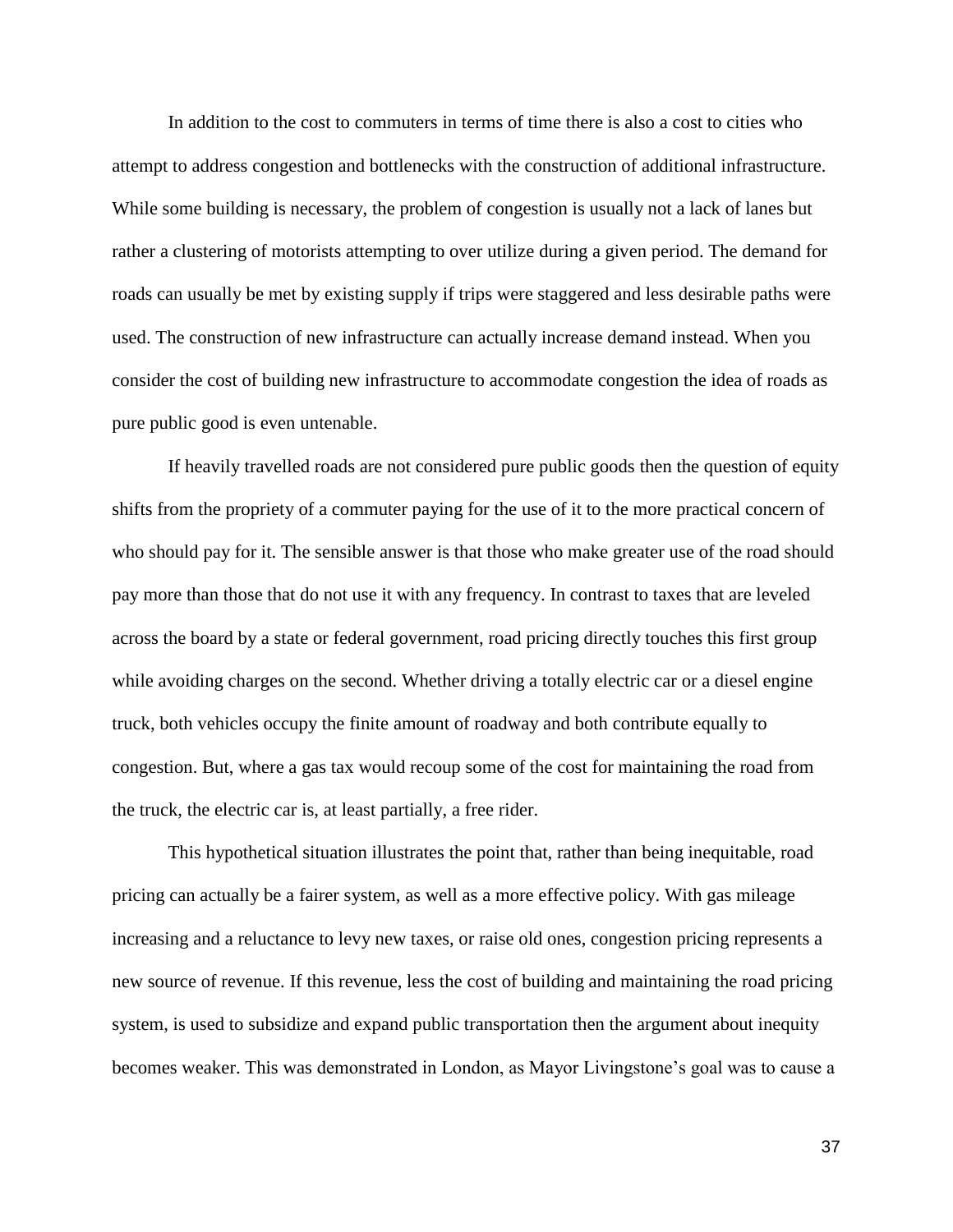shift from cars to the underground and bus systems. In his own words the buses, "are now more reliable than at any time since systematic records began in the late  $1970^{\circ}$ s".<sup>113</sup>

This increase in public transport to offset the increase caused by the congestion charge also goes to the heart of the dilemma of a road pricing scheme and its effects. While there is a gain in traffic speed and a lowering of urban congestion it is only achieved by forcing people to alter their habits by the application of a significant toll. In areas where the is no significant public transportation service the cost on working individuals is, to a large extent, unavoidable. They must simply pay the toll or else risk forfeiting their income. However, going back to the original concept as outlined by Vickrey, the commuter is saving in time by the reduction of congestion and this does counterbalance some of the cost of the toll, as well as the additional benefit of lowered atmospheric pollution.

The argument can be seen in two ways. The enactment of a toll imposes an undue hardship on lower income travellers, alternately the imposition of a toll is merely correcting for the over consumption caused by commuters paying only the average social cost. There is no easy answer to the first argument, except that individuals are priced out of markets regularly and which is nothing more than the nature of the supply and demand. There is a demand for road use, an inelastic one, and as a result people will pay the price to gain the benefit, whether it be the marginal social cost or the average social cost. At the same time, the revenue realized from congestion pricing should be used to incentivizes economically efficient behaviors. This change could be as simple as taking a different route to the CBD or driving on off peak hours, either one of which would result in a lowering of pollution and congestion in their own right.

<sup>113</sup> Livingstone, "Challenge of Congestion," *Planning Theory & Practice* 5:4 (2004): 495.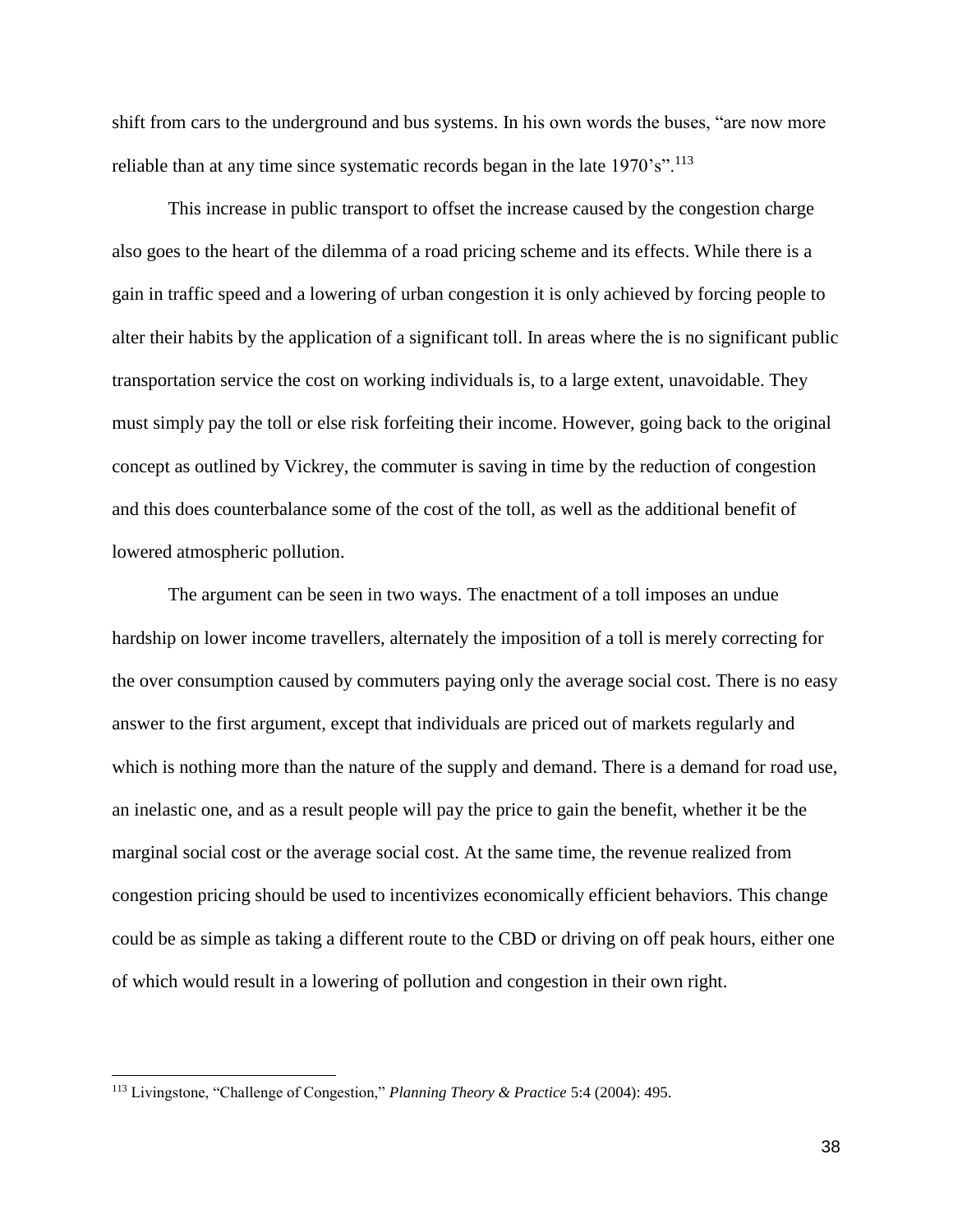The purpose of congestion pricing is not to force an undue penalty upon those that cannot afford to pay; instead it is to accurately represent the real cost of driving and force commuters to confront and internalize this cost. In the absence of tolls there are no immediate prices to indicate this real cost to consumers, and the over consumption that results from this imposes more costs in terms of time to each motorist. The efficient, and equitable, policy action to combat this is road pricing. The example of Singapore's ERP shows that it is possible to create a system that is effective, but not onerous. London shows that even a flat rate can have a strong effect upon the habits of drivers, encouraging the shift away from peak times and returning revenue to support an expansion of public transit. Finally, while its end result is still in debate, Milan's Ecopass system has seen similar reductions in congestion and the corresponding increases in speed that are predicted by every road pricing model.

The advances in technology used in Singapore's ERP system show how future congestion pricing might look like. Every vehicle would be charged, if only to better approximate the marginal cost associated with vehicles entering traffic. The machine in the car would ding as a motorist passed through a gantry making them aware that you have been charged, which reinforces the idea that they are trading money for time. The ability to change times gradually at tolling stations approximately models the changes in marginal cost over time and limits the attempts to take advantage of the system by slowing down or speeding up. The availability of other options allows consumers a choice of when and how to travel. All of these examples are directly in line with the initial theory of congestion pricing.

There is a distinction that must also be made between what is done with congestion pricing and what should be done. No congestion pricing scheme has yet reached the level of economic efficiency envisioned by Vickrey and Walters. The technology exists, the theory is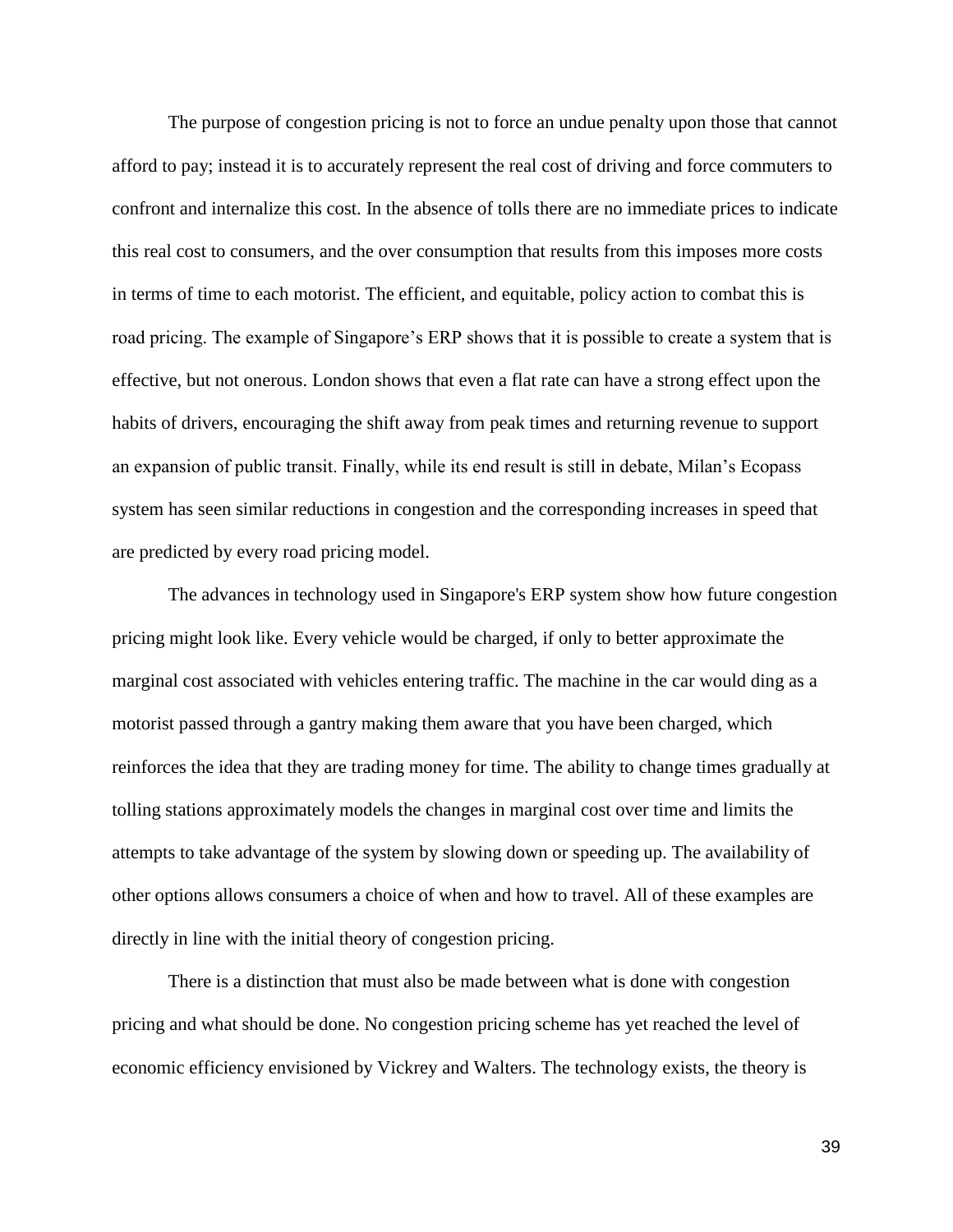sound, but it is in the political application of road pricing that in all examples fall short. Even in an authoritarian government such as Singapore there are still improvements that could be made. In more democratic nations congestion pricing is only as strong as the political establishment that implements it. London compromised on a dynamic rate for the sake of "fairness" and Milan failed to uniformly charge all vehicles. These two cities are excellent examples of the difficulty in gathering sufficient political approval to utilize road pricing. Compromises are made and the result is a less efficient system. However, even if these road pricing schemes are not the ideal system of Walters or Vickrey, they do have the expected results. Congestion is lowered, pollution diminished, and travel times decreased in these cities. A slightly inefficient policy is better than a completely inefficient one.

In the light of these examples, and others taking place from the United States to Sweden, the implementation of road pricing is becoming a more appealing policy. While concerns remain it has proven to be a tool that works in reducing both congestion and pollution, if applied rigorously and fairly. The benefits, and revenues, of such a policy if applied correctly can enhance the overall welfare of a society by the increases in time as well as the added life years gained by lower emissions. While there are still practical issues to be addressed and improvements to be made congestion pricing remains an effective policy that should be utilized more fully.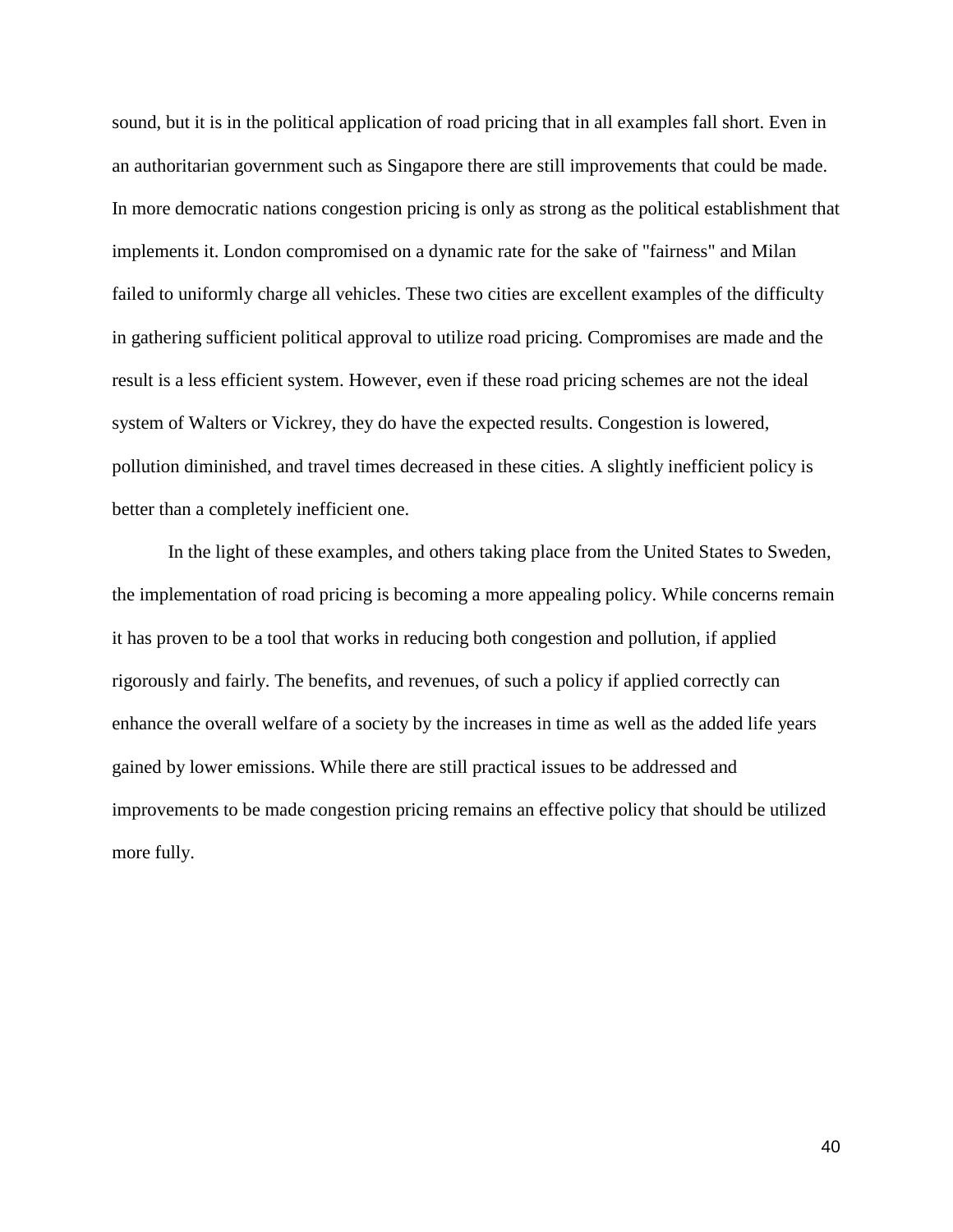#### **V. Bibliography**

- Agarwal, Sumit, Kang Mo Koo, and Tien Foo Sing. "Impact of electronic road pricing on real estate prices in Singapore." *Journal of Urban Economics* 90 (2015): 50-59.
- Beevers, Sean D. and David C. Carslaw. "The impact of congestion charging on vehicle emissions in London." *Atmospheric Environment* 39 (2005): 1-5.
- Bonsall, Peter and Charlotte Kelly. "Road user charging and social exclusion: The impact of congestion charges on at-risk groups." *Transport Policy* 12 (2005): 406-418.
- Chin, Anthony T. H,. "Sustainable urban transportation: abatement and control of traffic congestion and vehicular emissions from land transportation in Singapore." *Environmental Economic and Policy Studies* 3 (2000): 355-380.
- Christainsen, Gregory B. "Road Pricing in Singapore After 40 Years." *Cato Journal* 26:1 (2006): 71-89.
- Columbia University."Principles of Efficient Congestion Pricing." Accessed March 23, 2016. <http://www.vtpi.org/vickrey.htm>
- Coto-Millán, Pablo and Vicente Inglada editors *Essays on Transport Economics* New York: Physica-Verlag Berlin Heidelberg (2007).
- D'Arcangelo, Filippo Maria and Marco Percoco. "Housing rent and road pricing in Milan: Evidence from a geographical discontinuity approach." *Transport Policy* 44 (2015): 108-116.
- Dunkerley, Fay, Charlene Rohr, and Andrew Daly. *Road traffic demand elasticities: A rapid evidence assessment.* Santa Monica: Rand Corporation (2014).
- Friesz, Terry L. David Bernstein, and Niko Kydes. "Dynamic Congestion Pricing in Disequilibrium." *Networks and Spatial Economics* 4 (2004): 181-202.
- Gibson, Matthew and Maria Carnovale. "The effects of road pricing on driver behavior and air pollution." *Journal of Urban Economics* 89 (2015): 62-73.
- Goh, Mark. "Congestion management and electronic road pricing in Singapore." *Journal of Transport Geography* 10 (2002): 29-38.
- Goodwin, Phil. "Congestion charging in central London: Lessons learned." *Planning Theory & Practice* 5:4 (2004): 501-505.
- Guo, Zhan, Asha Weinstein Agrawal, and Jennifer Dill. "Are Land Use Planned and Congestion Mutually Supportive?" *Journal of the American Planning Association* 77:3 (2011): 232-250.

Hensher, David A. "Exploring the relationship between perceived acceptability and referendum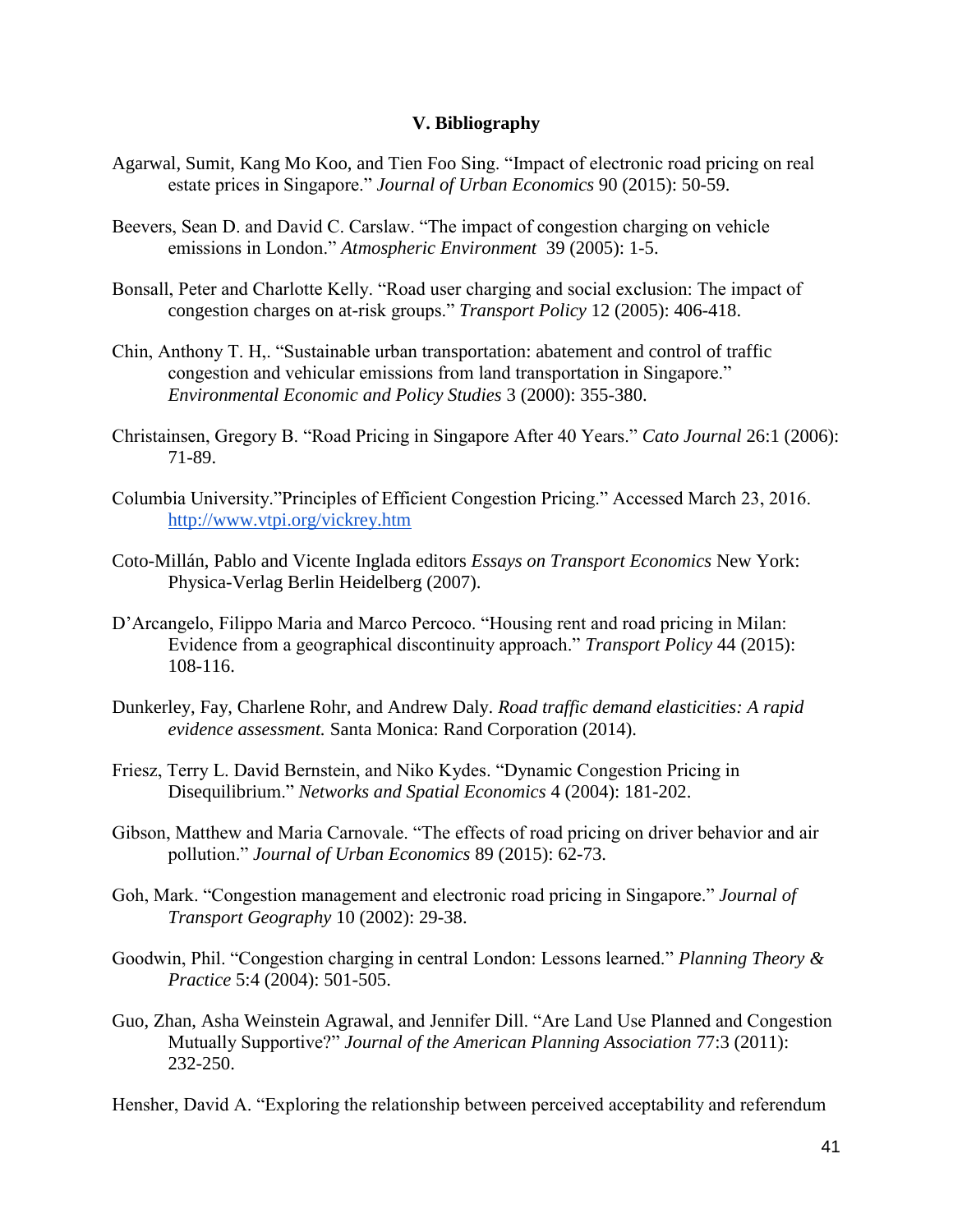voting support for alternative road pricing schemes." *Transportation* 40 (2013): 935-959.

- Hensher, David A. and Sean M. Puckett. "Congestion and variable user charging as an effective travel demand management instrument." *Transportation Research Part A* 41 (2007): 615-626.
- Hensher, David A. and Sean M. Puckett. "Road user charging: The global relevance of recent developments in the United Kingdom." *Transport Policy* 12 (2005): 377-383.
- Invernizzi, Giovanni, Ario Ruprecht, Roberto Mazza, Cinzia De Marco, Griša Močnik, Costantinos Sioutas, and Dane Westerdahl. "Measurement of black carbon concentration as an indicator of air quality benefits of traffic restriction policies within the ecopass zone of Milan, Italy." *Atmospheric Environment* 45 (2011): 3522-3527.
- Walters, A. A. "The Theory and Measurement of Private and Social Cost of Highway Congestion." *Econometrica* Vol. 29 No. 4 (1961): 676-699.
- Jansson, Jan Owen. "Public transport policy for central-city travel in the light of recent experiences of congestion charging." *Research in Transportation Economics* 22 (2008): 179-187.
- Jensen-Butler, C. B. Sloth, M. M. Larsen, B. Madsen, and O. A. Nielson editors *Road Pricing, the Economy and the Environment.* Leipzig: Springer-Verlag Berlin Heidelberg (2008).
- Khare, Anshuman and Terry Beckman editors *Mitigating Climate Change: The Emerging Face of Modern Cities* New York: Springer-Verlag Berlin Heidelberg (2013).
- Kottenhoff, Karl and Karin Brundell Freij. "The role of public transport for feasibility and acceptability of congestion charging- The case of Stockholm." *Transportation Research Part A* 43 (2009): 297-305.
- Leape, Jonathan. "The London Congestion Charge." *Journal of Economic Perspectives* Vol. 20 No. 4 (2006): 157-176.
- Levinson, David. "Equity Effects of Road Pricing: A Review." *Transport Reviews* 30:1 (2010): 33-57.
- Livingstone, Ken. "The challenge of driving through change: Introducing congestion charging in central London." *Planning Theory & Practice* 5:4 (2004): 490-498.
- May, A. D. "Singapore: The Development of a World Class Transport System." *Transport Reviews* 24:1 (2004): 79-101.
- Olszewski, Piotr and Litian Xie. "Modelling the effects of road pricing on traffic in Singapore." *Transportation Research Part A* 39 (2005): 755-772.
- Percoco, Marco. "The impact of road pricing on housing prices: Preliminary evidence from Milan." *Transportation Research Part A* 67 (2014): 188-194.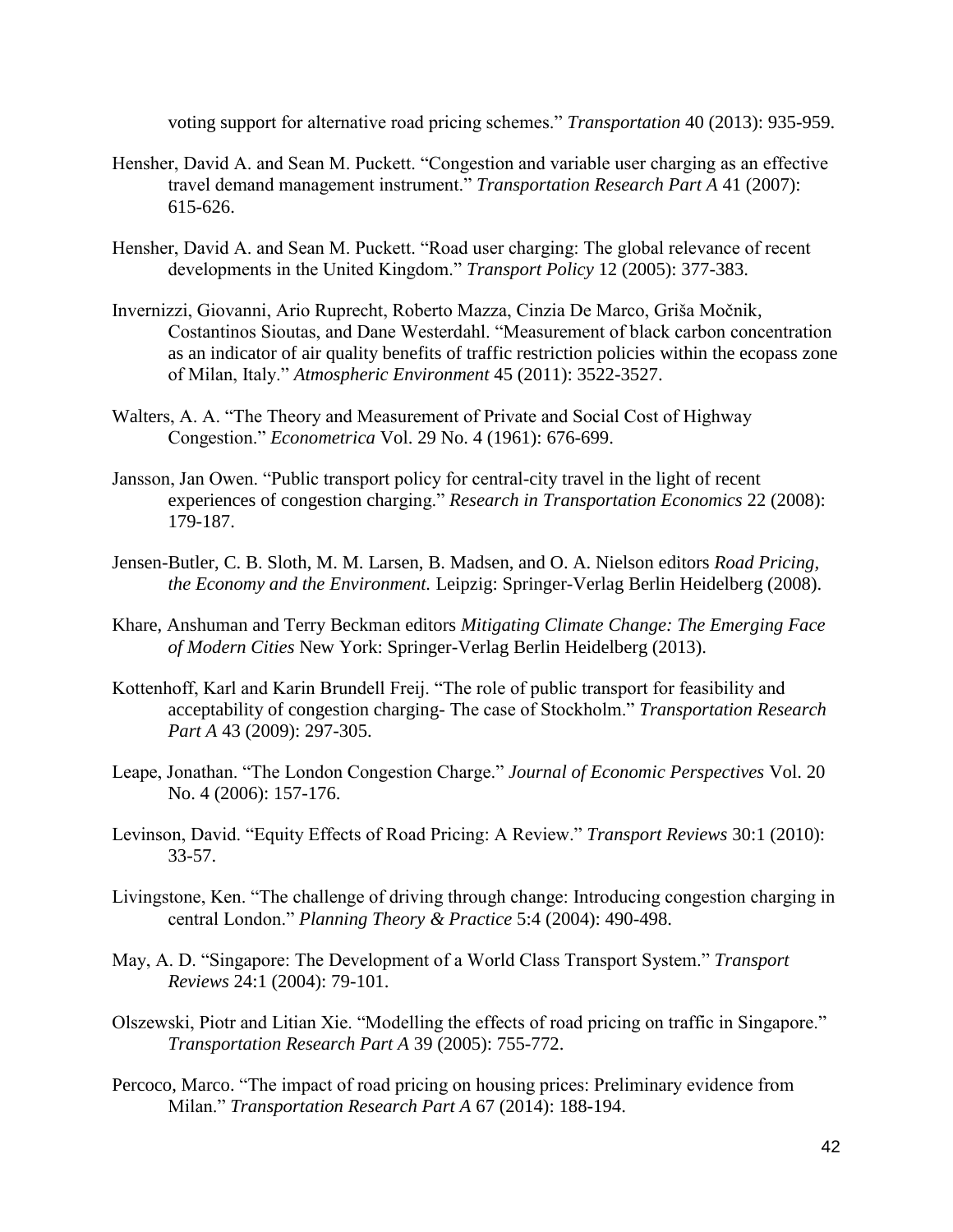- Percoco, Marco. "Is road pricing effective in abating pollution? Evidence from Milan." *Transportation Research Part D* 25 (2013): 112-118.
- Phang, Sock-Yong and Rex S. Toh. "From Manual to Electronic Road Congestion Pricing: The Singapore Experience and Experiments." *Logistics and Transportation Review* Vol. 33 No. 2 (1997): 97-106.
- Phang, Sock-Yong and Rex S. Toh. "Road Congestion Pricing in Singapore: 1975 to 2003." *Transportation Journal* 43:2 (2004): 16-26.
- Quddus, Mohammed A. Alon Carmel, and Michael G. H. Bell. "The Impact of the Congestion Charge on Retail: The London Experience." *Journal of Transport Economics and Policy* Vol. 41 No. 1 (2007): 113-133.
- Rajé, Fiona. "The impact of transport on social exclusion processes with specific emphasis on road user charging." *Transport Policy* 10 (2003): 321-338.
- Raux, Charles. "Comment on 'The London congestion charge: a tentative economic appraisal'" *Transport Policy* 12 (2005): 368-371.
- Richards, Martin G. *Congestion Charging in London: The Policy and the Politics*. New York: Palgrave MacMillan, 2006.
- Rotaris, Lucia, Romeo Danielis, Edoardo Marcucci, and Jérôme Massiani. "The urban road pricing scheme to curb pollution in Milan, Italy: Description, impacts, and preliminary cost-benefit analysis assessment." *Transportation Research Part A* 44 (2010): 359-375.
- Santos, Georgina and Jasvinder Bhakar. "The impact of the London congestion charging scheme on the generalised cost of car commuters to the city of London from a value of travel time savings perspective." *Transport Policy* 13 (2006): 22-33.
- Santos, Georgina. "Urban Congestion Charging: A Comparison between London and Singapore." *Transport Reviews* 25:5 (2005): 511-534.
- Shoup, Carl S. "New york City's Financial Situation and the Transit Fare." *National Tax Journal* 5:3 (1952): 218-227.
- Song, Shunfeng. "Should China Implement Congestion Pricing?" *The Chinese Economy* 48:1 (2015): 57-67.
- Stiller. Burhard, Tobias Hoßfeld, and George D. Stamoulis editors *Incentives, Overlays, and Economic Traffic Control* Leipzig: Springer-Verlag Berlin Heidelberg (2010).
- Tonne, C. S. Beevers, B. Armstrong, F. Kelly, and P Wilkinson. "Air pollution and mortality benefits of the London Congestion Charge: spatial and socioeconomic inequalities." *Occupational and Environmental Medicine* Vol. 65 No. 9 (2008): 620-627.